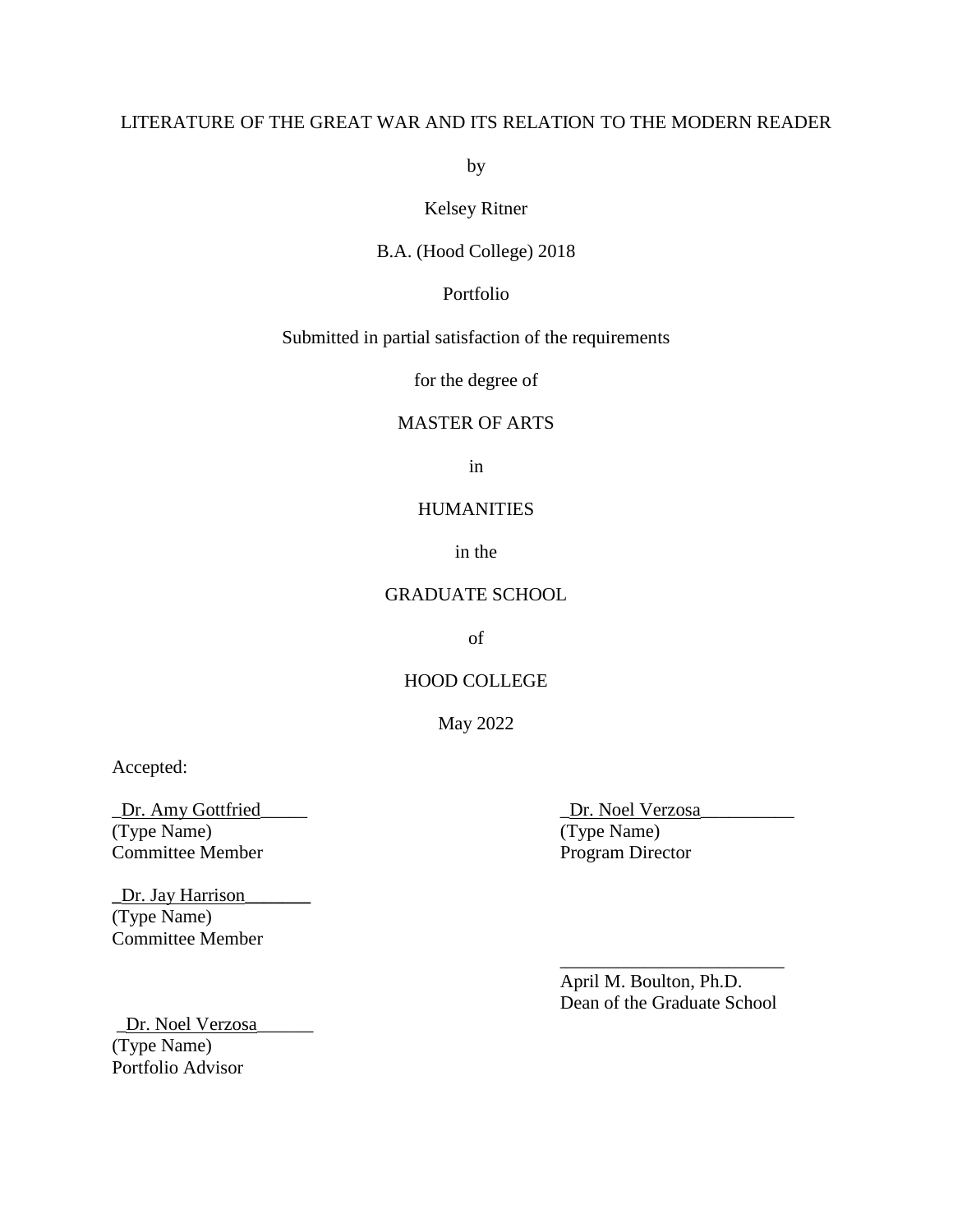### **Introduction**

When presented under the guise of the standard historical narrative, World War I is often misunderstood. Most individuals only know that the worldwide conflict began with the assassination of Archduke Franz Ferdinand and his wife. With this in mind, it is understandable that the modern-day individual may not have ample knowledge of the Great War and would not understand the social climate that erupted as a result. While literature is not a substitute for historical accounts, it can provide the modern-day reader with subsequent knowledge of what the world was like at the time of conflict. When read with the correct context and under the appropriate circumstances, World War I literature can provide the readers of today with adequate understanding of the global conflict.

This exploration will attempt to offer a critique historiography, as it will differ from the traditional histories of World War I and, in turn, consider an overlooked historical source in wartime fiction. It is for this reason that the texts to be analyzed in this portfolio include two Allied Powers and one Central Power: the United States and Great Britain on one hand, and Germany on the other. These nations have been chosen for this analysis in order to explain objectively their roles in the war and how they are reflected in the texts that were selected.

While it is generally understood that World War I began with the assassination of Archduke Franz Ferdinand of Austria-Hungary, tension had been looming across Europe for quite some time prior to his death. Preceding the start of the war, there were several countries in Europe that served as allies to one another. There was, however, significant political instability in the Balkans that threatened to affect these alliances. Archduke Ferdinand was heir to the Austro-Hungarian throne when he and his wife Sophie were shot in Bosnia by a Serbian nationalist who wanted to end the Austro-Hungarian rule over Bosnia and Herzegovina.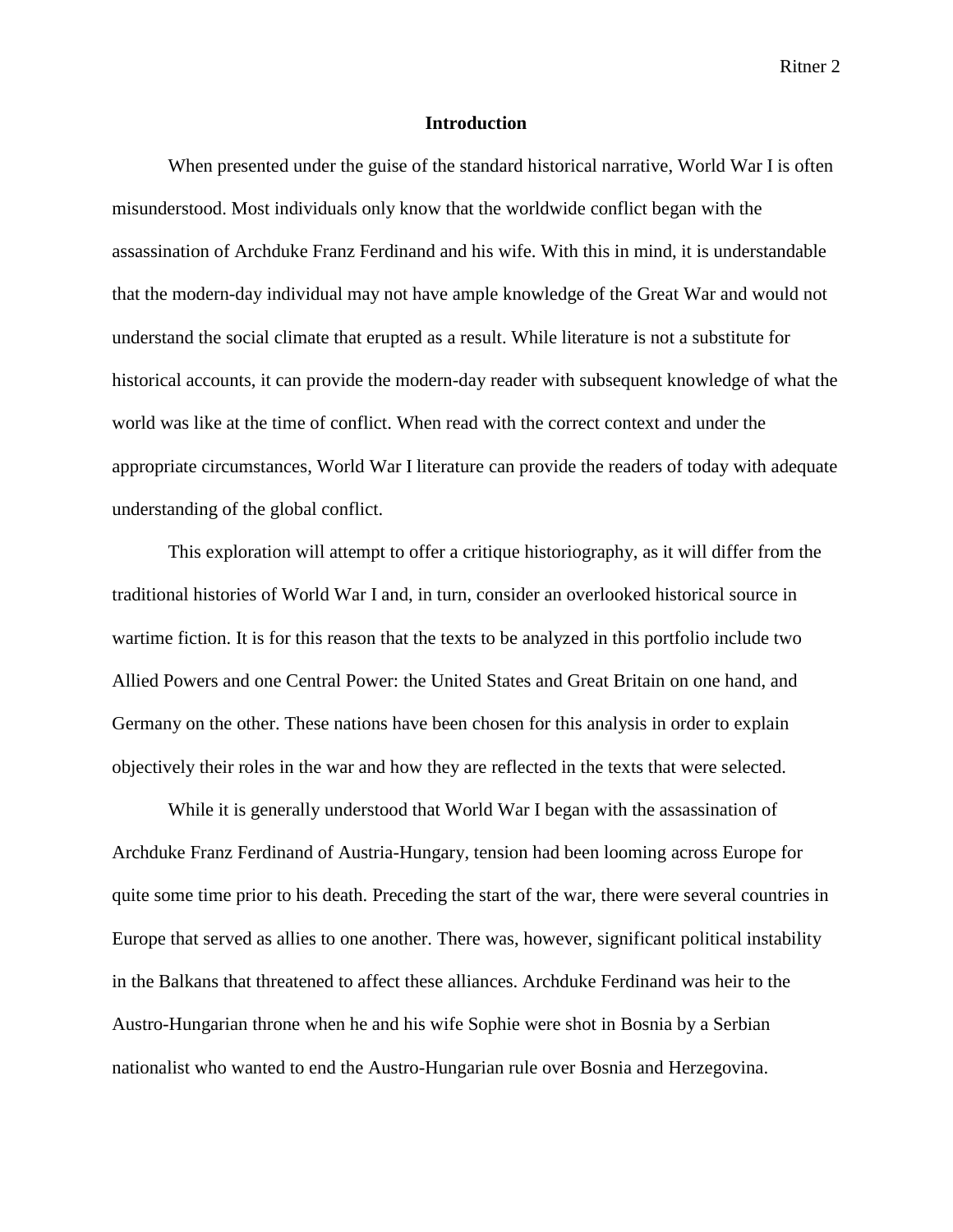The assassination sparked an immense chain of reactions, as Austria-Hungary "blamed the Serbian government for the attack and hoped to use the incident as justification for settling the question of Serbian nationalism once and for all."<sup>1</sup> With Russia on Serbia's side, Austria-Hungary knew they needed a strong power behind them if they wished to declare war. When Kaiser Wilhelm II sent a carte blanche to Austria-Hungary (thereby pledging their allegiance), the dual monarchy sent an ultimatum to Serbia, knowing very well that they would not accept. Thus began the conflict of World War I.

One of the most distinctive aspects of the Great War was the fact that there were so many innovations in military technology that had not yet been seen in history. Perhaps what World War I is most known for is its use of trench warfare – this was the first major conflict to use such a unique form of combat. Trench warfare had not been used prior to the start of World War I due to the fact that there was previously such an emphasis on hand-to-hand combat. With the development and use of the machine gun and its ability to take down numerous soldiers at one time "along with barbed wire and mines… movement across open land [became] both difficult and dangerous."<sup>2</sup> With these innovations along with the implementation of chemical warfare and the British invention of the tank, trench warfare was born.

The trench styles of World War I differed depending on the country, but the general consensus is that the trenches were hardly ever comfortable. Paul Fussell notes in his text:

One can understand rats eating heartily [in the trenches]. It is harder to understand men doing so. The stench of rotten flesh was over everything, hardly repressed by the chloride of lime sprinkled on particularly offensive sites. Dead horses and dead men – and parts of

l

<sup>&</sup>lt;sup>1</sup> Amanda Onion, Missy Sullivan, and Matt Mullen, "World War I," History.com (A&E Television Networks, October 29, 2009), https://www.history.com/topics/world-war-i/world-war-ihistory#section 9.

<sup>&</sup>lt;sup>2</sup> "Military Technology in World War I," The Library of Congress, n.d.,

https://www.loc.gov/collections/world-war-i-rotogravures/articles-and-essays/military-technology-inworld-war-i/.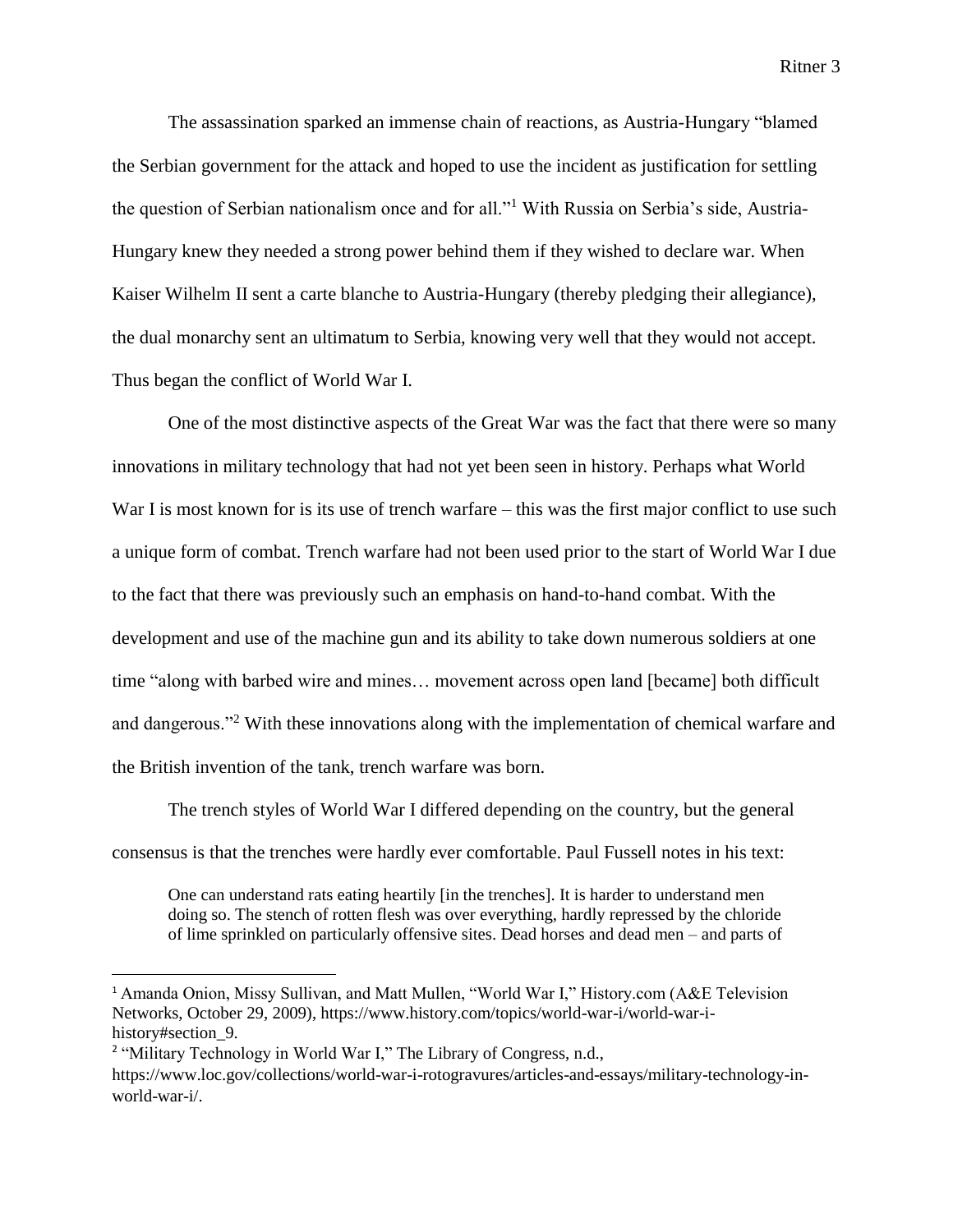both – were sometimes not buried for months and often simply became an element of parapets and trench walls. You could smell the front line miles before you could see it.<sup>3</sup>

Trench warfare was a bit contradictory, as it allowed for attacks to occur "safely" from a distance as opposed to hand-to-hand combat, but also allowed for attacks to become more brutal and gruesome with the use of more powerful weapons. Fighting in the trenches also slowed down the pace of combat significantly, which dragged out the war and made it feel ceaseless. Thus, soldiers were not mentally prepared for the carnage they were about to observe and experience firsthand. The transition to trench warfare is vital to one's understanding of the Great War, as there were so many mental and physical effects illustrated in these novels that occurred directly as a result.

It is at this point in history that the term "shell shock" is introduced. Unlike the modern diagnosis of post-traumatic stress disorder, many of the symptoms of shell shock seemed to be physical and are believed to be a direct result of the type of warfare that soldiers were seeing in the Great War. Interestingly enough, the term "was coined by the soldiers themselves. Symptoms included fatigue, tremor, confusion, nightmares, and impaired sight and hearing. It was often diagnosed when a soldier was unable to function, and no obvious cause could be identified."<sup>4</sup> Throughout the war, psychologists struggled to assist soldiers in handling their shell shock and were constantly conducting research, attempting various treatments, and collaborating with one another.

The British army seemed to be suffering greatly from this ailment, so they "appointed Charles S. Meyers, a medically trained psychologist, as consulting psychologist to the British

l

<sup>3</sup> Paul Fussell, *The Great War and Modern Memory* (OUP USA, 2013), 49.

<sup>4</sup> Edgar Jones, "Shell Shocked," Monitor on Psychology (American Psychological Association, June 2012), https://www.apa.org/monitor/2012/06/shell-shocked.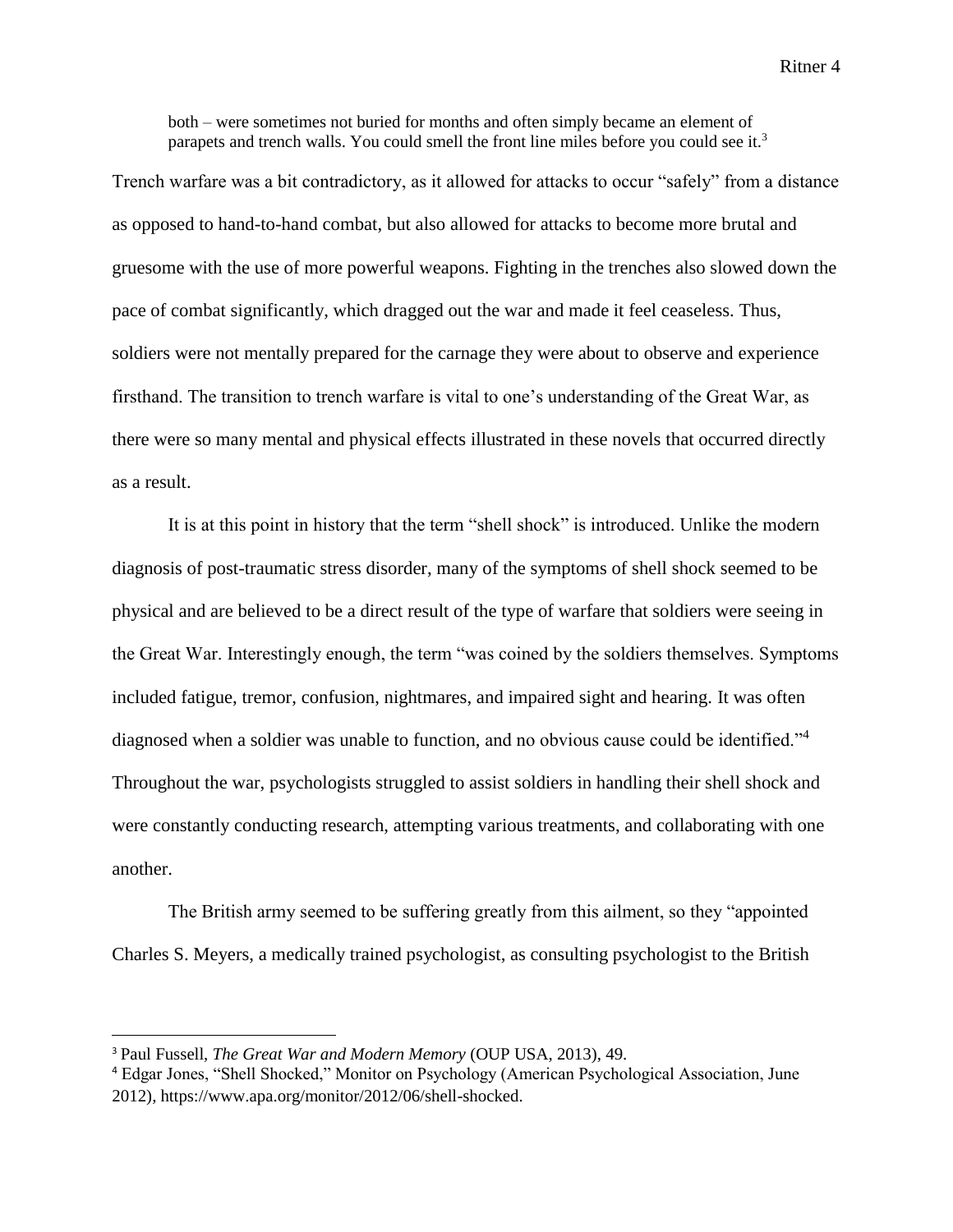Expeditionary Force to offer opinions on cases of shell shock and gather data for a policy to address the burgeoning issue of psychiatric battle casualties."<sup>5</sup> Myers determined that the symptoms he had been observing in the soldiers were not, in fact, physical, but more so psychological manifestations of repressed trauma. After teaming up with another psychologist named William McDougal, Meyers concluded that "a patient could only be cured if his memory were revived and integrated within his consciousness... While Meyers believed that he could treat individual patients, the greater problem was how to manage the mass psychiatric casualties that followed major offensives." <sup>6</sup> As a result of Meyers' study, specialized units were set up in order to aid soldiers who were suffering from shell shock. Due to the large number of soldiers who were affected, those units quickly became overwhelmed with patients.

While some of the texts comprising World War I literature may not directly identify soldiers' complications as "shell shock," the ailment is often prevalent. In some cases, it could even be argued that shell shock made the conflict just as difficult for the survivors as it was on the fallen. One must keep this in mind while reading World War I literature, as some novels may even go so far as to treat shell shock like an additional character, silently attacking soldiers and significantly affecting their everyday lives.

At the start of the war, several large powers were involved, including France, Russia, Great Britain, Belgium, and Serbia who geared up to oppose Austria-Hungary and Germany. The United States intended to stay neutral at the beginning of the war, as the conflict stemmed from the European countries and America did its best to avoid involvement. Throughout the war,

<sup>&</sup>lt;sup>5</sup> Edgar Jones, "Shell Shocked," Monitor on Psychology (American Psychological Association, June 2012), https://www.apa.org/monitor/2012/06/shell-shocked. 6 Ibid.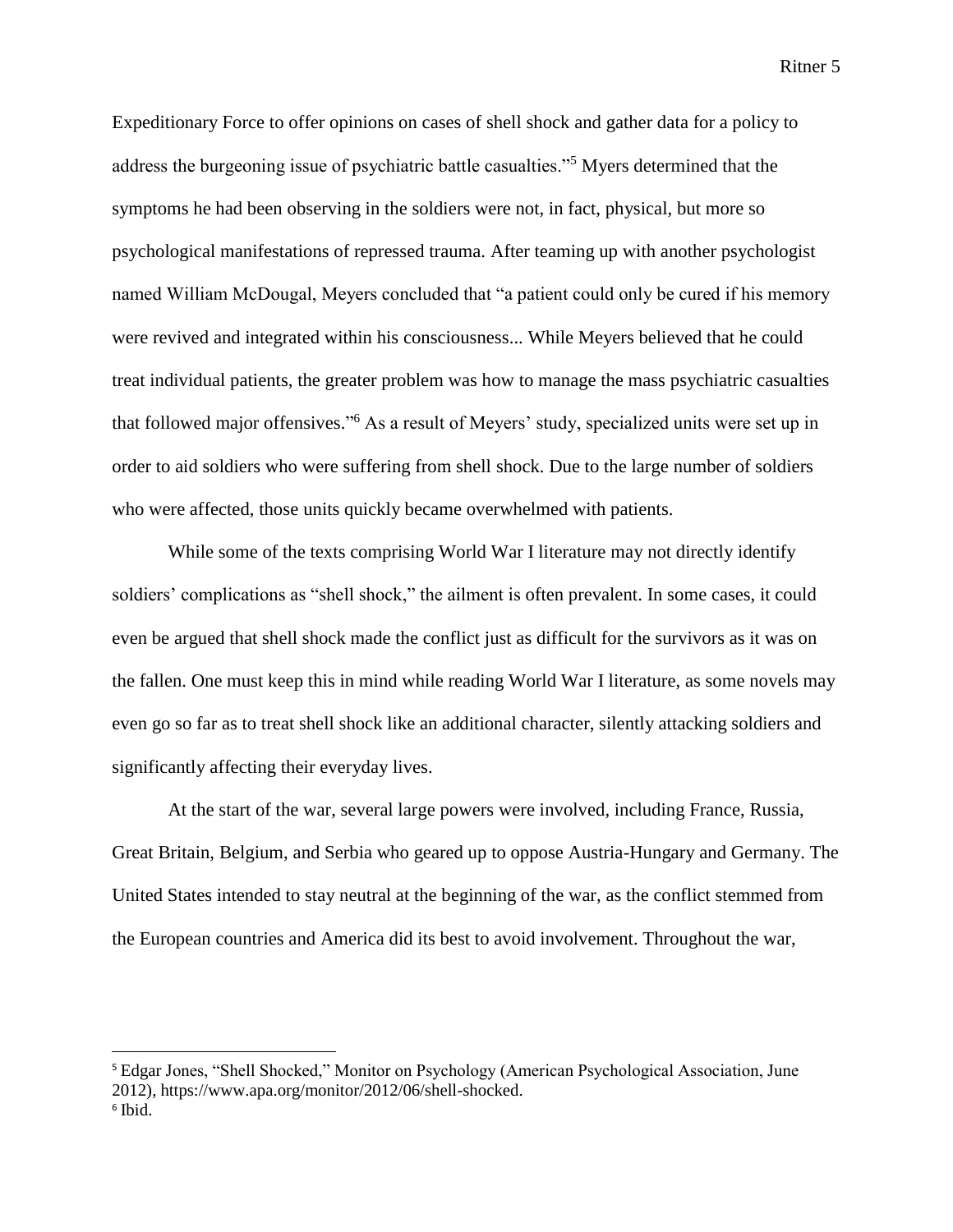however, the "neutrality was tested and fiercely debated in the U.S."<sup>7</sup> The United States had no direct involvement in the fighting until the Germans sunk the British ocean liner *Lusitania* and killed countless Americans in 1915. With so many lives lost, the citizens of the United States became irate. It wasn't until 1917 when Germany began attacking American ships and started interfering in the U.S. relations with Mexico that the United States finally declared war on Germany. Thousands of American men were then drafted into the military while women and children attempted to hold down the fort at home.

The American novels used in this analysis will follow those American soldiers and their families as they navigate the unique and terrifying reality of the Great War. *A Son at the Front*  (1922) by Edith Wharton, *A Farewell to Arms* (1929) by Ernest Hemingway, and *Tender is the Night* (1934) by F. Scott Fitzgerald will be the American novels represented in this exploration.

Germany's expedition to become the greatest world power by devouring nations like Russia and France ignited its path into World War I. While the cause of the Great War has been endlessly debated for over a century, many believe that the conflict started with Germany's determination to become a superpower by crippling all other European countries. There are some historians who believe the fault in starting the war was shared by everyone, yet Michael Lind claims that:

The alliance of Russia, France, and Britain was defensive, provoked by Germany's bellicose drive to become a global rather than merely regional power. There had been numerous Balkan wars in the preceding decades and the conflict between Austria and Serbia could have been confined to the Balkans, if Berlin had chosen that option. Instead,

<sup>&</sup>lt;sup>7</sup> "U.S. Participation in the Great War," The Library of Congress, n.d., https://www.loc.gov/classroommaterials/united-states-history-primary-source-timeline/progressive-era-to-new-era-1900-1929/unitedstates-participation-in-world-war-i/.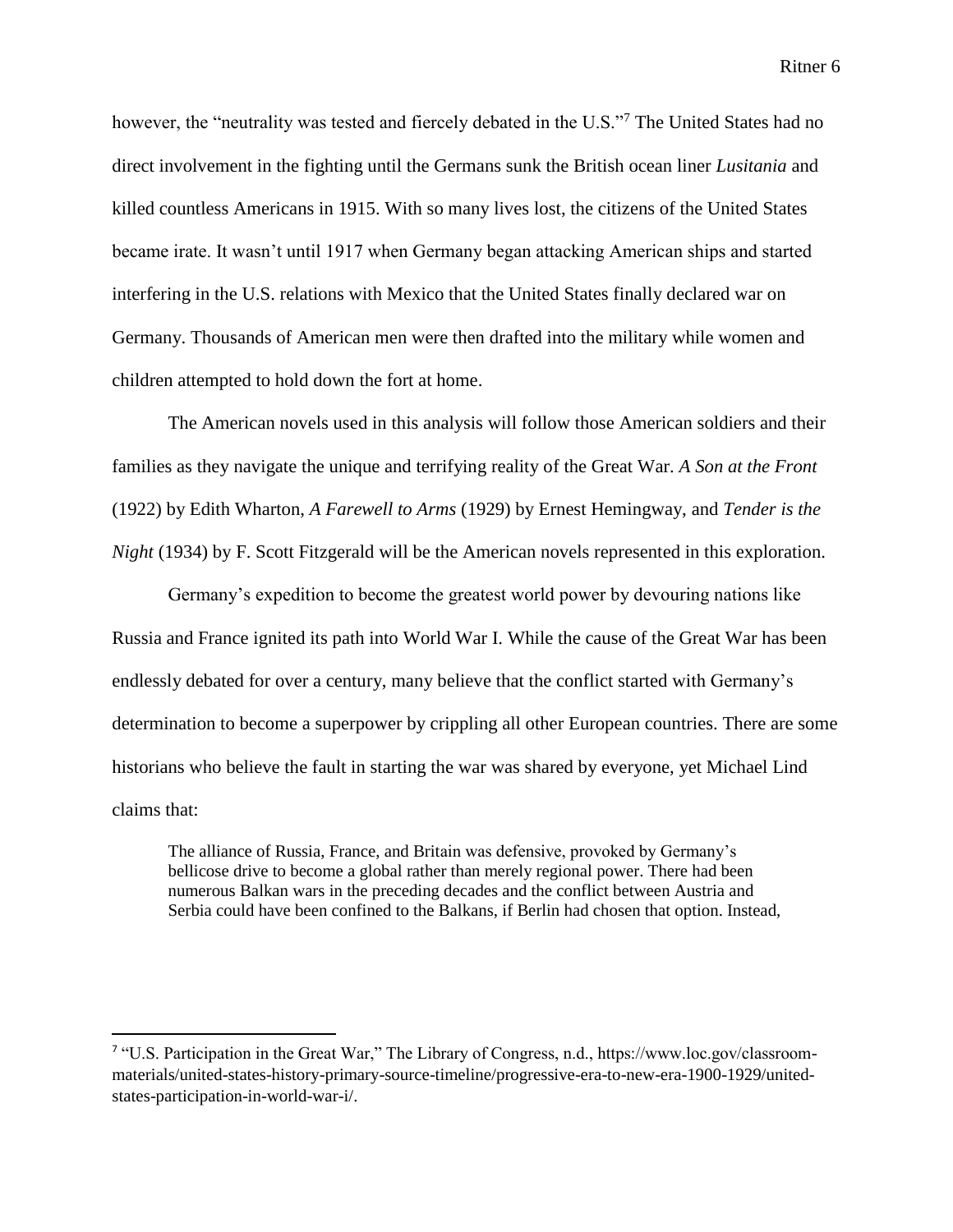Germany's rulers used Sarajevo as an excuse to do what it wanted to do anyway: convert itself into a "world power" by dominating Europe through war.<sup>8</sup> Several historians agree with this understanding of the Great War's cause, as it is clear that Germany wanted to expand and did not necessarily care if that expansion was created by force. What is interesting, however, is the fact that the Germans truly believed the war would have a fast conclusion – many thought it would be over by Christmas of 1914.

The German novels that have been selected for this text reflect not only the swiftness in which the war began, but also the confusion and terror of the men who were drafted into the German army. Perhaps even more importantly, these works of literature also address the greater picture of the German economic landscape and how it was directly affected by Germany's defeat in the Great War. *The Case of Sergeant Grischa* (1927) by Arnold Zweig, *All Quiet on the Western Front* (1929) by Erich Maria Remarque, and *Wolf Among Wolves* (1937) by Hans Fallada will be the German novels analyzed in this exploration.

One of Britain's greatest strengths was its navy, which protected their trade relations with India and other large nations for several years. Britain did not have many problems with other nations in the beginning, but did have its eye on trade in Africa, which was largely controlled by France. While Britain was concerned about France, it also worried about Russia in that they were looking to gain control over the Dardanelles. "Russia had ports in the north, but these tended to freeze over in the winter. The problem was that the Dardanelles were owned by Turkey. Turkey and Russia had long been enemies. Britain supported Turkey against Russia."<sup>9</sup> Britain didn't

 $\overline{a}$ 

<sup>8</sup> Michael Lind, "Germany's Superpower Quest Caused World War I," The National Interest (The Center for the National Interest, June 30, 2014), https://nationalinterest.org/feature/germanys-superpower-questcaused-world-war-i-10778.

<sup>&</sup>lt;sup>9</sup> The National Archives, "Why Did Britain Go to War?" The National Archives (The National Archives, January 27, 2004),

https://www.nationalarchives.gov.uk/education/greatwar/g2/backgroundcs1.htm#:~:text=Britain%20joine d%20the%20Triple%20Entente,and%20prevent%20a%20war%20happening.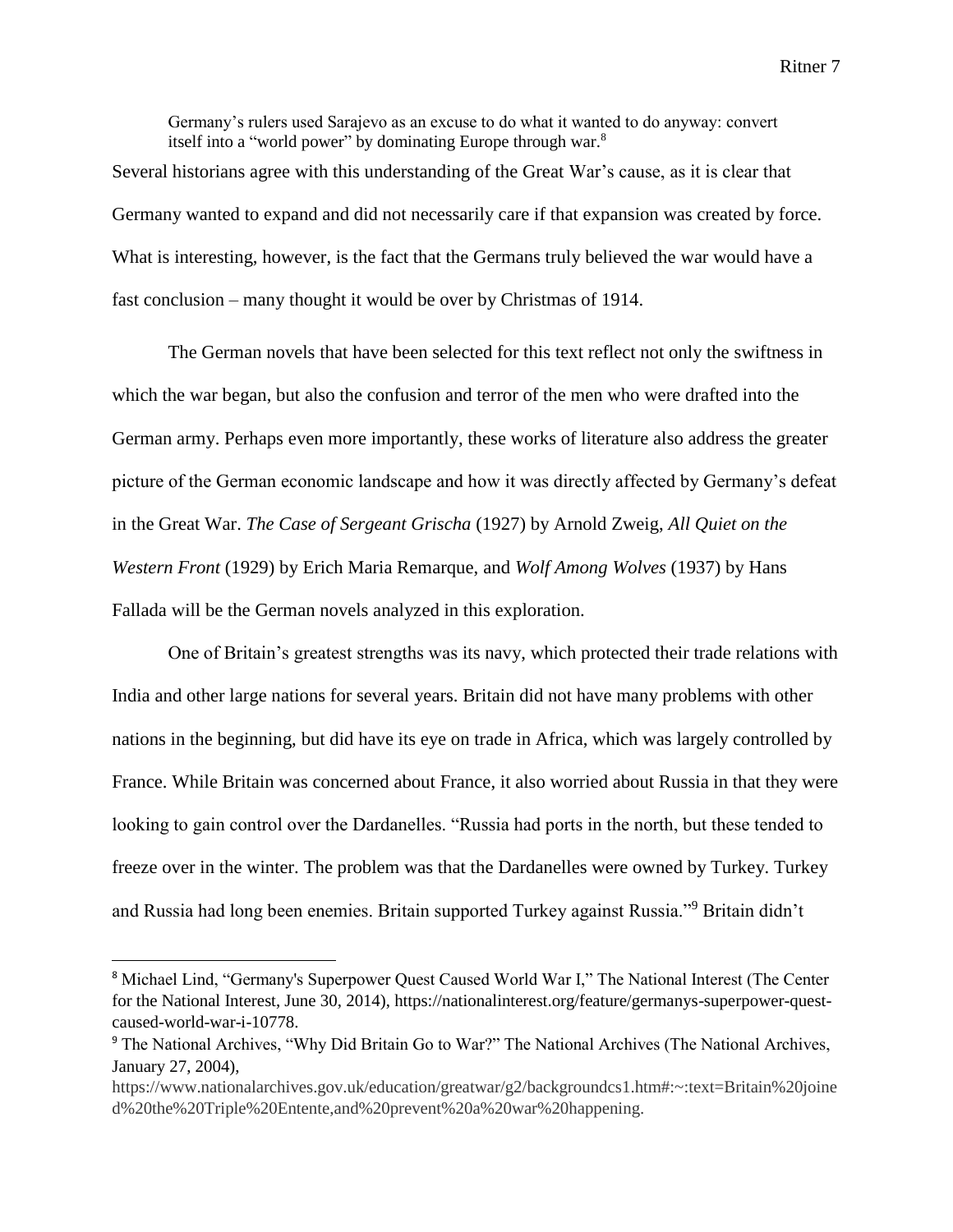want Russian ships in the Mediterranean due to the fact that it was their main trade route to India, and because they were more concerned with Russia and France, Britain did not even see Germany coming.

Once Kaiser Wilhelm II took over in Germany, he began to build up the German armies – which forced Russia and France to do the same in preparation. It quickly became clear that Germany would be the largest threat to Britain's army and trade after all, so Britain chose to join Russia and France, forming the Triple Entente. Despite the fact that they had been strengthening their army and joined forces with France and Russia, Britain did not want to get involved in the war. When German soldiers invaded Belgium and France, Britain did not have to respond – but for the sake of their trade and their alliance with France, Britain declared war on Germany and fought to save Belgium in 1914.

*Parade's End* (1924) by Ford Maddox Ford, *Death of a Hero* (1929) by Richard Aldington, and *Birdsong* (1993) by Sebastian Faulks will be the British novels explored in this analysis. These novels will reflect the hesitation and unease of Great Britain as a whole as it entered into one of the most brutal conflicts the world had ever seen.

This portfolio will be divided into three major sections: "The Great War and American Literature" written for HIST 501 in Fall 2019, will be the first paper. It will explore the previously mentioned works written by Fitzgerald, Hemingway, and Wharton while attempting to delve into the historiography of those American authors in comparison to their characters and their perception of the Great War. The second paper in this exploration, titled, "British Novels and the Memory of War," was written for HUM 560Q in Fall 2020 and will analyze the works of Faulks, Ford, and Aldington in order to provide a more well-rounded look into Britain's role in the war and its citizens' portrayals in literature. This paper will also discuss the difference in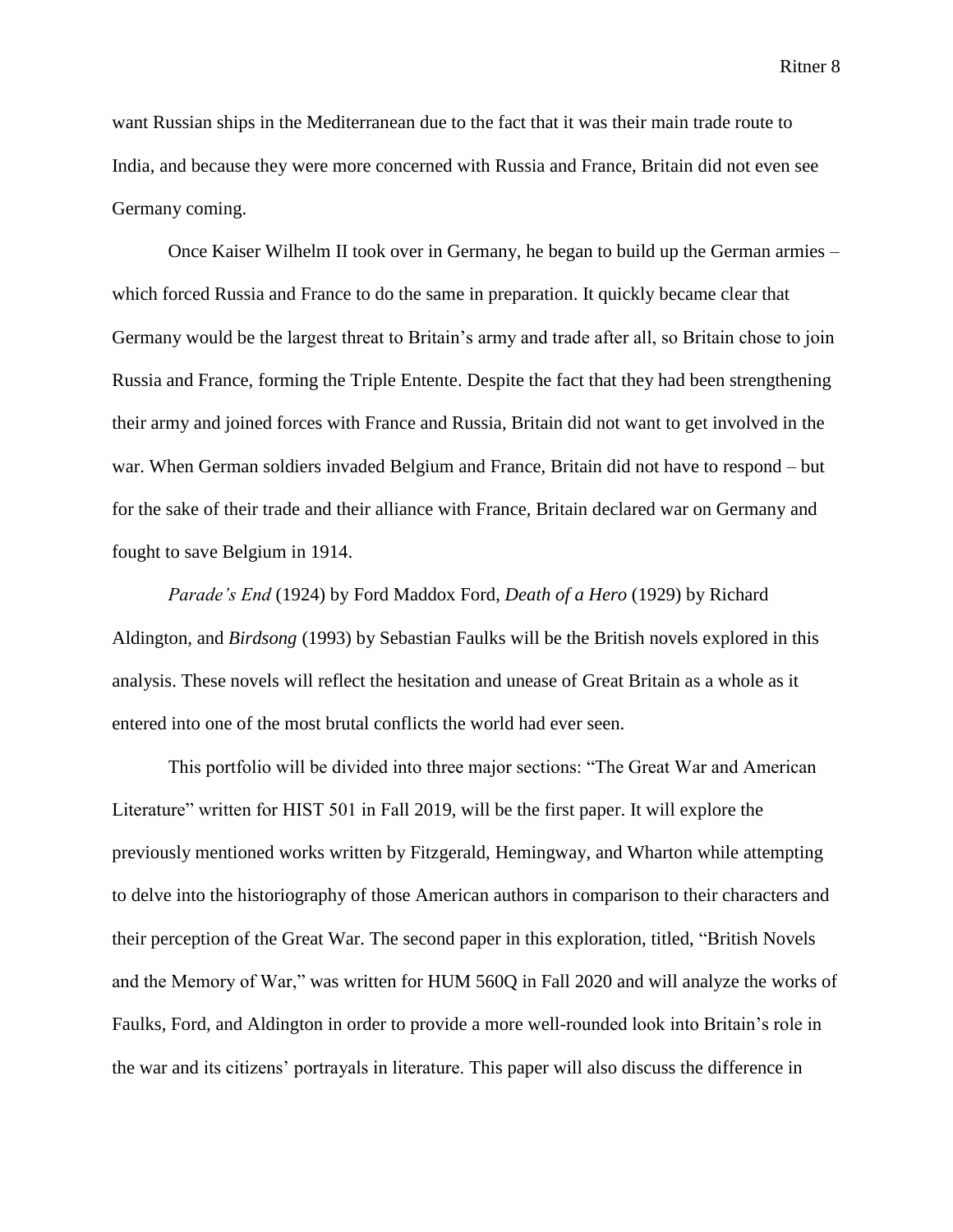memory and history and how they relate to one's understanding of past events. The final work for this portfolio is titled "German Wartime Literature and its Grip on the Modern Reader," written for HUM 599C in Fall 2021, and will include texts written by Remarque, Fallada, and Zweig. At the conclusion of the portfolio, the works of all three papers will be discussed in relation to one another and a broader comparison will be made using the texts to establish a greater understanding of the nations' roles in World War I.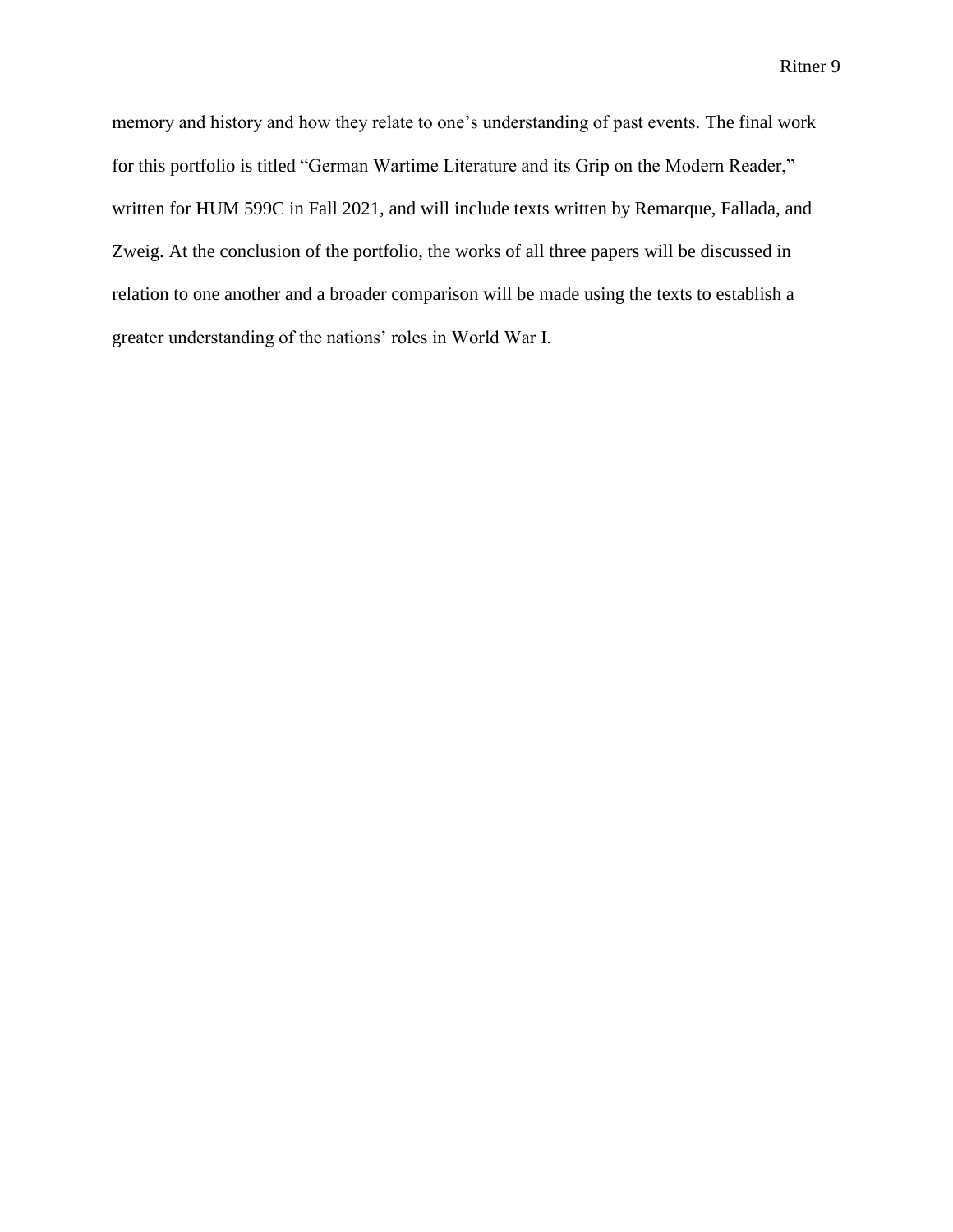#### **The Great War and American Literature**

World War I was a conflict of massive proportions, and while the world had not seen such carnage prior, modern-day individuals may not understand the extent. There are several historical texts and passages that can provide these readers with knowledge of the Great War, but the amount of information can prove to be overwhelming to some. American novels written before, during, and after the war offer readers a multi-faceted look at what life was like when the world was on the verge of combat. One must consider, of course, the historiography of such texts, as the perspective that is offered will depend on which American novel is read. *A Son at the Front* (1922) by Edith Wharton, *A Farewell to Arms* (1929) by Ernest Hemingway, and *Tender is the Night* (1934) by F. Scott Fitzgerald will be the focus of this analysis. Each of these novels will provide readers with stories that perfectly capture experiences that are directly pertinent to the worldwide conflict. These texts may not be a substitute for historical accounts, but they are successful in providing modern-day readers with a glimpse of what life was like for American soldiers and citizens during the Great War.

While one of these novels was written soon after the conclusion of the First World War, it was clear that the effects of the conflict would remain long after it ceased. The horrors of the war lasted in the hearts and memories of everyone who was present at the time and are retold in these novels for current readers to experience that same sentiment. Randall Stevenson points this out in *Literature and the Great War,* stating:

A century later, the Great War is still remembered as a central influence on the emergence of the modern world… Jay Winter (Charles J. Stille Professor of History at Yale University) describes the settling of a "cloud of grief" over these years – a sense of recent mass death which left survivors as if "perched on a mountain of corpses." The dead remained, Winter suggests, still "living among the living." In the "private thoughts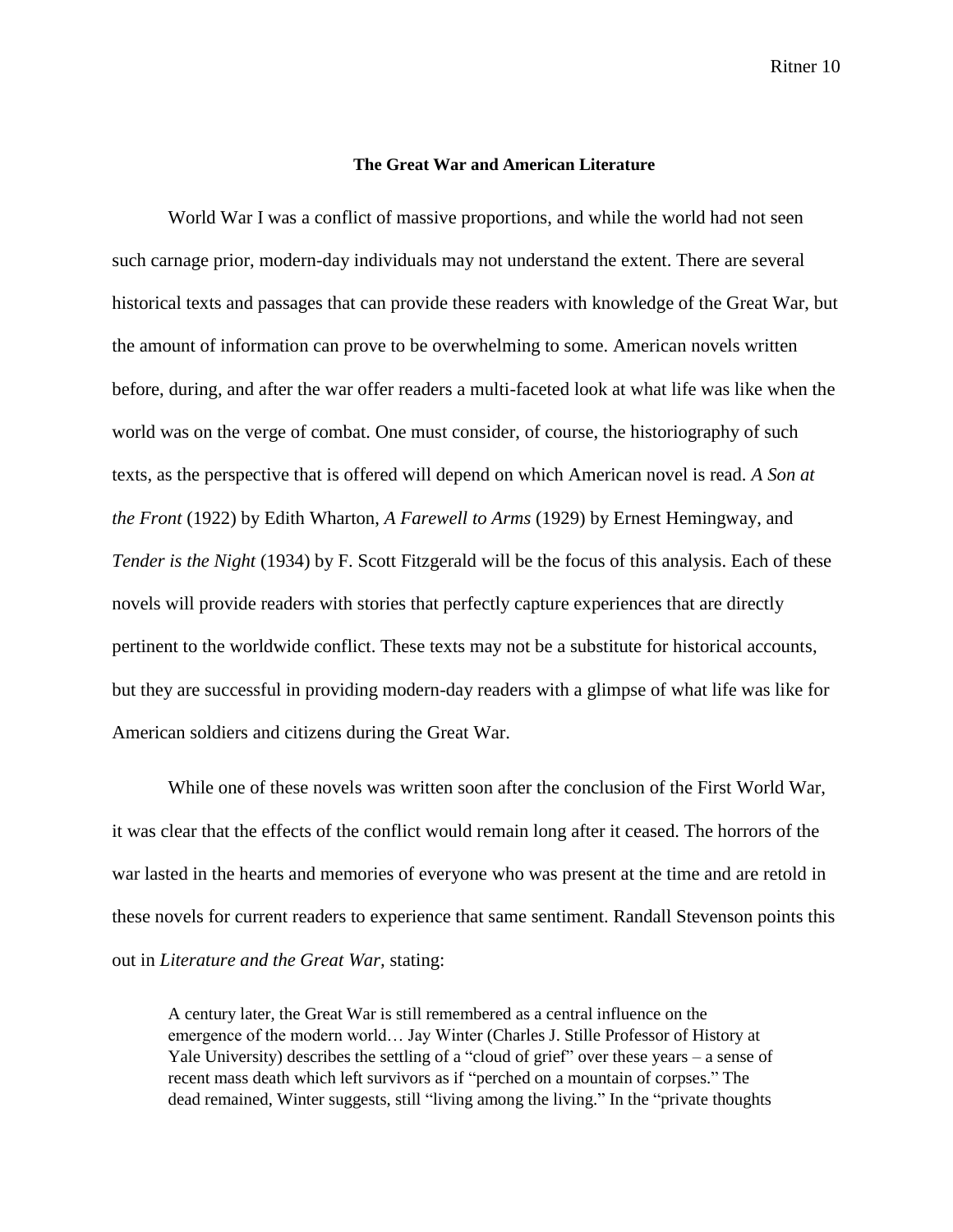and dreams" of the bereaved, in particular, they remained as vividly present as anyone who had survived.<sup>10</sup>

While everyone in the world was affected by the Great War, each text that was chosen for this analysis specifically because it was written by an American novelist and contains American characters.

In order to understand the American World War I novel, one must first understand the history and influence behind American writers in the early 1900s. Marietta Messmer explores the historiography of American novels, identifying the "first to move beyond a definition of America's literary identity solely in contradistinction to its transatlantic/European heritage [as] Stanley Thomas Williams in his 1926 *The American Spirit in Letters*."<sup>11</sup>

Messmer goes on to explain, stating, "Williams regrets that 'as yet, American literature of the twentieth century seems to be largely national and, since the World War, iconoclastic. It has been in harmony with a trend towards an intense national consciousness that has been an outstanding characteristic of twentieth-century America... American writers, in the main, seem content to display the pettiness, the credulities, and the absurdities of Americans. They have declared their intention that American literature stand on its own feet.'''12

Based on this notion, both American characters and writers are unafraid of remaining true to themselves as well as their country. Hemingway, Fitzgerald, and Wharton all create characters that fit this exact mold, painting a much clearer picture of the average American in the early twentieth century. Taking a closer look at these authors and their characters will provide a clearer understanding of the collective American memory of World War I that is created, in part, by these novels.

 $\overline{a}$ 

<sup>10</sup> Randall Stevenson, *Literature and the Great War* (Oxford University Press, 2014), 187.

<sup>11</sup> Marietta Messmer, "Twentieth-Century American Literary Historiography," *CLCWeb: Comparative Literature and Culture* 3, no. 2 (January 2001), https://doi.org/10.7771/1481-4374.1123, 4. <sup>12</sup> Ibid*.*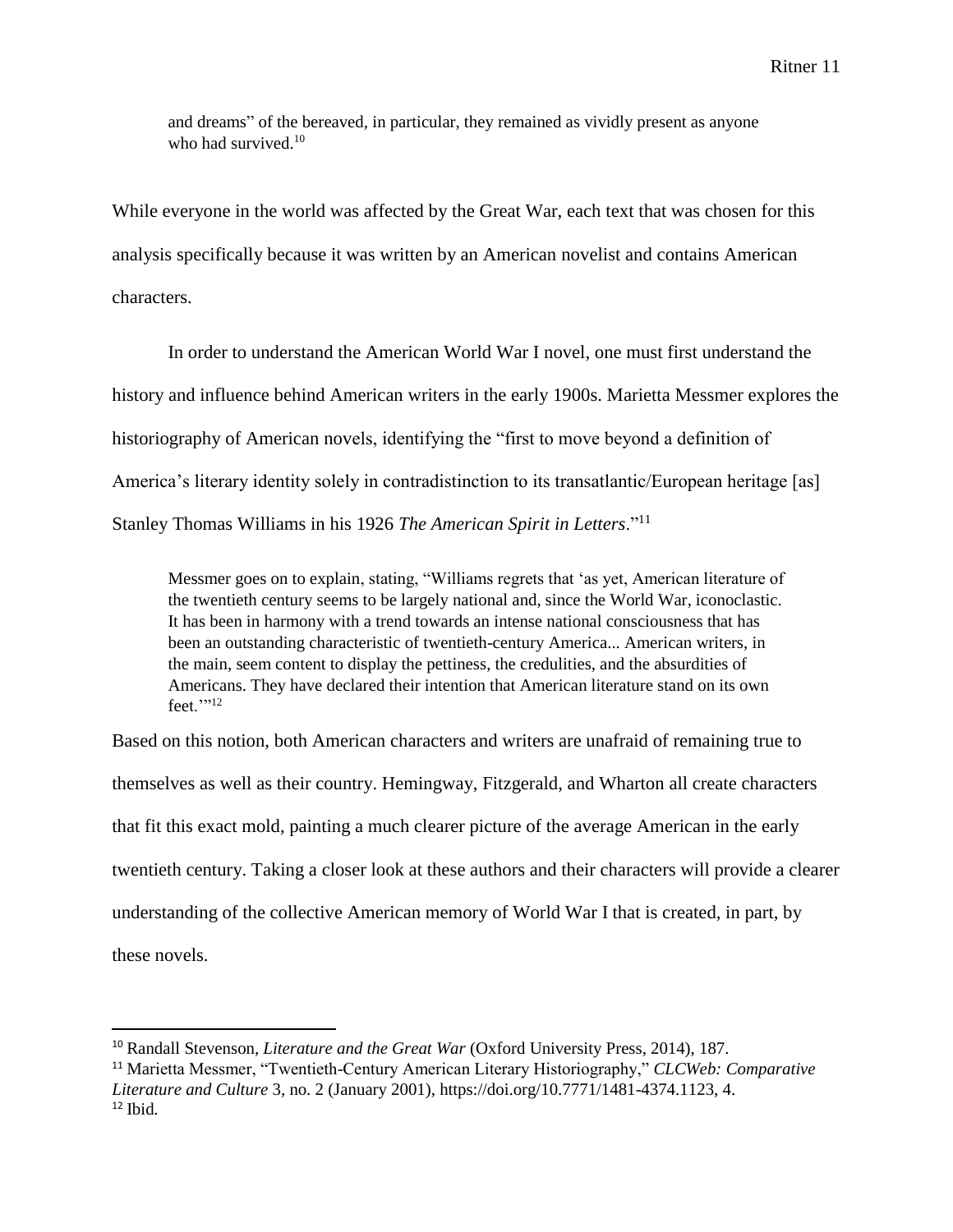Published in 1923, Edith Wharton's *A Son at the Front* is the earliest of the three novels analyzed in this paper. The story takes place in Paris in 1914, and begins right before the French troops mobilize for World War I. The story opens with John Campton, an American painter who was born in France, and eagerly awaits his son's arrival in Paris for their vacation. Like John, his son George is an American who was born on French soil, technically making him a French citizen. When the novel begins, it is evident that France is on the brink of mobilizing for war, but John simply does not believe it. While all signs point to the outbreak of war, John tells everyone he knows that it will not come to fruition. Despite the fact that a worldwide conflict erupting in France would most likely affect his everyday life, John is more concerned about the life of his son and the possibility that he may be called upon to fight.

During the first night that George is staying in Paris, John takes a look at his belongings while he sleeps. On the table, John notices "a wrist-watch, his studs, a bundle of bank-notes; and beside these a thumbed and dirty red book, the size of a large pocket diary."<sup>13</sup> John is not sure of what it is, but upon further investigation, it is George's military book that he was obligated to carry with him due to the fact that he was less than 48 years old. The book stated that George was to report on the morning of the third day after mobilization, and John began to panic. He thinks to himself, "George might be going to leave... within forty-eight hours from that very moment!"<sup>14</sup> This seems to be the first moment in which John truly becomes aware of the very real possibility that George could have to serve.

It is not until he sees evidence of the mobilization for himself on the wall of a ministry that John finally comes to terms with reality. Wharton's overwhelming insistence on the

<sup>13</sup> Edith Wharton, *A Son at the Front* (Charles Scribner, 1923), 51.

 $14$  Ibid.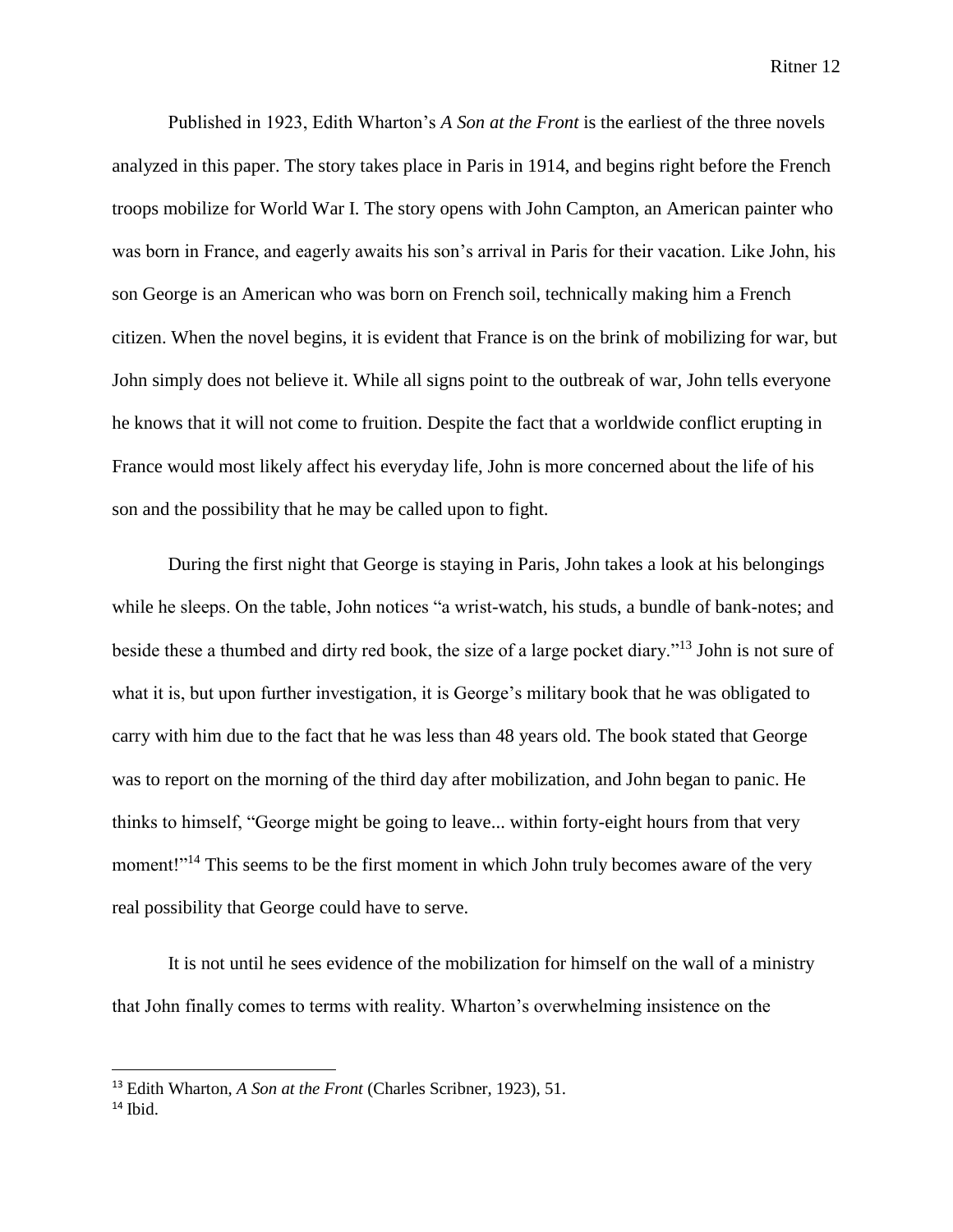Campton family dynamic is what makes this novel compelling: for the first one hundred pages of the text, George is still in Paris with his father and has yet to report for military duty. The emphasis on family and its importance is what drives the novel, and, like Fitzgerald, Wharton utilizes the personal nature of the war to create a better understanding for readers of the war's influence. *A Son at the Front* is also a journey of self-discovery, as John Campton learns more about himself when his son is mobilized:

Campton had never before, at least consciously, thought of himself and the few things he cared for as part of the greater whole, component elements of the immense amazing spectacle. But the last four months had shown him man as a defenceless animal suddenly torn from his shell, stripped of all the interwoven tendrils of association, habit, background, daily ways and words, daily sights and sounds, and flung out of the human habitable world into naked ether, where nothing breathes or lives. That was what war did; that was why those who best understood it in all its farthest-reaching abomination willingly gave their lives to put an end to it.<sup>15</sup>

This realization from Campton gives the reader insight into the willingness for soldiers to enter war. While John does not initially understand why George has no desire to be discharged, it is with time and reflection that he finally comprehends. His realization, in turn, is translated to the reader.

Wharton's novel provides the reader with an emotionally driven understanding of war and its causes as well as its justifications. Not all soldiers were sent to war unwillingly, which Wharton reminds the reader. Given that the novel was published in 1923, a mere five years after the war came to an end, *A Son at the Front* is sure to re-open fresh emotional wounds. Randall Stevenson acknowledged the difference in words themselves in his *Literature and the Great War*, mentioning that there arose a "suspicion of grand abstractions and 'big words'[in] post-war

<sup>15</sup> Wharton, *A Son at the Front,* 184.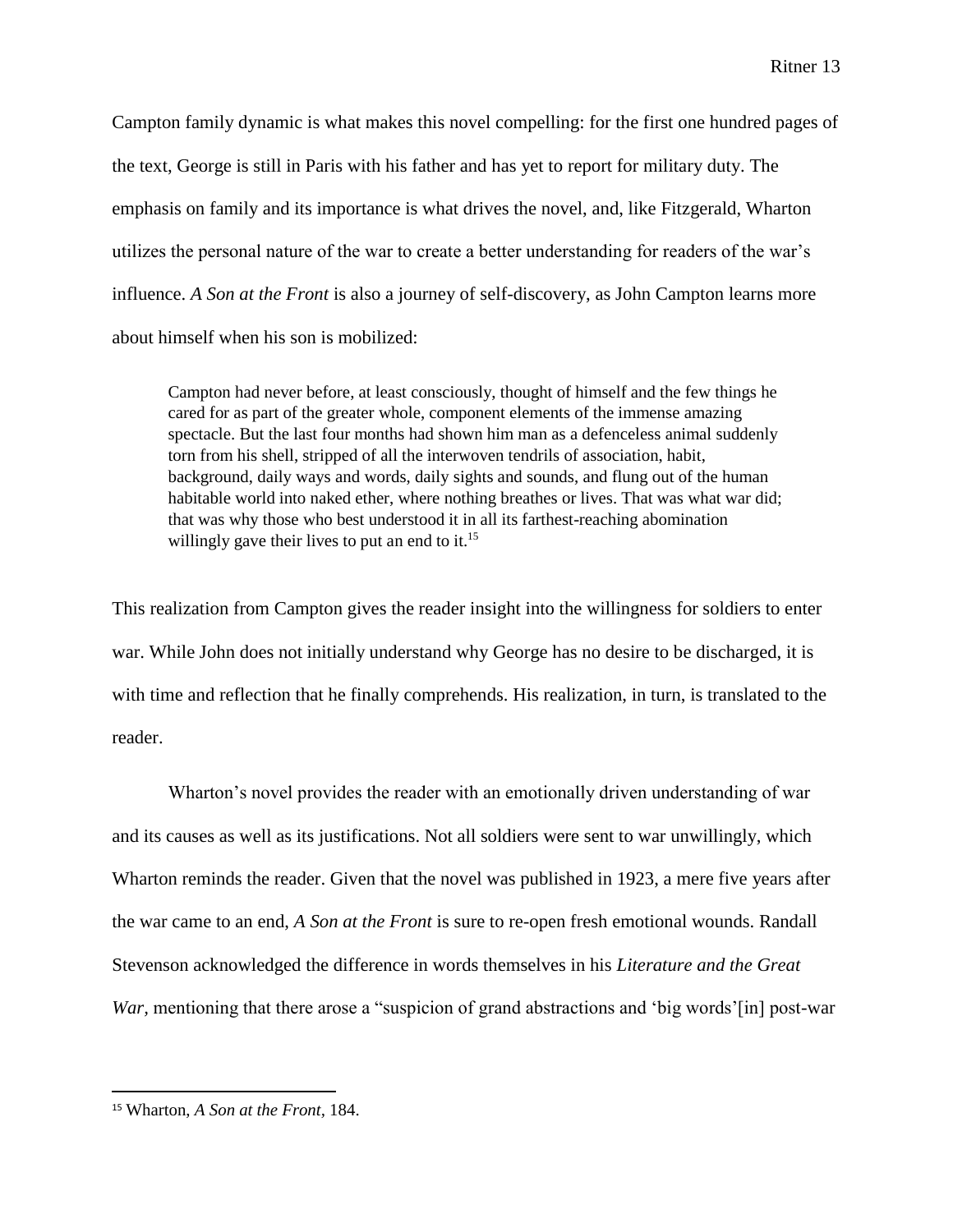writing in the work of non-combatants as well as those directly involved in the war… A character in Edith Wharton's *A Son at the Front* (1923) considers that 'the meaning had evaporated out of lots of our old words.'"<sup>16</sup> Just as war changed the lives of individuals living at the time, it also somehow changed the words that authors chose to utilize in their novels. Wharton's decision to publish her novel so soon after the conclusion of the war bears this in mind.

In the present, it is fair to say that some words such as "democracy" and "pride" have become abstract over time. However, "the Great War took place in what was, compared with ours, a static world, where the values appeared stable and where the meanings of abstractions seemed permanent and reliable. Everyone knew what Glory was, and what Honor meant."<sup>17</sup> Wharton's novel certainly illustrates this, especially because it was written so quickly after the war. Hemingway, on the other hand, writing nearly eleven years later, marks, "abstract words such as glory, honor, courage, or hallow were obscene beside the concrete names of villages, the numbers of roads, the names of rivers, the numbers of regiments and the dates."<sup>18</sup> Writing in the past tense, it is unclear whether Hemingway's narrator is recounting the events that took place during the war. It is, however, evident that he was writing at a later time in which, similar to our own, these abstract terms were no longer reliable and permanent.

Published in 1928, *A Farewell to Arms* follows the endeavors of Frederic Henry, an American man enlisted in the Italian army. His perspective is unique due to the fact that he is not fighting with the American army, and he's also not a combat soldier – he is an ambulance driver

<sup>16</sup> Stevenson, *Literature and the Great War*, 48.

<sup>17</sup> Fussell, *The Great War and Modern Memory*, 21.

<sup>18</sup> Ernest Hemingway, *A Farewell to Arms* (Charles Scribner, 1929).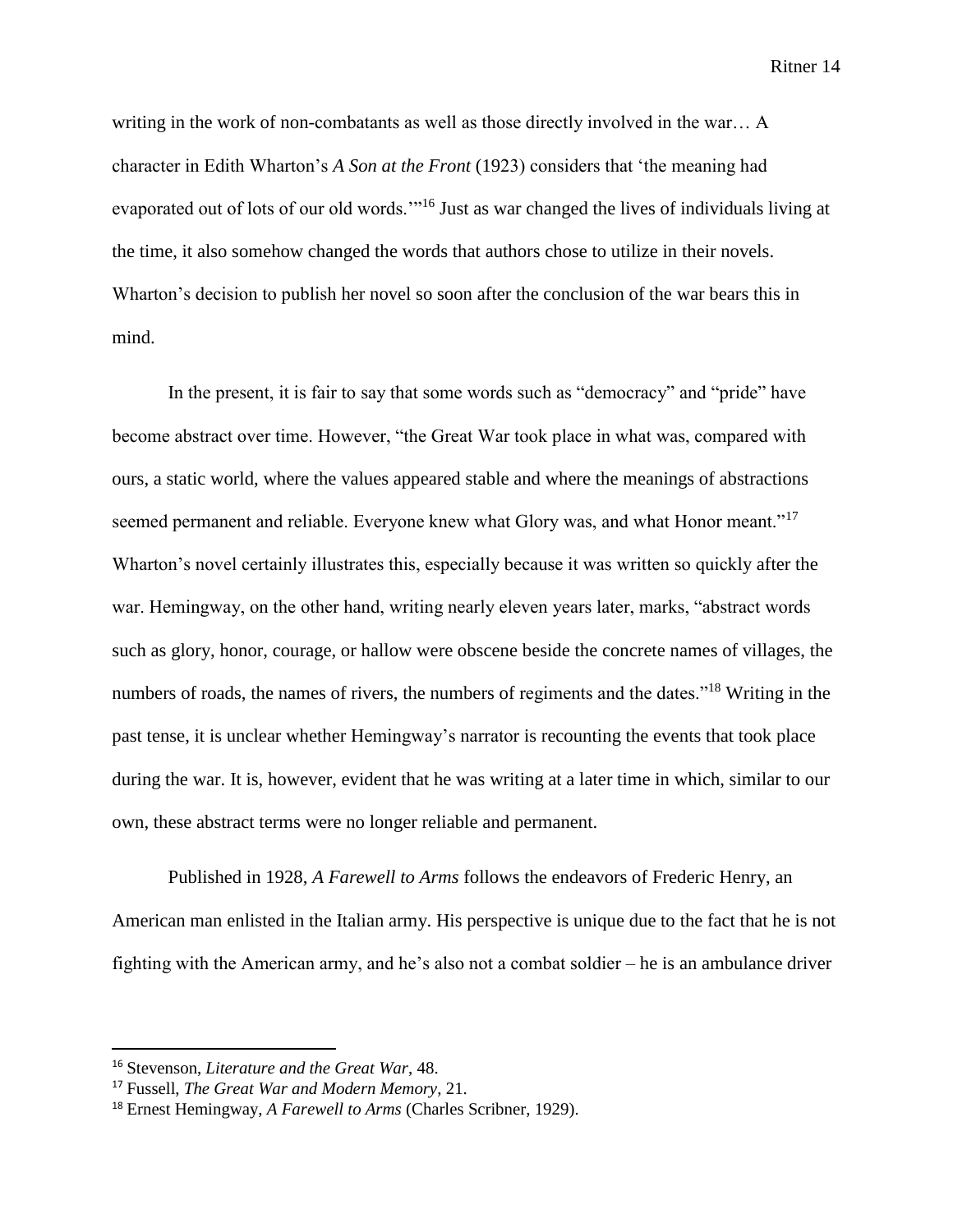and doesn't expect to see much action. Hemingway's novel takes place during the war, and from the very beginning, the reader is thrown into the life of an actively enlisted man. While the start of the novel appears as though it will simply be a wartime love story, *A Farewell to Arms* proves to be so much more than that.

The setting and tone of the novel are each very important to the overall meaning. Due to the fact that Hemingway is specific in his locations and days, it is relatively easy for the reader to pin down exactly when the story is taking place. While he never actually reveals what year it is, Hemingway provides the reader with context clues in order to uncover the details themselves. For example, in the beginning of the novel, the reader finds out that Catherine Barkley, the novel's love interest, was previously engaged to a soldier. When questioned about a stick she had, she said, "It belonged to a boy who was killed last year... He was a very nice boy. He was going to marry me and he was killed in the Somme."<sup>19</sup> Knowing that the Battle of the Somme took place in 1916, Hemingway gives the reader a hint that the novel begins in 1917.

Tone is important in *A Farewell to Arms* because at times it seems as though the story itself is a confessional, which makes the reader believe Frederic Henry is to be trusted. Throughout the novel, Henry is completely honest about how often he drinks, the women he's been with, and the sins that he has committed. One of the most shocking moments occurs in the middle of the novel when Henry attempts to give orders to two Italian sergeants. They believe they should run and avoid the Germans at all costs, but Henry orders them to stay and cut brush. They ignore him and start walking down the road. In a chilling account, Henry tells the reader, "I opened up my holster, took the pistol, aimed at the one who had talked the most, and fired. I

<sup>19</sup> Hemingway, *A Farewell to Arms,* 18.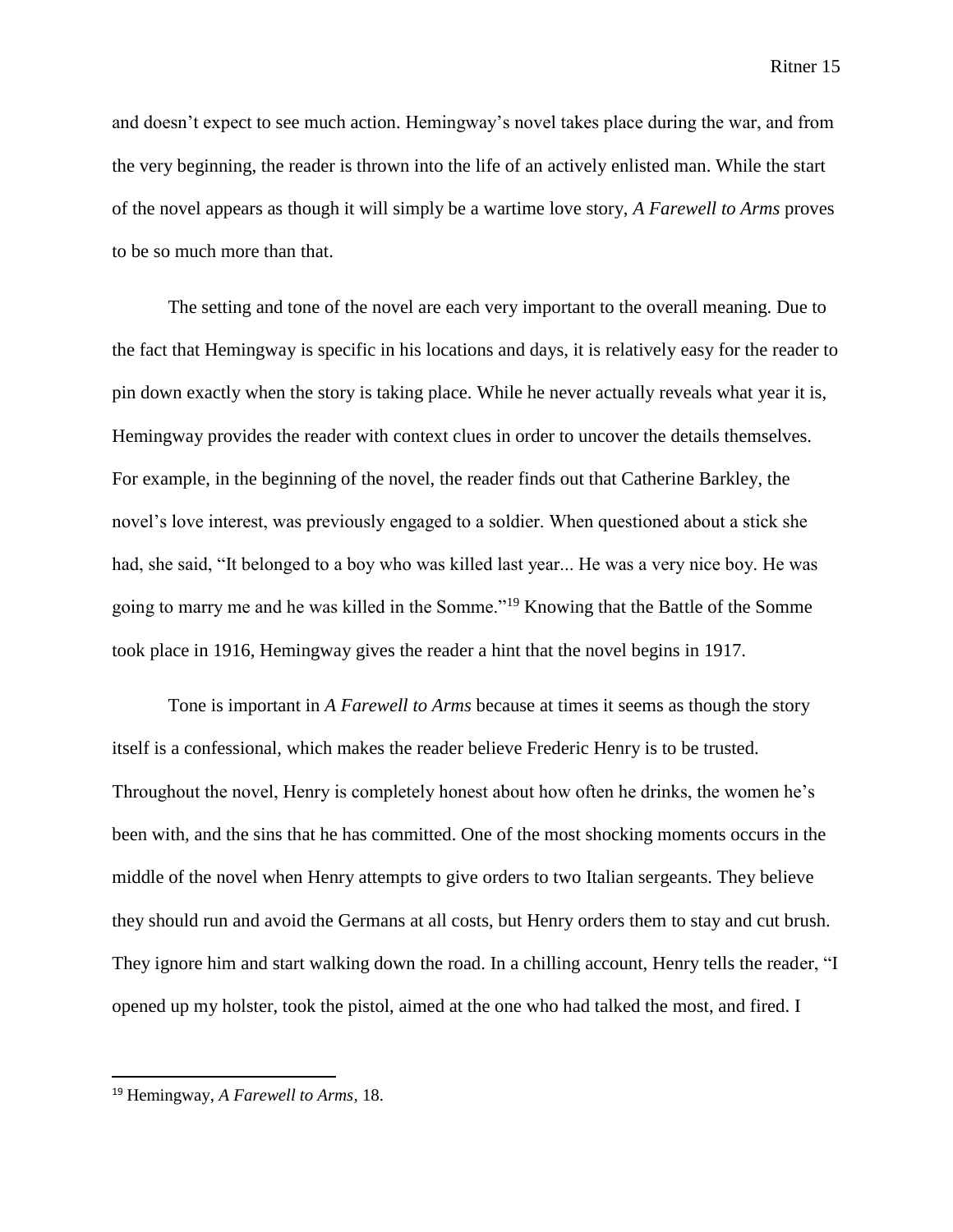missed and they both started to run. I shot three times and dropped one."<sup>20</sup> Henry does not kill the man, so an officer he is with walks over, cocks his pistol, and shoots him in the head twice.

This scene not only paints the picture of a credible narrator, one who is unafraid to recount the terrible things he has done - including killing a man enlisted in the same army - but it also portrays a real aspect of the war. In fact, friendly fire was so common in World War I that a "General Percin allege[d] that some 75,000 French soldiers lost their lives to friendly artillery fire in World War I."<sup>21</sup> This, of course, is not the only example of friendly fire seen in Hemingway's novel. Almost immediately afterwards, Henry and three Italian officers continue on their trek, and the same officer is shot down by what they believe to be Germans. However, upon further review, it appears as though it is the Italians who took his life.

Hemingway's inclusion of friendly fire in his novel provides a chilling and difficult account of what occurred on the front. Readers who are unfamiliar with the war are able to identify just how tragic 1914-18 really was from reading *A Farewell to Arms.* The front, however, was not the only dangerous aspect of wartime, as Hemingway also gives readers a glimpse into how traumatic medical treatment can be. While there are scenes that depict the army hospitals and explain the process of how they work on the front, Hemingway also decides to delve into the horror that was everyday healthcare.

At the end of the novel, Catherine Barkley is going to have Frederic Henry's child. The two rush to the hospital once she goes into labor, and Henry is told that he should go and get food while Catherine is induced. Throughout the process, Frederic is a little on edge because he

l

<sup>20</sup> Hemingway, *A Farewell to Arms,* 218.

<sup>21</sup> Charles R. Shrader, *Amicicide: The Problem of Friendly Fire in Modern War* (Library of Congress, 1982).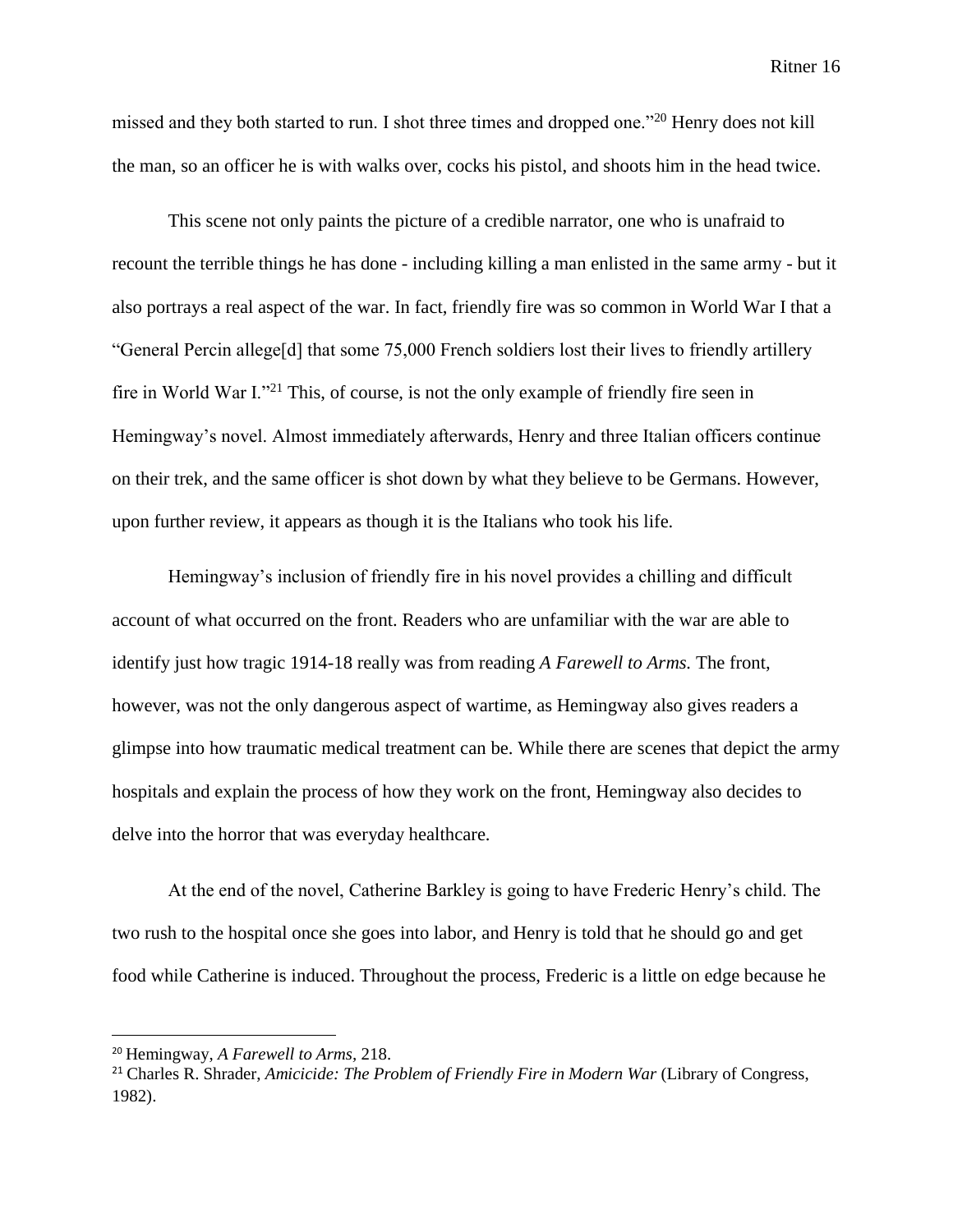is not sure what will happen to Catherine. However, he neglects to think of the child, and once Catherine gives birth, the nurse informs him privately that the boy has died. Henry is instructed to go out and get food once more, and while he is out, a nurse from the hospital calls to tell him that Catherine has hemorrhaged and is in grave danger. She, too, dies.

Shell shock is a term that is very often associated with war, yet was not necessarily considered during World War I. At this time, psychological maladies were not really explored, but their effects were certainly evident. In Frederic Henry's case, his shell shock came from losing Catherine Barkley. In *Shell Shock, Memory, and the Novel in the Wake of World War I,*  Trevor Dodman writes:

In Frederic's case, Catherine's cesarean operation and hemorrhaging death demand his witness, both then and now. Her loss becomes a destabilizing point of conversion between his past and present. Difficult to stop, too "well remembered" to be countered by prosthetic thinking, Catherine's loss, her echoing voice and broken body, takes shape as a trauma narrative relentlessly imposing itself upon Frederic's ordinary narrative progression of events.<sup>22</sup>

Dodman argues that this event is so traumatic for Henry that Hemingway's entire novel should be considered a "trauma narrative." With that being said, the story Hemingway wrote is traumatic and upsetting, but it is an accurate depiction of what life was like, both during and after the war.

Published in 1934, *Tender is the Night* by F. Scott Fitzgerald does not seem like a novel written about the war at first glance, but the presence of World War I is still strewn throughout its pages. The story follows Dick Diver, a psychologist who married his mental patient right after

<sup>&</sup>lt;sup>22</sup> Trevor Dodman, *Shell Shock, Memory, and the Novel in the Wake of World War I* (Cambridge Univ. Press, 2015), 263.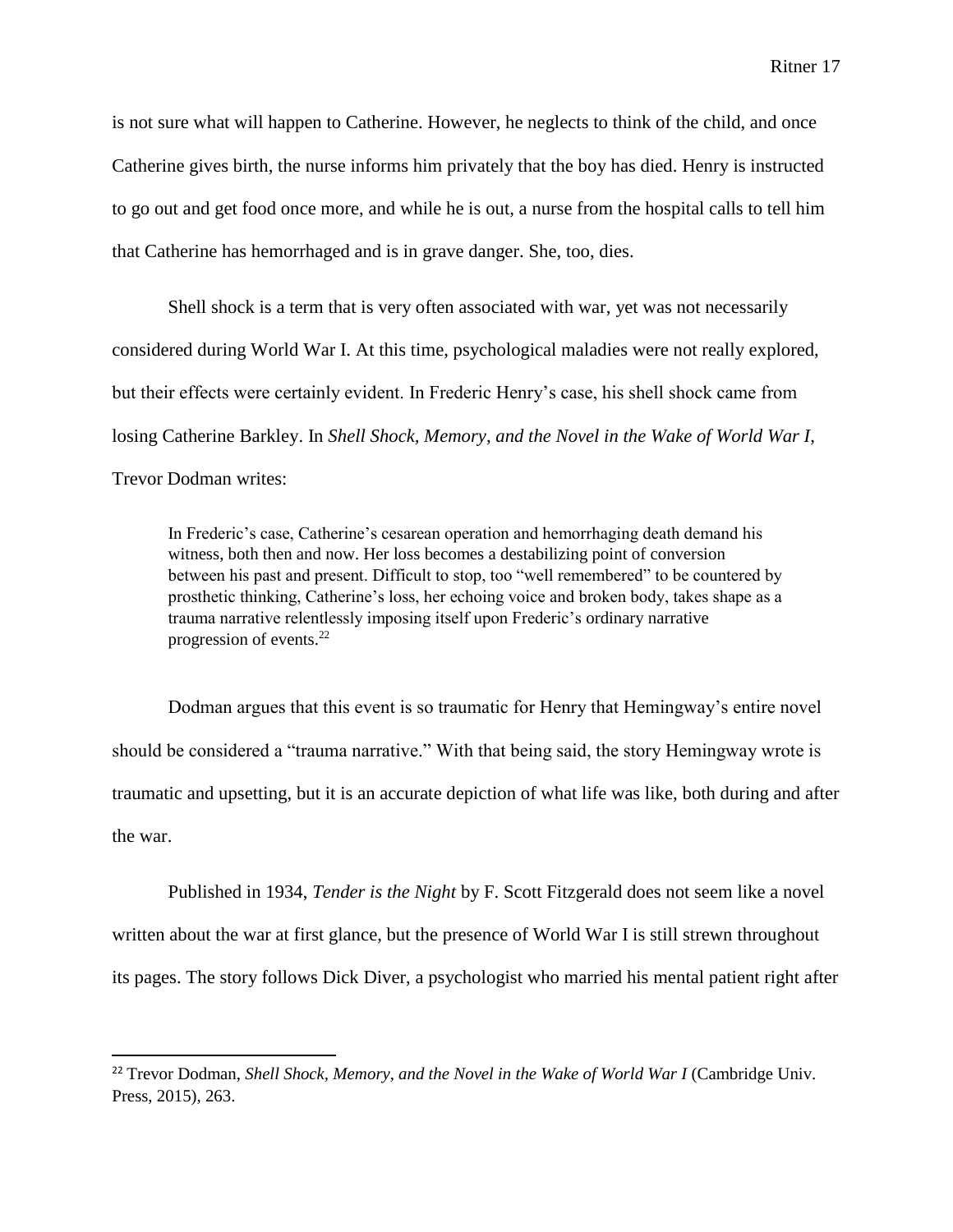the war ended. Part of the story takes place in the French Riviera while another unfolds in Switzerland. The narrative jumps from present, to past, to future, and the characterization of Dick Diver shifts dramatically throughout.

The most obvious nod to the Great War takes place early on in the novel, where the main characters visit some of the trenches. Diver becomes excited at the idea of being in the trenches, and it is mentioned that he had not seen combat when he fought in the war. A parallel can be drawn to Fitzgerald, as he "served in the American army during the war, [but] the armistice arrived before he could make it to the battlefields of France. Biographers agree that his lack of combat duty lingered with him for the remainder of his life.<sup> $22$ </sup> It would not be such a foreign idea for Fitzgerald to utilize his characters in an autobiographical context, as he has been known to add aspects of himself in his novels. This logic may also be applied to Hemingway and Frederic Henry, as Hemingway himself was also an ambulance driver in the Great War, serving for the American Red Cross in Italy.<sup>24</sup>

While Fitzgerald does not say directly when the narrative takes place, he leaves the reader with hints, much like Hemingway did. He mentions that the characters "passed great funeral pyres of sorted duds, shells, bombs, grenades, equipment, helmets, bayonets, gun stocks and rotten leather, abandoned six years in the ground."<sup>25</sup> This scene occurred during the "present" narrative, leading the reader to believe that it took place around 1924, six years after the war had ended. He continues to paint a more personal picture of the war and what it cost.

<sup>23</sup> Dodman, *Shell Shock, Memory, and the Novel in the Wake of World War I,* 173.

<sup>&</sup>lt;sup>24</sup> Thomas Putnam, "Hemingway on War and Its Aftermath," National Archives and Records Administration (National Archives and Records Administration, n.d.),

https://www.archives.gov/publications/prologue/2006/spring/hemingway.html.

<sup>25</sup> F. Scott Fitzgerald, *Tender Is the Night* (Charles Scribner, 1962), 73.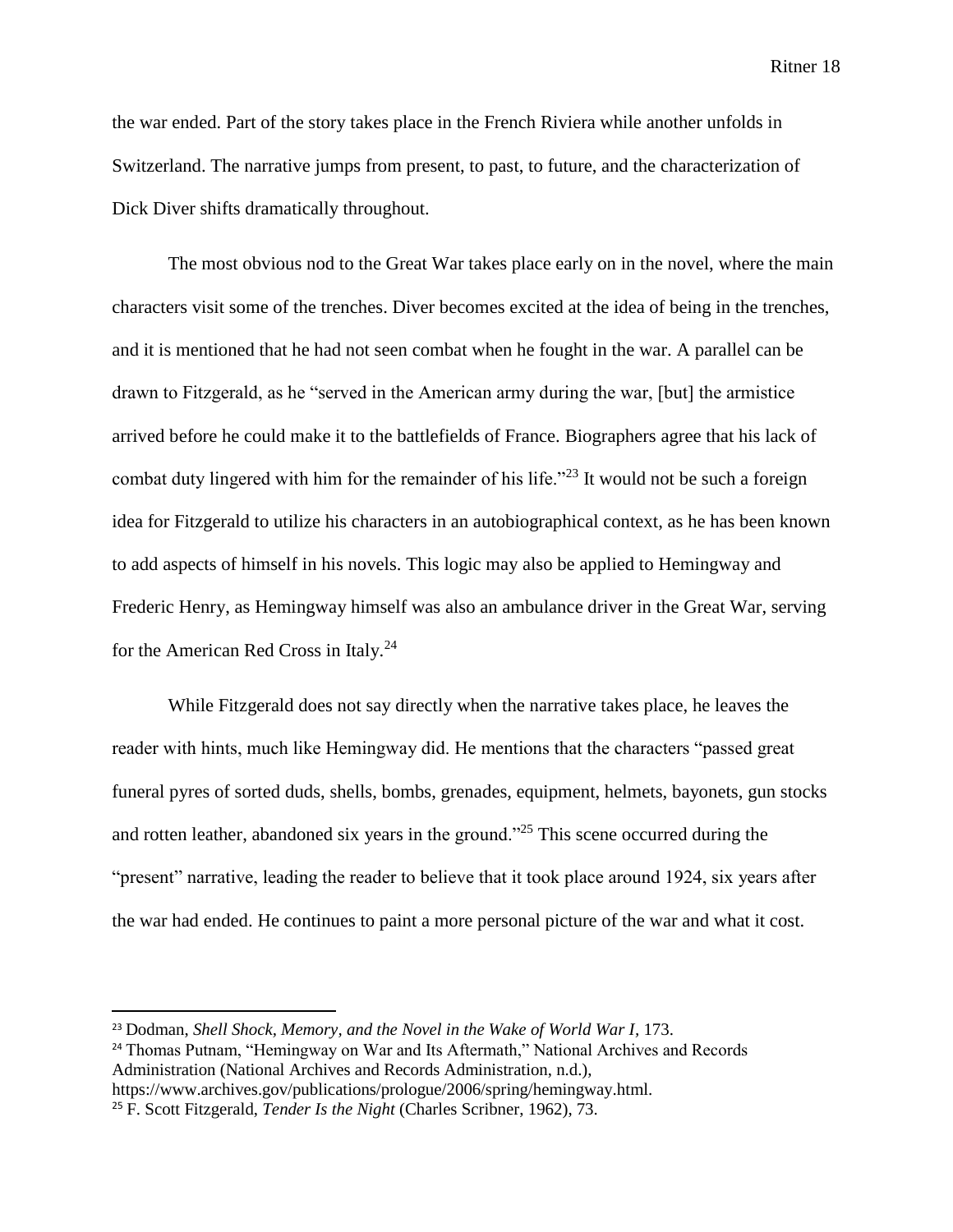Some of the characters leave in a separate car, but Rosemary, a young actress, and Dick follow behind. They come across a young girl they had seen earlier in the day, who had come from Knoxville to leave a wreath on her brother's grave. They pull up alongside her and see that she is crying. With the wreath still in her hands, she says, "'The War Department must have given me the wrong number,' she whimpered. 'It had another name on it. I been lookin' for it since two o'clock, and there's so many graves."<sup>26</sup> In this very short interaction, Fitzgerald connects the reader to the girl and puts a metaphorical face to the horrors of World War I. While death tolls can be overwhelming, they are simple numbers. Once a loss is attributed to a family, one feels the impact a little deeper. Fitzgerald aims to invoke in the reader with the addition of the girl with the wreath. This small aspect of the text also attempts to paint a picture of the consequences of war that may not be so obvious to the modern reader – from a bureaucratic perspective, the death toll was so high that families often received the wrong serial numbers of their deceased loved ones.

While there are more underlying themes in *Tender is the Night*, the historical connotation that lurks beneath the surface is intended to evoke a response. Alan Trachtenberg writes of the novel:

*Tender is the Night* creates, with the reader's collaboration, a perspective unrelentingly historical. The reader's work is to assemble the materials of the novel into a fictive history which once attained, is surely one of the most remarkably illuminating experiences in American literature.

Fitzgerald intended this novel to be analyzed by the reader, allowing them to identify with the characters and experience more than just a fictional story. He wants readers to truly understand

<sup>26</sup> Fitzgerald, *Tender Is the Night*, 73.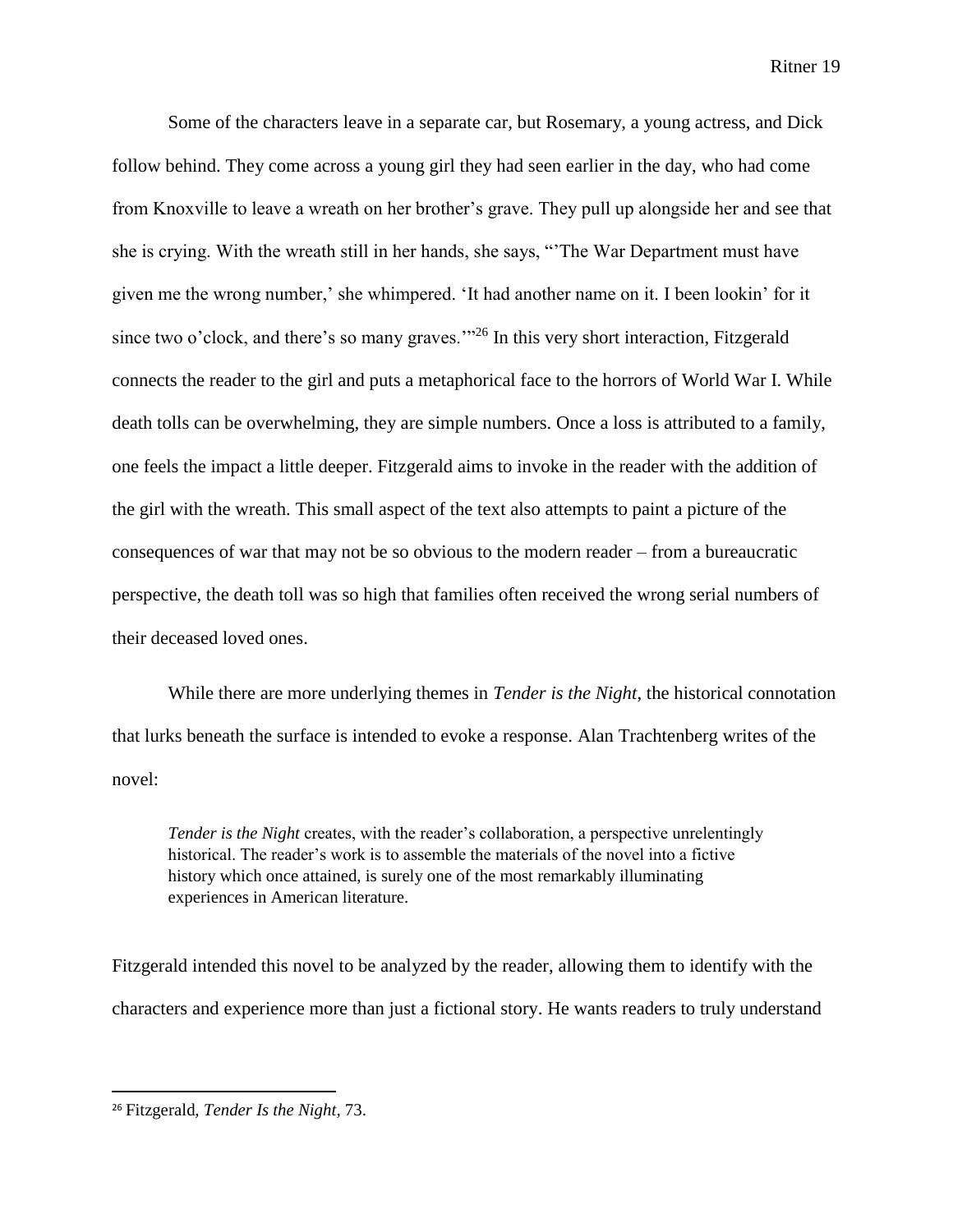the history behind the prose, and when that understanding is achieved, readers have a newfound memory and consideration as to how the war affected the individual as well as the world.

The writing of Fitzgerald, Hemingway, and Wharton serves to remember and encase the emotions, themes, hardships, and environment of American citizens involved in World War I. The American involvement in the war was complicated, and the confusion and unease of American citizens is prevalent in each of these novels. In fact, "many believed that the United States had intervened in a war in which American interests had not been at stake."<sup>27</sup> These texts not only illustrate that national perplexity, but provide a significant memory for those readers who were not present at the time of war. While they are not a substitution for historical sources, they aid in expressing the emotional toll that World War I took on American people, as well as the European soil on which it was fought.

 $\overline{a}$ 

<sup>&</sup>lt;sup>27</sup> Warren Cohen, *The American Revisionists: The Lessons of Intervention in World War I (Chicago and* London, 1967).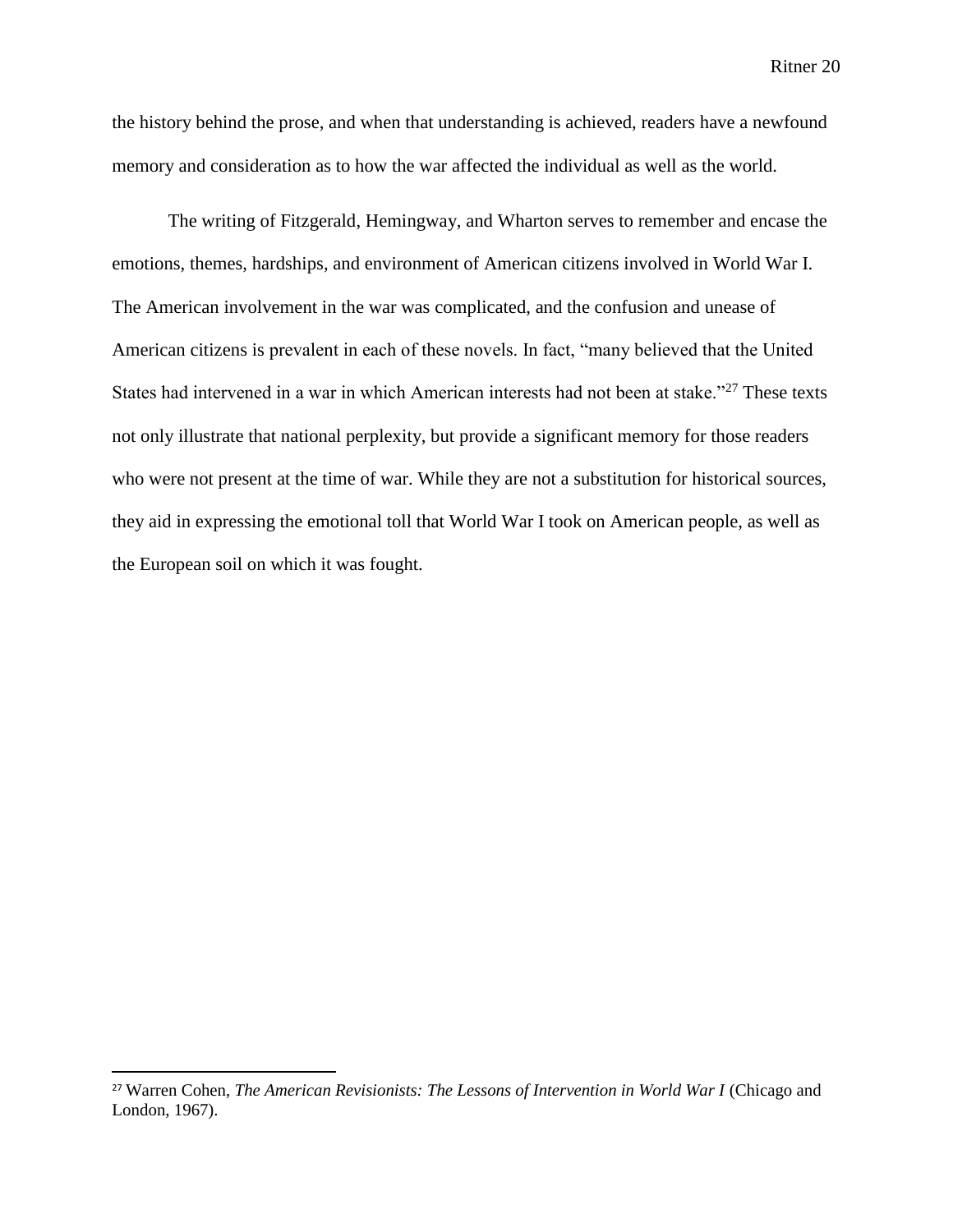#### **British Novels and the Memory of War**

There are several texts and perceptions that provide important retellings of the events that took place during World War I, but each one will paint a picture that is different than the last. For those who were not present during this time, the extensive collection of sources on the subject can be overwhelming and, sometimes, contradictory. British novels written before, during, and after the war offer readers a multi-faceted look at what life was like when the world was on the verge of combat. Like any other genre, however, the perspective that is offered depends on which British novel is read. *Parade's End* (1924) by Ford Maddox Ford, *Death of a Hero* (1929) by Richard Aldington, and *Birdsong* (1993) by Sebastian Faulks will be the focus of this analysis. While the messages in each of these novels may be different, they are all composed of experiences that are pertinent to the worldwide conflict and provide their modern-day readers with a glimpse of what life was like for England and its citizens during the Great War.

Each British war novel investigated in this analysis provides its audience with a different perspective than the rest, which is fitting, because the perspectives on the war as it was occurring were also incredibly different. As Randall Stevenson remarks in *Literature & The Great War:*

Attitudes of the war were obviously further diversified simply by differences in outlook, temperament, or experience among individuals involved. As H.M. Tomlinson suggests in *All Our Yesterdays,* "the Great War was almost as many different wars as there were men who were in it." $^{28}$ 

Stevenson and Tomlinson both point out in this instance that there was no "collective experience" shared by the soldiers in World War I. There was, however, a "melting pot" of backgrounds and occurrences that attributed to the soldiers involved in the conflict, many of

l

<sup>28</sup> Stevenson, *Literature and the Great War*, 197. Stevenson is quoting H.M. Tomlinson, *All Our Yesterdays* (Kessinger Publishing Company, 2005).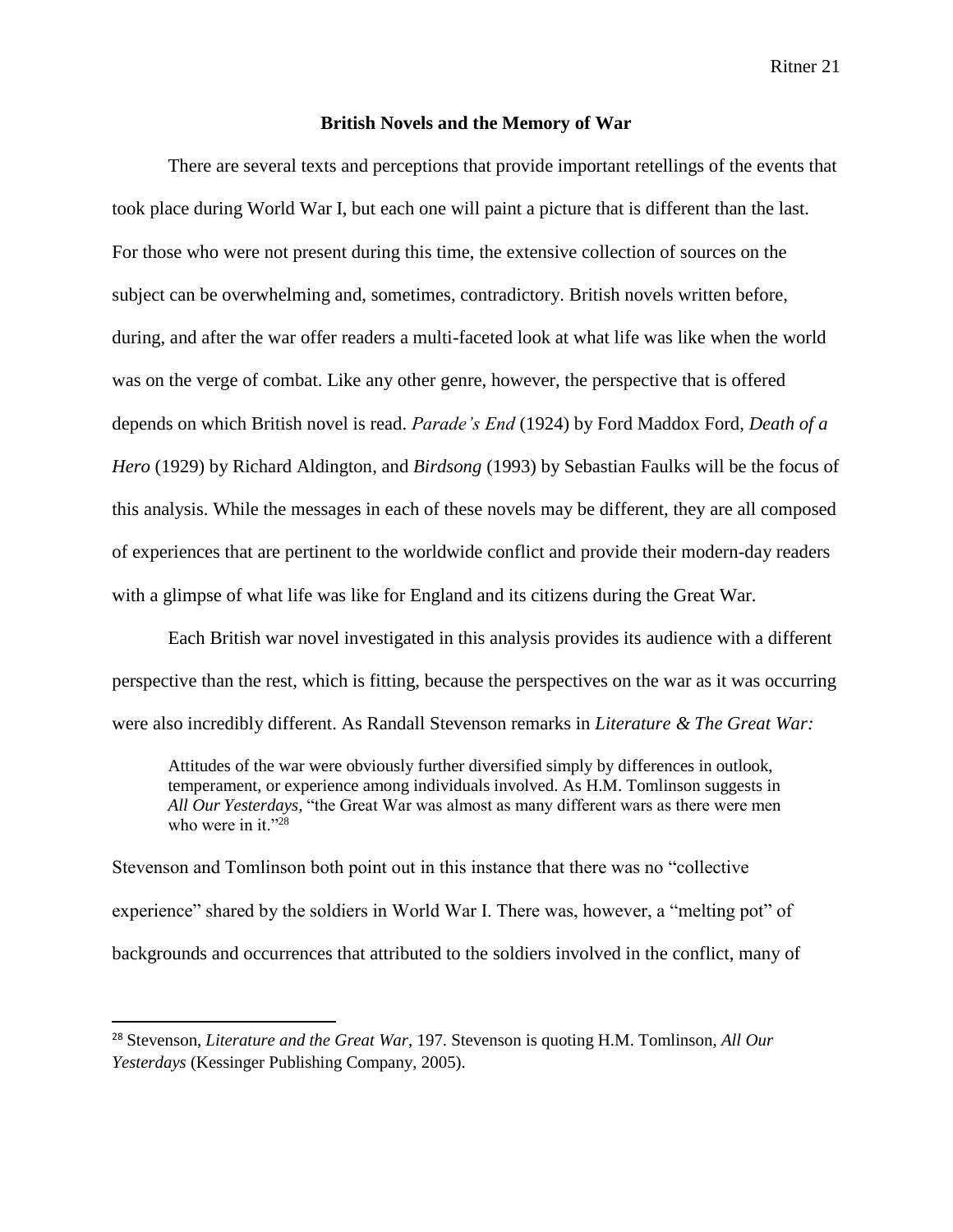which have been captured in these novels. Each text that was chosen for this analysis was written by a British novelist and encapsulates the stories of British characters.

In order to better understand these texts, one must also comprehend the difference between memory and history as they relate to novels of a historical nature. The lines may appear blurred at times, but Peter Sexias, Dan Fromowitz, and Petra Hill explain the difference in their article "History, Memory, and Learning to Teach":

An easy dichotomy can be drawn: memory is the construction of the past which is immediately available, deeply held, profoundly meaningful, and therefore impervious to critique History is the product of evidence-based investigation, rational dialogue, and dispassionate scholarship. Memory is the product of direct experience; history is the product of questioning, inquiry, and critique.<sup>29</sup>

There are, of course, certain instances in which the above claim can be problematic, as certain nods to historical events such as racist monuments representing the American Civil War could become "impervious to critique" on the grounds that they are tokens of memory, not history. One must take this assertion with a grain of salt. While the modern-day reader may not have the "direct experience" in World War I that the article refers to, they directly experience the stories of the characters portrayed in these novels. Therefore, a certain recollection of the texts and their stories is formed between all readers, essentially creating a collective memory of the war and its experiences through the pages of British literature.

It is worth mentioning that each of the novels examined in this analysis begin their stories before World War I erupts. While some of the texts focus more on warfare and trauma experienced by the British soldiers, there are some interesting aspects of British society that can be explored as well. One of the more noteworthy traits of early twentieth century Britain is the

<sup>&</sup>lt;sup>29</sup> Peter Sexias, Dan Fromowitz, and Petra Hill, "History, Memory and Learning to Teach," *Understanding History*, pp. 116-134, https://doi.org/10.4324/9780203340929\_chapter\_8.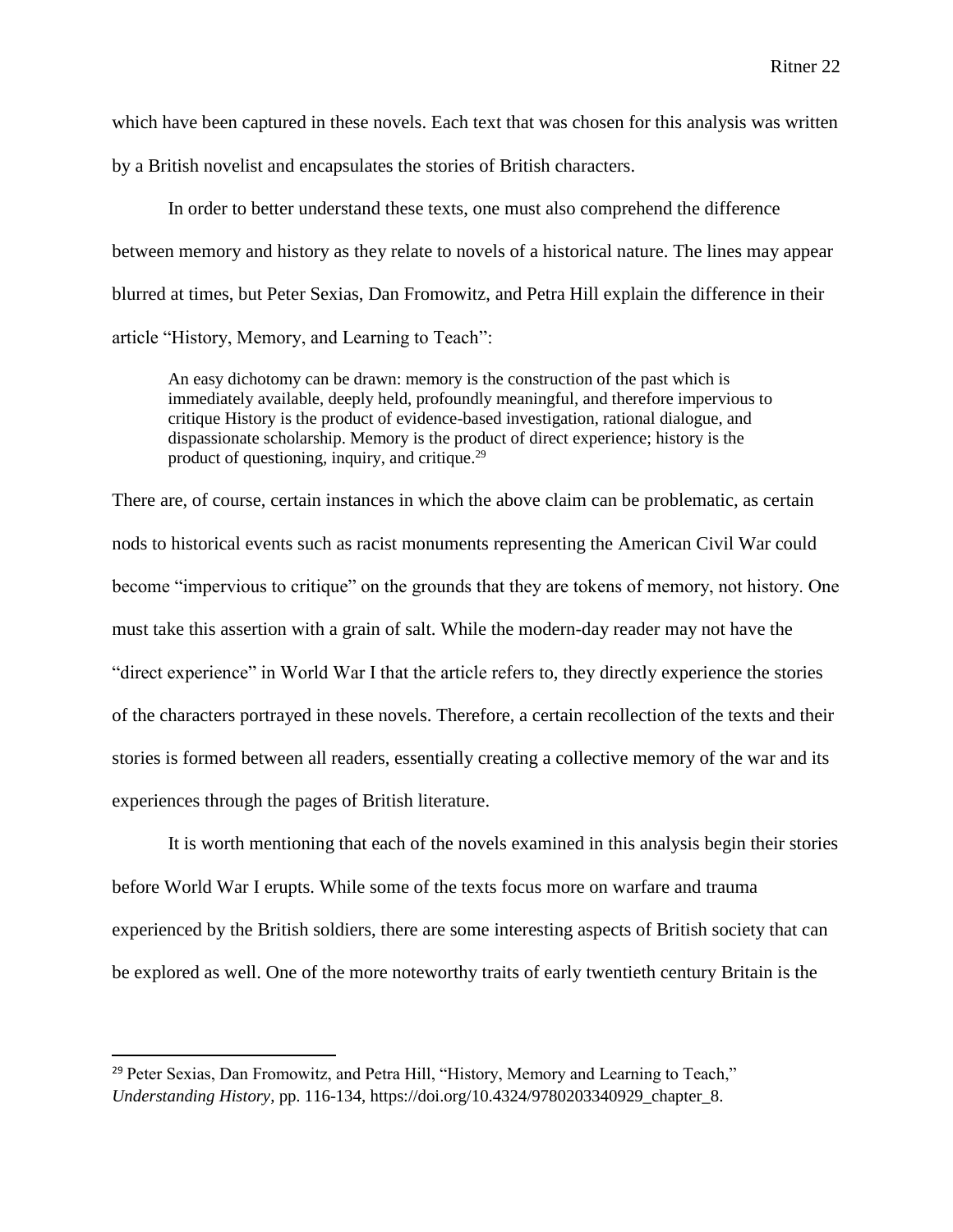fact that the nation was not a complete democracy until 1918, the same year the Great War ended. Along with the realization of complete democracy, Britain introduced voting rights for women aged 30 or older. When Britain entered the war, it "did so in the name of 19th century liberal values – the rights of small nations and the rule of law. What justified these claims, which became the touchstone of British propaganda, was Germany's invasion of Belgium, as its army bypassed France's eastern defences by swinging round them to the north."<sup>30</sup> In a way, World War I gave England the push that it needed in order to make significant changes in both its government and its society, but interestingly enough, not in many of its territories. When considering the role that the British government played in its citizens' everyday lives, certain characters and occurrences in the texts make a bit more sense, specifically when understanding the function of some of the women as well as the noticeable French presence mentioned in some of these novels.

Published in 1993, *Birdsong* does not seem like a novel written about the war at first glance, but rather, a retelling of a dramatic love triangle. The story begins in France in 1910, where Englishman Stephen Wraysford is sent by his employer to observe the company of René Azaire. Wraysford spends a significant amount of time in Amiens with Azaire and ends up living in the family home with René, his wife Isabelle, and the two children. Over the course of his stay there, Stephen begins to develop a relationship with Isabelle, which does not remain a secret for long. After discovering that Azaire is abusive towards Isabelle, Stephen decides to ask her to return to London with him. One night, Isabelle reveals their relationship to René, and she and Stephen leave on the train for England. After being in London with Stephen for a little while,

<sup>&</sup>lt;sup>30</sup> Hew Strachan, "History - British History in Depth: Overview: Britain and World War One, 1901 -1918," BBC (BBC, 2011),

http://www.bbc.co.uk/history/british/britain\_wwone/overview\_britain\_ww1\_01.shtml.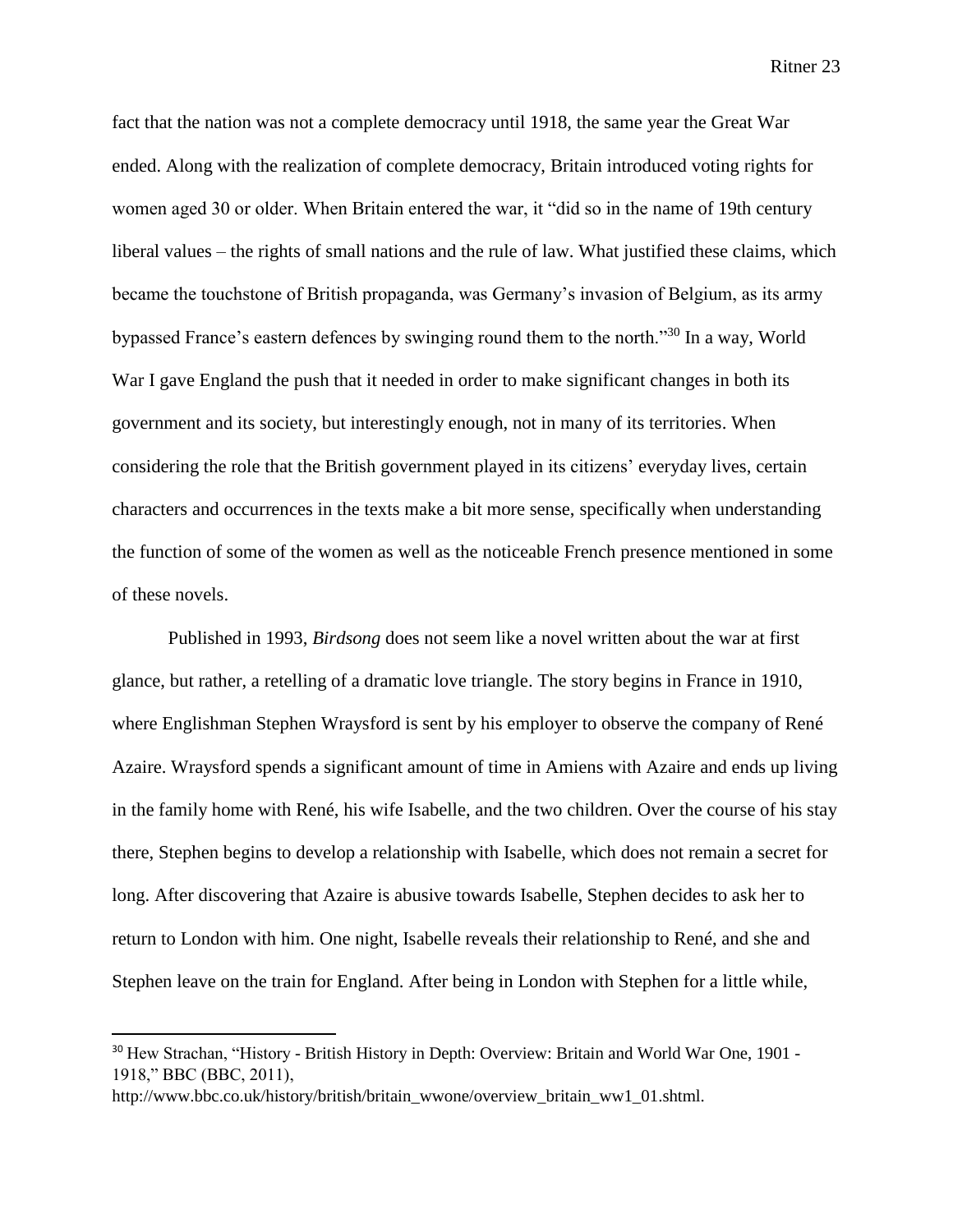Isabelle decides that she is not as happy as she anticipated she would be, and she decides to leave without providing any notice or explanation.

*Birdsong* focuses heavily on the love between Stephen and Isabelle in the beginning, but the horror of World War I is a subtext nonetheless. While the text is widely considered to be a love story more than anything else, after the first few chapters it quickly erupts into a very descriptive firsthand account of fighting in the trenches. As the story progresses, it shifts into the year 1914, when Stephen is still heartbroken by Isabelle's sudden departure. When the Great War erupted, Wraysford sees the worldwide conflict as a welcomed distraction from the pain he was experiencing, and he decided to enlist in the British army. Once Stephen was thrown into the violent reality that was trench warfare, everything in the text seemed to change.

There are several aspects of World War I that separate it from any other major conflict in history that came before it. While the Great War was the first worldwide battle of its kind, there were also numerous technological advances that changed confrontation, as the world knew it, forever. In the past, wars were mainly fought with hand-to-hand combat, but The Great War

popularized the use of the machine gun – capable of bringing down row after row of soldiers from a distance on the battlefield… The British introduced tanks in 1916; they were used with airplanes and artillery to advance the front. The advent of chemical warfare added to the soldiers' perils.<sup>31</sup>

With the introduction of many different technological weapons, soldiers like Stephen Wraysford were utterly astounded by what they faced on the battlefield.

<sup>&</sup>lt;sup>31</sup> "Military Technology in World War I : Articles & Essays : Newspaper Pictorials: World War I Rotogravures, 1914-1919 : Digital Collections : Library of Congress," The Library of Congress, https://www.loc.gov/collections/world-war-i-rotogravures/articles-and-essays/military-technology-inworld-war-i/.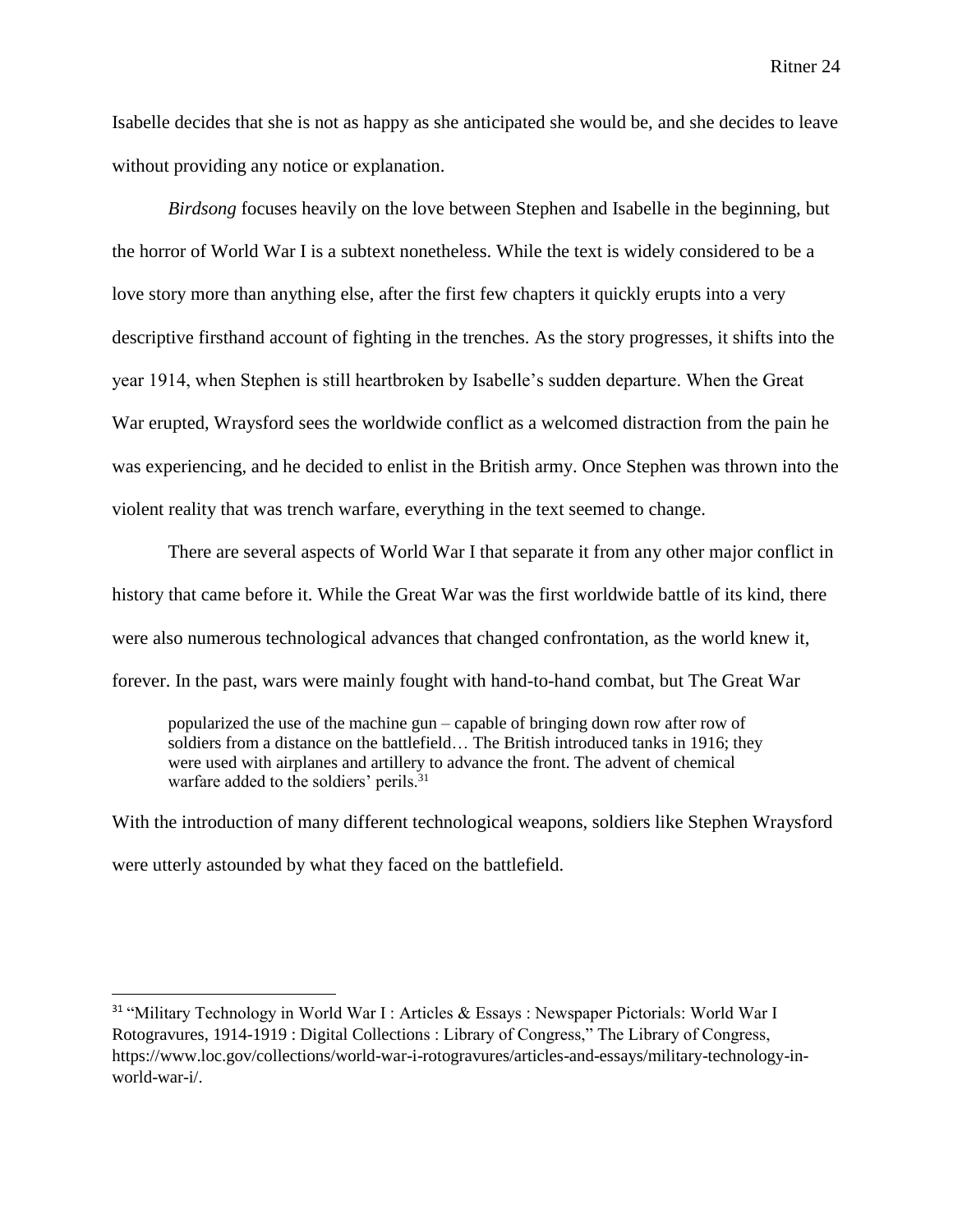The horrors of war became even more terrible than the soldiers originally anticipated, and the trauma that occurred as a result was overwhelming. When Stephen was fighting in France in 1916, he had a conversation with Michael Weir, the commanding officer of the miners in Stephen's company. Wraysford said to Weir:

No one in England knows what this is like. If they could see the way these men live they would not believe their eyes. This is not a war, this is an exploration of how far men can be degraded. I am deeply curious to see how much further it can be taken; I want to know. I believe that it has barely started. I believe that far worse things than we have seen will be authorized and will be carried out by millions of boys and men like my Tipper and your Firebrace. There is no depth to which they can't be driven.<sup>32</sup>

This passage not only expresses Wraysford's strange detachment from the brutalization of the war, but also the fact that soldiers are capable of far worse than he ever thought possible. Wraysford's words illustrate just how devastating the Great War actually was for the men who fought in it, and what is even more important is that he believed that British citizens back home would not understand what happened on French soil. While present-day readers are unaware of the horrors of this war, Faulks includes passages like the one above in order to place readers in the same position as the British citizens in 1916 that were completely ignorant to the realities of the Great War. While *Birdsong* is a fictional account, it is incredibly beneficial for readers to understand the severity of World War I by comprehending the text.

World War I literature also touches on a very important topic that historians continue to discuss: post-traumatic stress disorder and shell shock for soldiers. While this type of warfare was entirely new for everyone, its effects were long-term for many of the soldiers who fought. Stephen Wraysford's granddaughter sought to find out more about who he was, and found his

<sup>32</sup> Sebastian Faulks, *Birdsong* (Hutchinson, 2018), 145.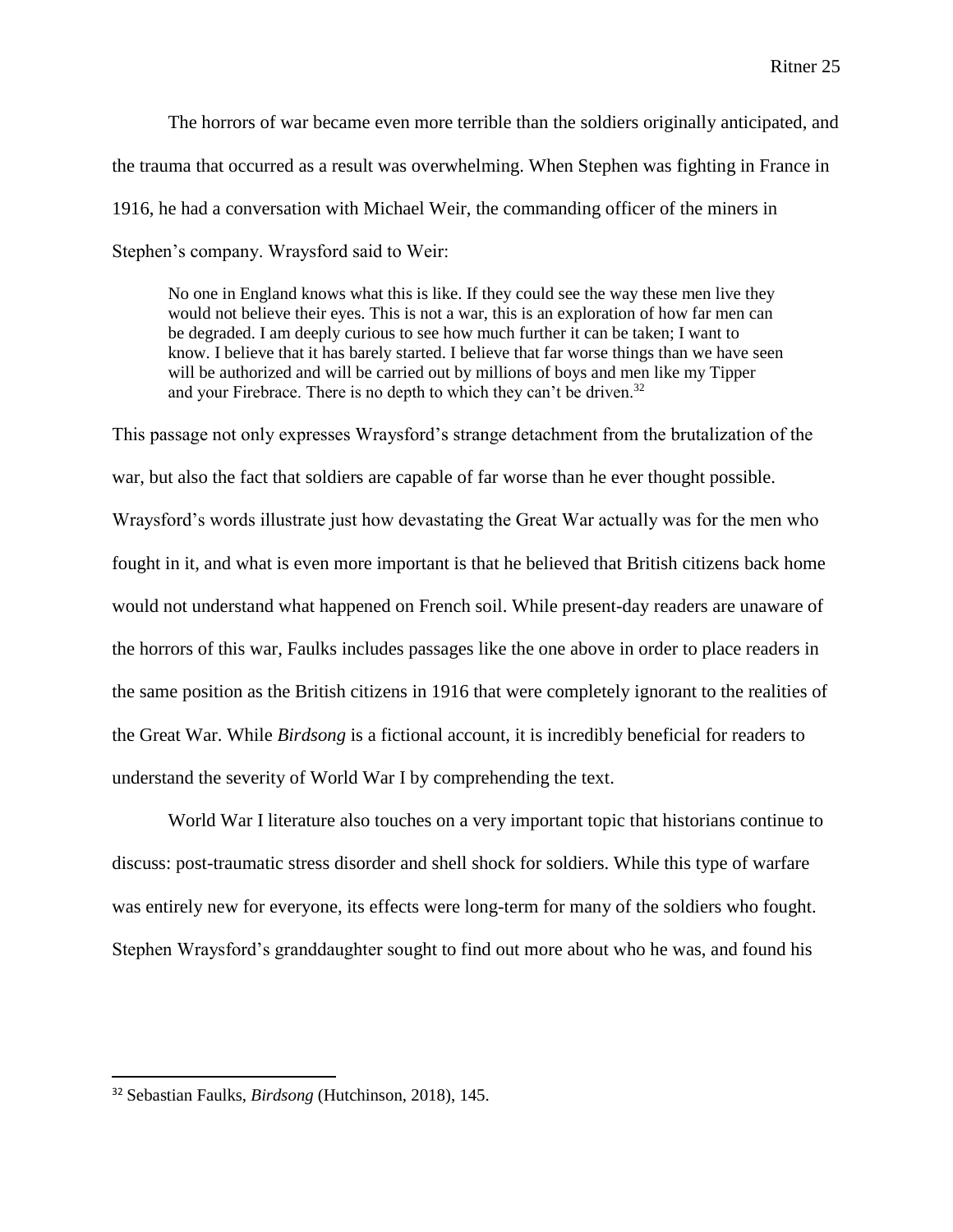old journal. Reading the journal in England in 1978, Elizabeth was able to understand more of what her grandfather went through. He writes:

I do not know what I have done to live in this existence. I do not know what any of us did to tilt the world into this unnatural orbit. We came here only for a few months. No child or future generation will ever know what this was like. They will never understand. When it is over we will go quietly among the living and we will not tell them. We will talk and sleep and go about our business like human beings. We will seal what we have seen in the silence of our hearts and no words will reach us.<sup>33</sup>

Stephen's mention of "only a few months" was the general opinion of everyone involved in the Great War – while it began in July 1914, all soldiers and citizens thought the conflict would be over before Christmas. This, of course, was not the case, as the war lasted for four long years. Wraysford also refers to himself and his fellow soldiers as though they are not living human beings, and the reader gets the impression that these men are hollow shells damned to walk among the living when they return from the war. This sentiment was shared among many of the soldiers who returned from war – they were never the same after experiencing and seeing what they did in the trenches.

The notion of shell shock was not necessarily something to be discussed in Britain in the early 1900s, and as far as the army was concerned, the ailment was nonexistent. Ford Maddox Ford's *Parade's End,* however, perfectly illustrates the "nervousness" of the soldiers that returned from war and the effects they experienced, as well as the civilians that welcomed them home.

Ford's novel is essentially a tetralogy; separated into four novels in sequential order. The first novel in the sequence is titled *Some Do Not...,* which essentially alludes to the fact that the story's protagonist, Christopher Tietjens, and its heroine Valentine Wannop, do not submit to

<sup>33</sup> Faulks, *Birdsong,* 403.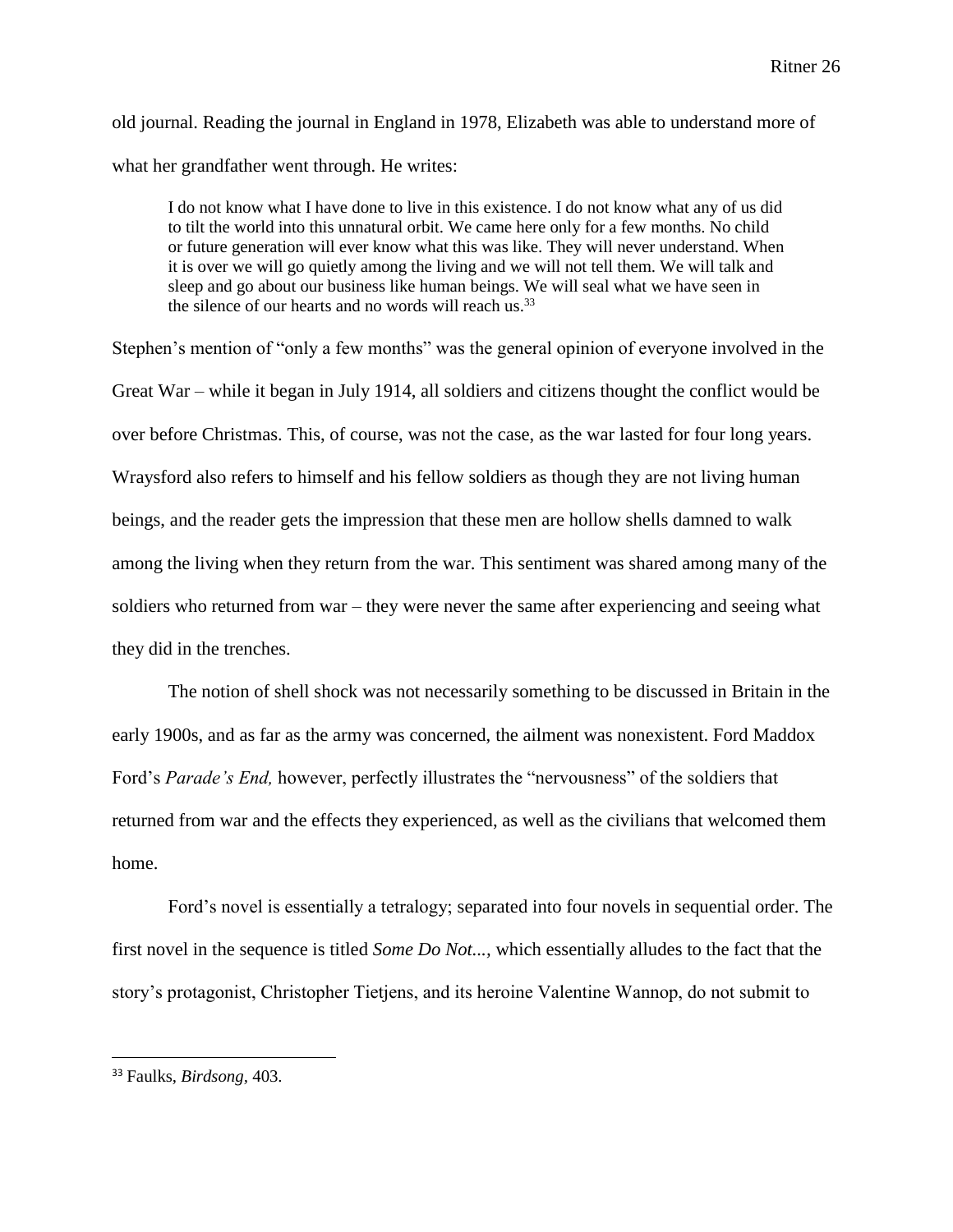their desires like almost every other character in the story does. The first novel takes place right before the eruption of World War I and establishes the unstable foundation on which Christopher and Valentine find their relationship. Tietjens is married to Sylvia, who leaves him to stay with her mother before the novel begins. Ford establishes the emotional capacity – or lack thereof – of Christopher Tietjens early on in the novel in order for readers to understand his mentality prior to his involvement in the war. Ford writes, "For the basis of Christopher Tietjens' emotional existence was a complete taciturnity – at any rate as to his emotions. As Tietjens saw the world, you didn't 'talk.' Perhaps you didn't even think about how you felt."<sup>34</sup> This passage allows readers to understand how Tietjens dealt with emotions as an English gentleman before even experiencing the horror of the Great War as a soldier.

As a member of the English gentry, Christopher Tietjens offers a different perspective from the average British citizen during World War I. When Tietjens spoke with his brother Mark about the situation with his wife and the fact that there were lies being spread against him, Mark insisted that Christopher did not fully assert his role in society. He said:

"You treat these south country swine with the contempt that they deserve. They're incapable of understanding the motives of a gentleman. If you live among dogs they'll think you've the motives of a dog. What other motives can they give you?" He added: "I thought you'd been buried so long under their muck that you were as mucky as they!"<sup>35</sup>

Ford includes this in the first novel to convey the social status of both Tietjens and his wife's family. While this is stated before Christopher enters the war, it is included in order for the reader to see the type of person he was expected to be in British society before the outbreak of the Great War.

<sup>34</sup> Ford Maddox Ford, *Parade's End* (Alfred A. Knopf, Inc., 1950), 6.

<sup>35</sup> Ibid., 214.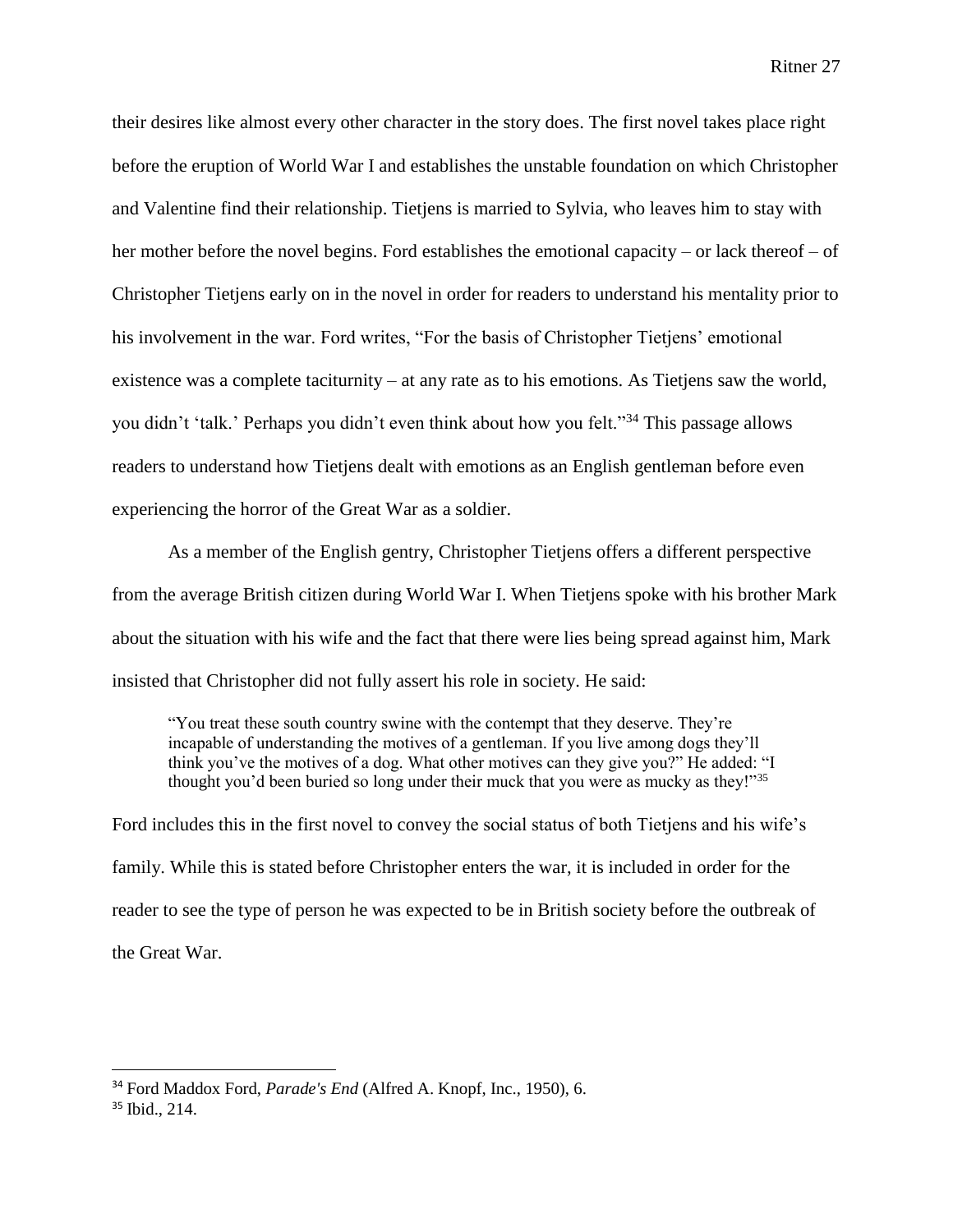In the second novel, titled *No More Parades,* the reader finds Tietjens in France with the British army, enveloped in the air of the Great War. While he is not on the front lines at this point in the text, Tietjens still grapples with his role in the British army. When Tietjens speaks with Captain Mackenzie, he struggles to relate with him after thinking about his previous divorce leave:

It had occurred to him that it was a military duty to bother himself about the mental equilibrium of this member of the lower classes. So he talked... any old talk, wearisomely, to keep his mind employed! Captain Mackenzie was an officer of His Majesty the King: the property, body and soul, of His Majesty and His Majesty's War Office. It was Tietjen's duty to preserve this fellow as it was his duty to prevent deterioration in any other place of the King's property.<sup>36</sup>

Tietjens relates his work in the army directly to the protection of the British King, as many other

English soldiers did. The blind loyalty and guard of the King pushed many of the men to

continue to fight, and in Tietjens' case, it pushed him to attempt to emotionally connect with his

fellow soldiers that needed it, despite their class differences.

Early on in the novel, Ford states that "It has been remarked that the peculiarly English

habit of self-suppression in matters of the emotions puts the Englishman at a great disadvantage

in moments of unusual stress."<sup>37</sup> This, of course, sets the stage for the discussion about Tietjens'

emotions and those of Englishmen as a whole. As Trevor Dodman writes:

The questions that dogged the shell shocked were not merely about being "unmanned" by the war – for in the terms of the day the emotive man who cracks under the pressure has most certainly been unmanned. Shell shocked men also faced questions about their capacity as broken men to recover, and, perhaps most damagingly of all, about whether or not they had been "whole" men to begin with. Ford's tetralogy stands both as a critique of the cultural codes of masculinity that encourage and enforce "silence," even in the face of suffering, and of the British at large who turn away from the wounded veterans in their midst.<sup>38</sup>

<sup>36</sup> Ford, *Parade's End*, 305.

<sup>37</sup> Ibid., 178.

<sup>38</sup> Dodman, *Shell Shock, Memory, and the Novel in the Wake of World War I,* 53.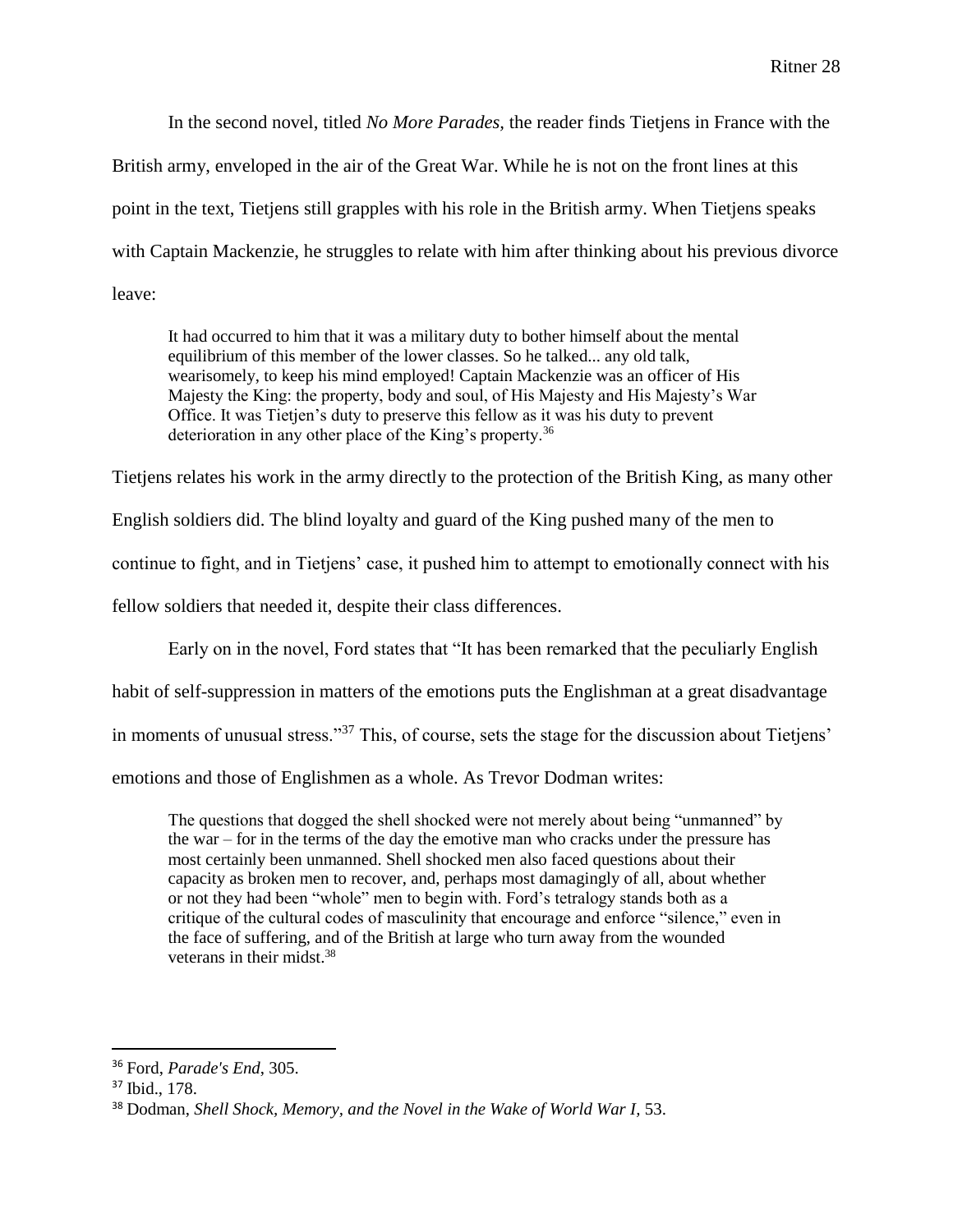Ford utilizes Christopher Tietjens and his lack of emotive expression as a representation of every British man, regardless of class, during this time in history. The character of Tietjens himself serves as an accurate depiction of what British culture was like at the time of World War I and allows for readers to understand the severity of what the Great War did to these men not only on a physical level, but on a very deep emotional level as well. Ford's novel serves as a commentary on British culture and permits present-day readers to fully comprehend the downfall of not only the English culture as it stood, but the mental capacity of their soldiers as well.

Published in 1929, Richard Aldington's *Death of a Hero* is considered to be one of the great British antiwar novels of its time. The story follows George Winterbourne, a soldier enlisted in the British Expeditionary Army who fights during the Great War in France. While it is not necessarily a nonfiction account, the novel is said to be based on Aldington's own experiences while fighting on the Western Front. The story is told from the perspective of an unnamed narrator (that many believe to be Aldington himself) who served with Winterbourne and learned of his death in the war, but wanted to further understand what happened to him. George Winterbourne was very much like Christopher Tietjens in that he was not very expressive and often felt overwhelmed by the war and its horrors. The narrator mentions that he believes Winterbourne deliberately exposed himself to German fire during the conflict due to the fact that he no longer wanted to live.

When he was younger, George Winterbourne had a difficult relationship with his family because his father was incredibly religious, and his mother was an attention-seeking woman. When George's older brother married a woman simply to spite his mother, George received all of his mother's overwhelming love and affection. His mother thought it was significant that she had been with twenty-two men and was quite proud of that fact. When George grew older, he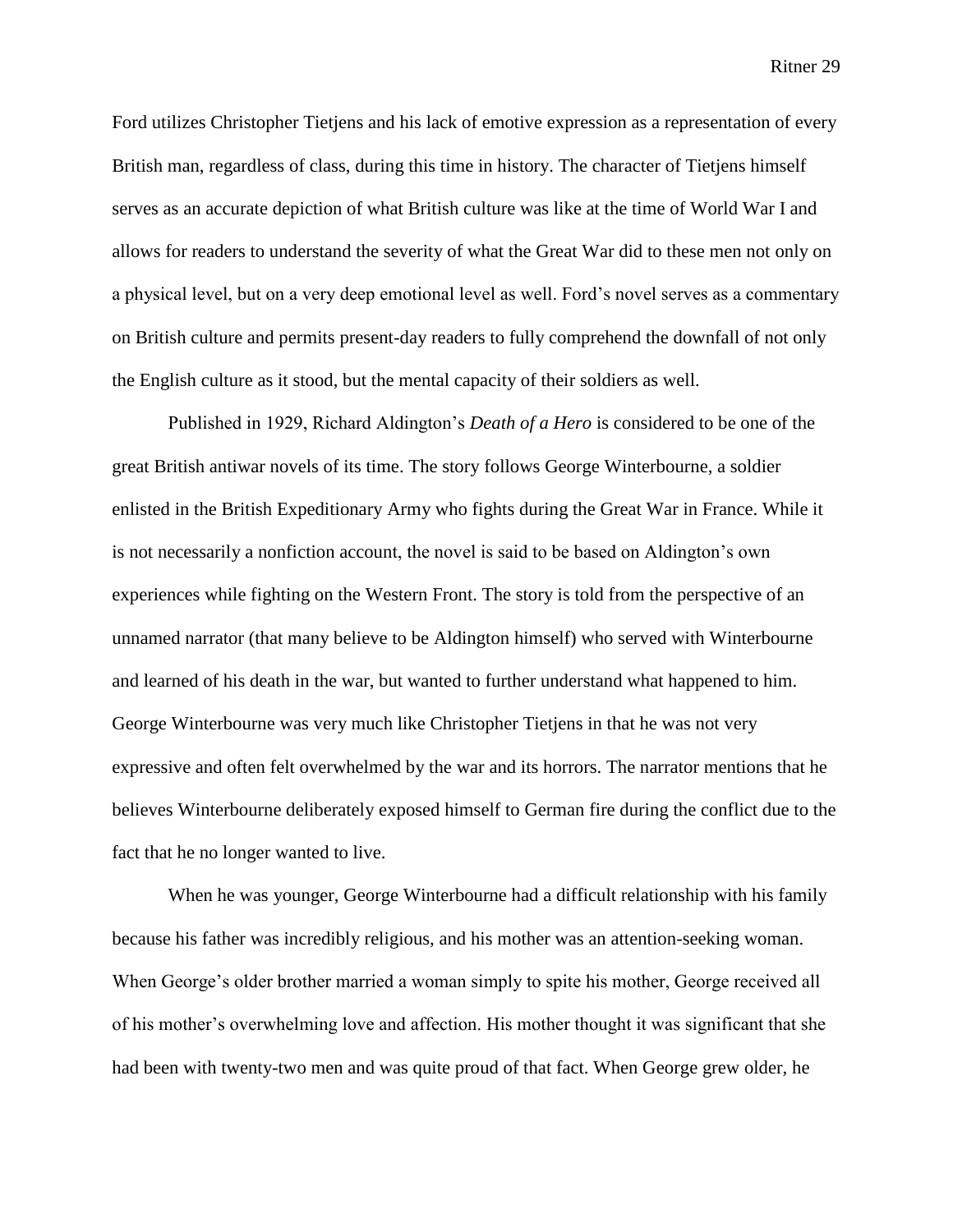married a woman named Elizabeth, but they did not have a typical marriage – they each lived their own separate lives, and the marriage was merely a formality. Each was free to sleep with whomever they wanted to be with.

George was drafted as soon as the Great War began, and he was immediately sent to France. He was very seriously affected by the horror and brutality of the war around him, and Winterbourne consistently thought about his own death. The narrator writes:

I think that George committed suicide in that last battle of the war. I don't mean shot himself, but it was so easy for a company commander to stand up when an enemy machine-gun was traversing... But by November '18 poor old George was whacked, whacked to the wide. He was a bit off his head, as nearly all the troops were after six months in the line. Since Arras (April '17) he had lived on his nerves, and when I saw him at the Divisional Rest Camp in October '18 he struck me as a man who was done for, used up... He was so horribly afraid of being afraid.<sup>39</sup>

Aldington's illustration of George and his fear of being afraid rang true for so many British soldiers, as it clearly did for Tietjens in Ford's text as well. The expectation that British society placed on these men and soldiers made it so much more difficult to fight in such a horrific war, and Aldington attempted to express the struggle that these men faced by encompassing all of their fears into that of George Winterbourne.

Each of these three novels also includes significant language about the romantic relationships that each of the main characters went through. There may be a connection in the fact that none of the men mentioned in the novels had "successful" relationships, and often struggled to express themselves emotionally. This perhaps increased the severe shell-shock that many of the British soldiers experienced and added to the extreme emotional toll that the war took on them. While *Death of a Hero* may have delved a bit deeper into the emotional state of its characters than the other two novels had, there is something to be said for the fact that all

<sup>39</sup> Richard Aldington, *Death of a Hero* (Dundurn, 2014), 10-11.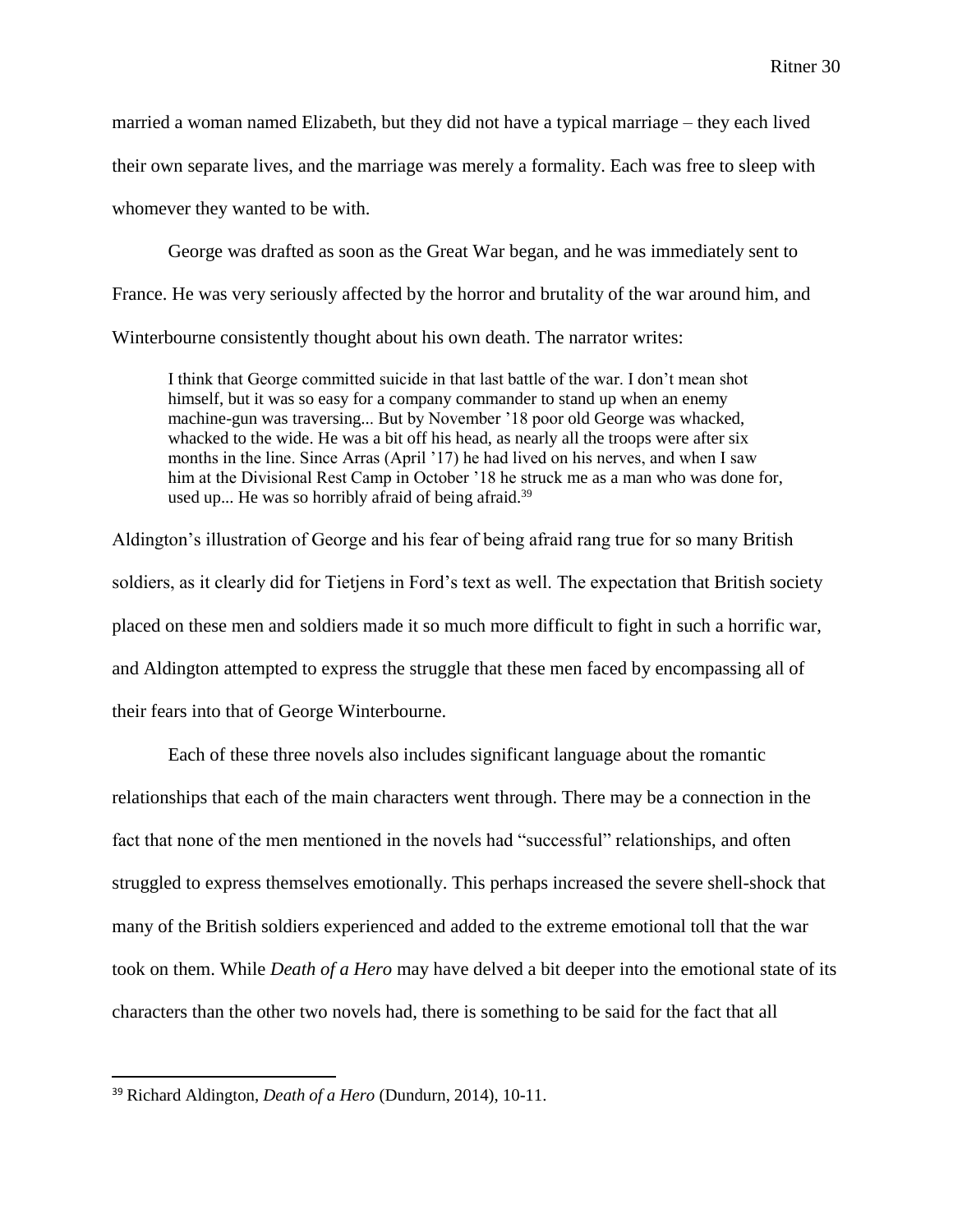information was being relayed by a third party. In other words, the narrator, similarly to the other British soldiers in these texts, attempted to refrain from expressing his emotions on his own behalf by telling the story of a lost friend instead.

The writing of Faulks, Ford, and Aldington serves to immortalize and encase the emotions, themes, hardships, and environment of British citizens and soldiers involved in World War I. Their accounts inform readers about the vulgarity of the Great War and the hardships that were experienced as a result.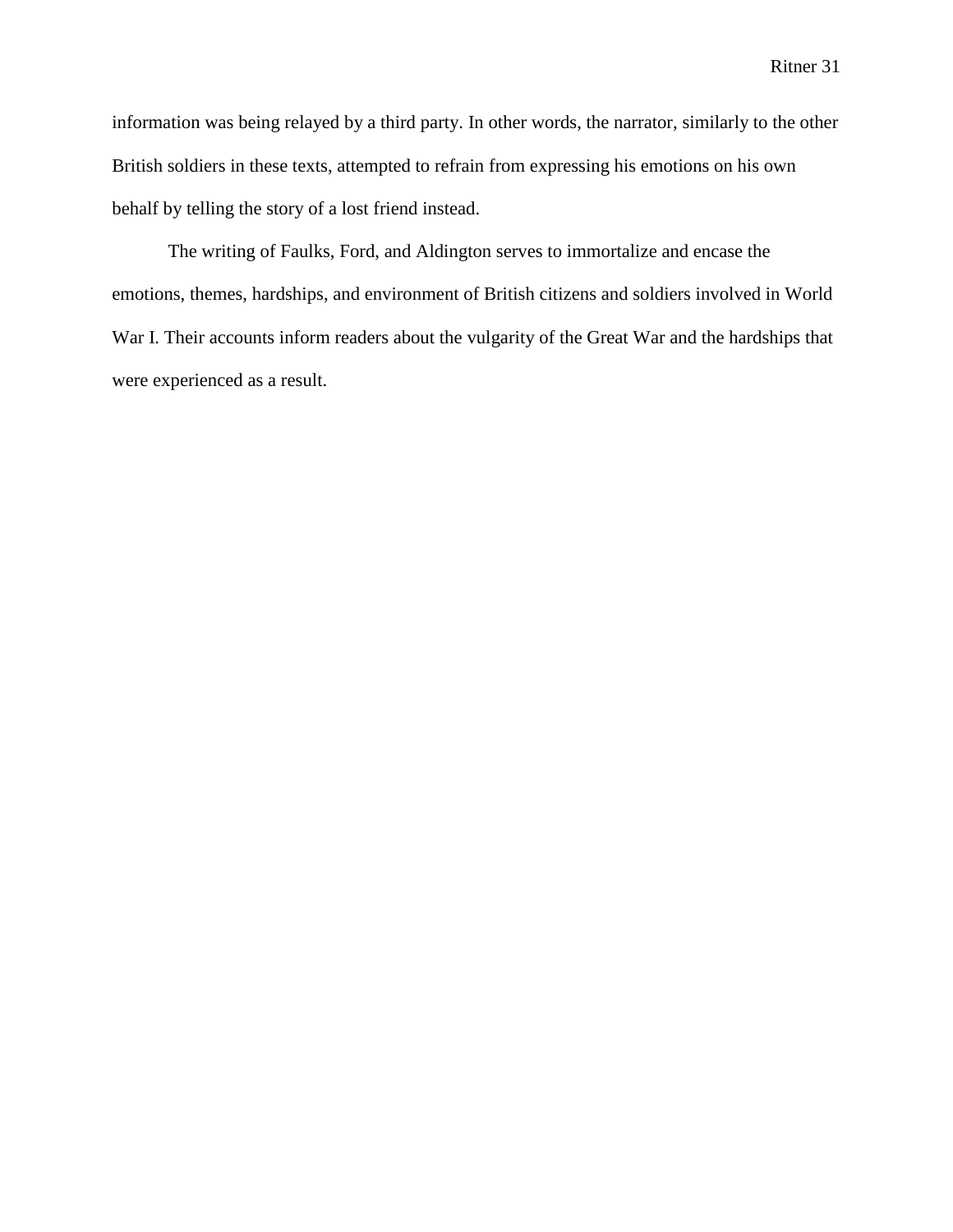#### **German Wartime Literature and its Grip on the Modern Reader**

While there are countless texts that offer important retellings of the events that followed up to and took place during World War I, each will provide a different illustration than the last. For the modern-day reader who was not present during the Great War, the extensive collection of sources at hand can be overwhelming, and, at times, even contradictory. Many of the stories that are told are dependent on the author's country of origin – and whether or not that country emerged victorious. Perhaps it is more difficult as a country on the losing side of the coin to portray the trials and tribulations of the first World War. German novels that were written before, during, and after this time can offer modern readers a glimpse into what life was like when the world was at war.

One must consider the fact that the offered perspective may be different depending on the specific text that is read, and the author's background must also be considered when examining these works. *The Case of Sergeant Grischa* (1927) by Arnold Zweig, *All Quiet on the Western Front* (1929) by Erich Maria Remarque, and *Wolf Among Wolves* (1937) by Hans Fallada will be the focus of this analysis. Despite the fact that the perspectives of these texts may be different, they all offer illustrations that are pertinent to the worldwide conflict and allow for modern readers to get a better understanding of what living in war-ridden Germany was like at that time.

Much like everything else, the nature of literature changed dramatically with the emergence of the first World War. Novels used to be light-hearted works of fiction that allowed for readers to fully immerse themselves into wondrous worlds that would help them to forget reality. During the Great War, however, it was very difficult to open a book and forget what was going on around you. The horrors of the war "revealed the frivolous nature of sheer entertainment and opened questions about life and death, purpose and direction, justice,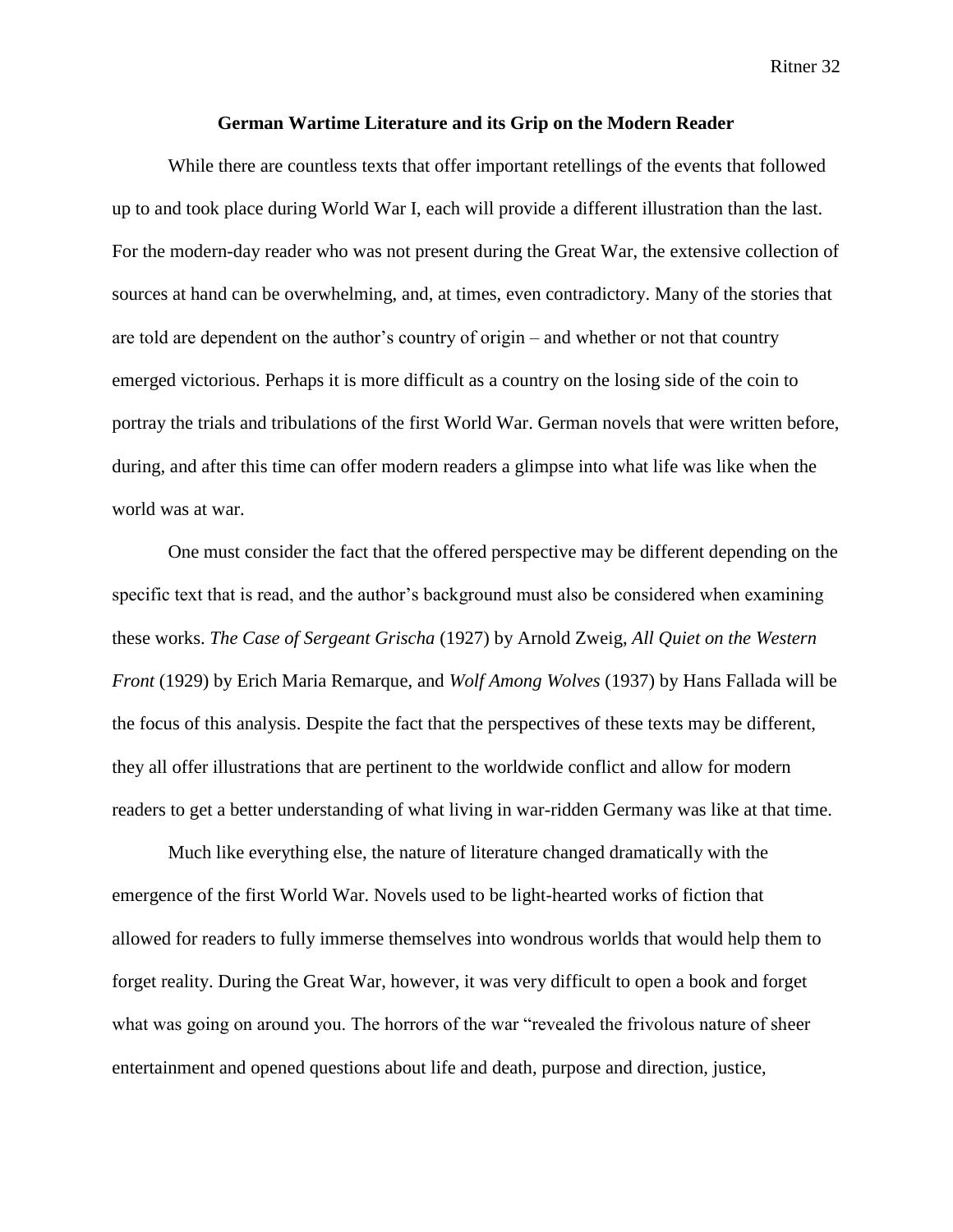patriotism, love, and sacrifice… [literature illustrated] bitter remembrances and cynical outlooks of a generation who now knew pain and suffering on a massive scale."<sup>40</sup> While some texts attempted to distract their readers from the terror occurring outside, many of them were graphic in nature, allowing for the reality of war to truly set in for readers. World War I authors understood the unique nature of the Great War and chose to illustrate its horrors, as it was different from any war that had come before it.

From a historical perspective, World War I was incredibly influential on several countries and affected many different nations for decades after its conclusion. In fact, Talbot C. Imlay claims that "The Bolshevik Revolution, the growth of fascist and Nazi movements, the accelerated emergence of the United States as a leading great power, the economic depression of the 1930s… and other developments all have their roots in the tempest of war during 1914-18."<sup>41</sup> While historians and critics continue to argue about the cause of the worldwide conflict, several scholars believe that Germany played a vital role in sparking the flame. In her text *The Origins of the First World War,* Annika Mombauer asserts that Germany essentially started the Great War and, in a way, was its own worst enemy throughout the conflict. Mombauer does warn her readers throughout the text that accounts may be manipulated by professional historians and governments, especially if the content is "too uncomfortable or reflect[s] too badly on the present."<sup>42</sup> One must always keep this warning in mind when analyzing historical texts – even if those texts happen to be novels – as there will almost always be some sort of subjective undertones based on the author's beliefs, or even the beliefs of their country as a whole.

<sup>40</sup> Anne-Marie Pope, "World War I Literature," The Historical Association, June 6, 2011, https://www.history.org.uk/student/resource/4511/world-war-1-literature.

<sup>41</sup> Talbot C. Imlay, "The Origins of the First World War," *The Historical Journal* 49, no. 4 (2006): pp. 1253-1271.

<sup>42</sup> Annika Mombauer, *The Origins of the First World War: Controversies and Consensus* (Routledge, 2014), 223.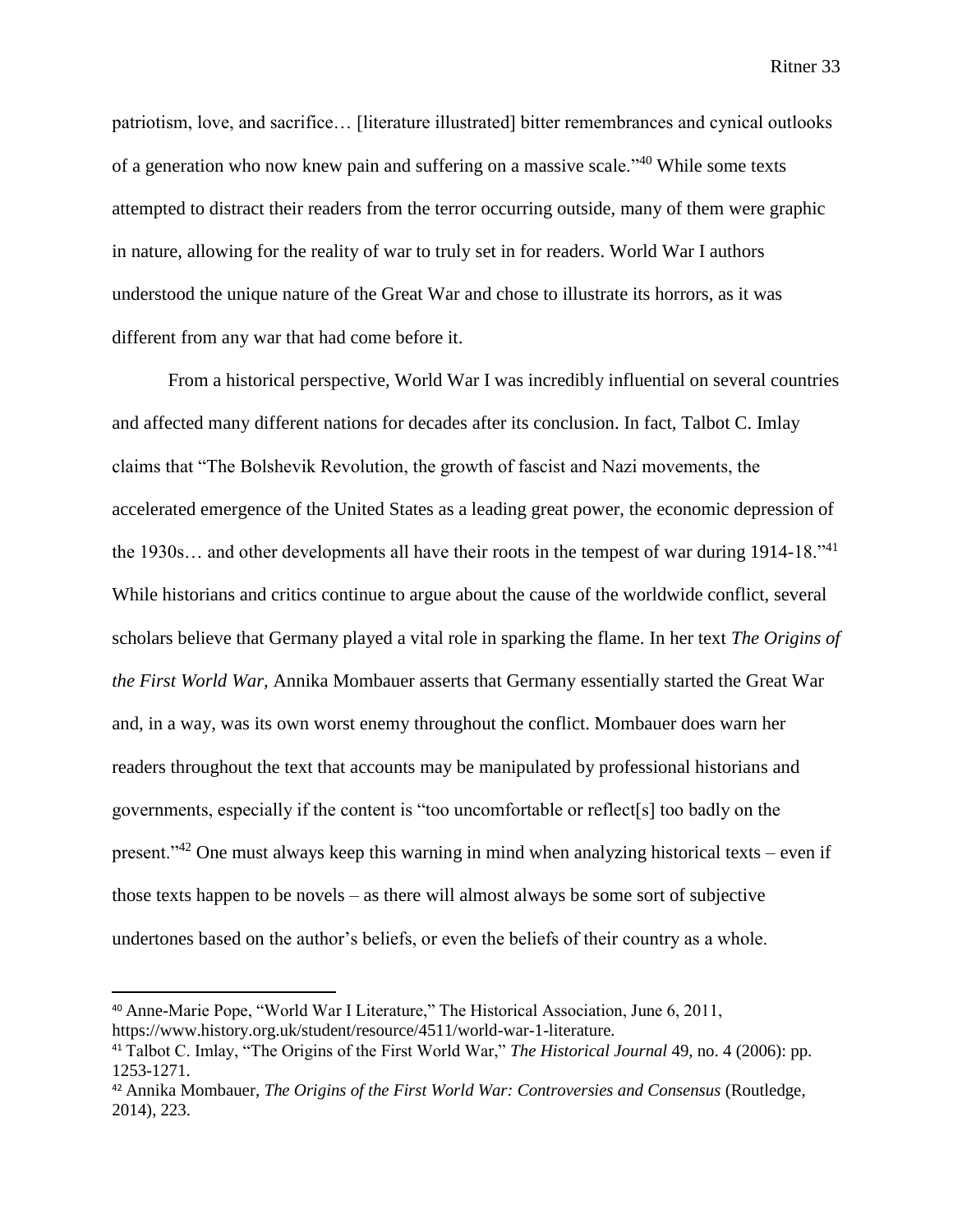Following this warning, Mombauer goes on to mention the reasons why she believes Germany is responsible for the start of World War I. She attributes much of the cause to Helmuth von Moltke, who was

Convinced that a European war was inevitable and that Germany and its ally, Austria-Hungary, were growing weaker relative to Russia, France, and Britain… [he] concluded that the sooner a conflict came the better – a view he expressed with mounting insistence from 1912. Following the assassination of Archduke Franz Ferdinand, Moltke seized upon the resulting crisis to bring about a preventative European war before it was too late for Germany.<sup>43</sup>

There have been several additional accounts that blame the German staff for their poor preparation and attribute the start of the war to their mishandling of the situation. Mombauer's text seems to assert this claim, and as we delve deeper into this analysis, it will soon become clear that some of the novels being investigated in this exploration will also illustrate poor execution on behalf of the German military staff.

*All Quiet on the Western Front* by Erich Maria Remarque, published in 1929, is considered a classic novel for many reasons, perhaps the most important of which being that it was burned by the Nazi party for its representation of German soldiers after Adolf Hitler took power in Germany. The novel is narrated by 19-year-old Paul, who decides to fight in the German army on the French front after his teacher persuades him and some of his classmates to enlist.

In the epigraph of the text, Remarque explicitly tells the reader that the book is "to be neither an accusation nor a confession, and least of all an adventure, for death is not an adventure to those who stand face to face with it." He goes on to say that the text "will try simply to tell of a generation of men who, even though they may have escaped shells, were destroyed by the war."<sup>44</sup> This small excerpt is incredibly important, as it explains to the reader from the very

 $\overline{a}$ 

<sup>43</sup> Imlay, "The Origins of the First World War," *The Historical Journal* 49, no. 4 (2006): pp. 1253-1271.

<sup>44</sup> Erich Maria Remarque, *All Quiet on the Western Front* (Random House Publishing Group, 1987).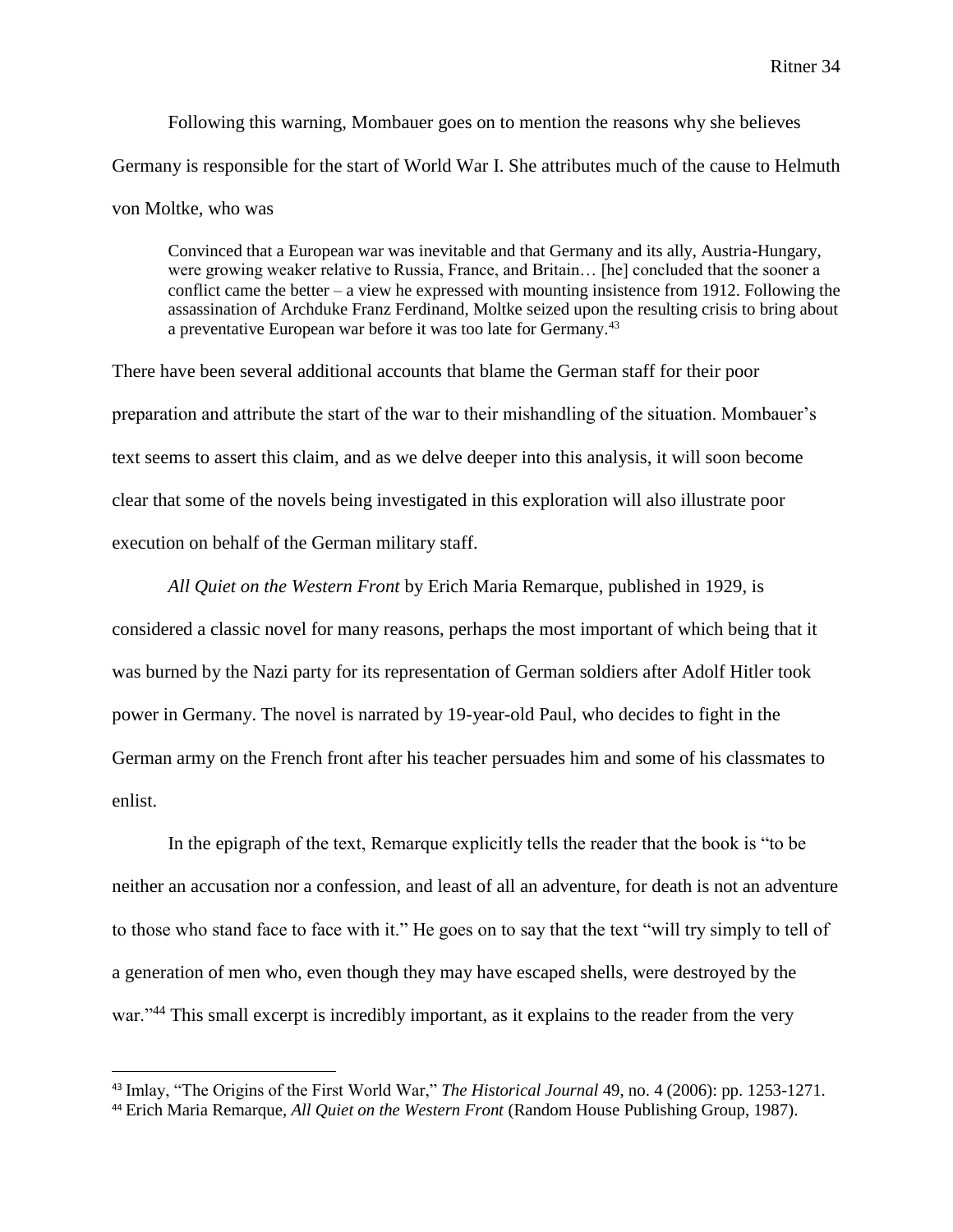beginning that Remarque is uninterested in taking sides regarding the war. This statement also asserts that, while this is a story, the incidents that took place during this time period were anything but fictitious. The events of World War I were terrifyingly real to those individuals that experienced them firsthand, and Remarque specifically goes out of his way to illustrate that in his text before the story even takes place - setting the stage for the modern observer to fully understand the severity (and accuracy) of what they are about to read.

Along with the trench warfare of the Great War came gruesome hand-to-hand combat and nightmarish deaths. Young men like Paul had never seen anything like it, and while their elders hadn't necessarily experienced it either, many men like Paul felt completely betrayed by the individuals who persuaded them to enlist. After a very short amount of time at the front, the young soldiers realize that they must now rely on themselves and each other if they have any hope of making it out alive - they no longer believe in the generation that encouraged them to fight, especially when those individuals were not experiencing the horror themselves. Remarque's 19-year-old narrator writes:

We came to realize – first with astonishment, then bitterness, and finally with indifference – that intellect apparently wasn't the most important thing… not ideas, but the system; not freedom, but drill. We had joined up with enthusiasm and with good will; but they did everything to knock that out of us.<sup>45</sup>

Like several other World War I novels, *All Quiet on the Western Front* touches on the severe psychological effects that the Great War had on the soldiers involved.

Ironically enough, despite the fact that the Great War did technically present "winners" and "losers," the severity of physical and psychological violence that was produced on both sides was catastrophic. The literature and poetry that was produced as a result of the conflict was tragically beautiful, and yet, as Paul Fussell mentions in his text *The Great War and Modern* 

<sup>45</sup> Remarque, *All Quiet on the Western Front,* 138.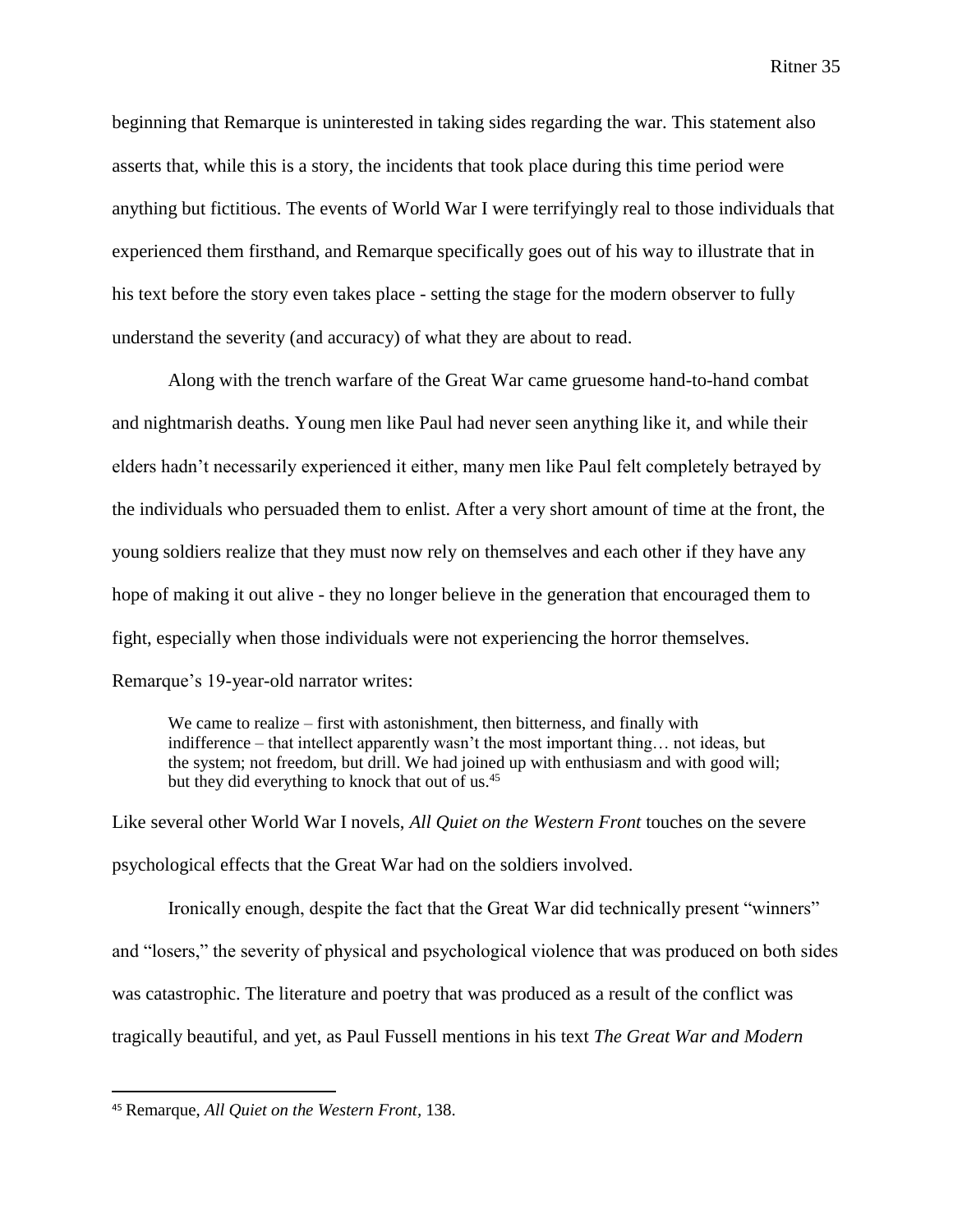*Memory*, it seems as though it is impossible to fully romanticize the events that took place – even in fictional texts.

Once more, it is illustrated that the German army was its own worst enemy, as Fussell writes, "during May and June the Germans advanced to great effect near the rivers Lys and Marne. But unwittingly they were engaged in demonstrating the most ironic point of all, namely, that successful attack ruins troops. In this way it is just like defeat… it is the war that wins."<sup>46</sup> Fussell's assertion illustrates that while the German military certainly made some fundamental mistakes when it came to war strategies, everyone involved in the war was going to lose. The Great War encapsulated some of the most violent and tragic warfare that the world had ever seen, and some authors, like Remarque, decided to utilize its extreme violence in their texts in order to launch a more political agenda.

Described as one of the most extreme pacifists in German literature, Remarque is believed by some critics to have utilized *All Quiet on the Western Front* in order to provide some social commentary on the war as well. It would be nearly impossible to discuss the text without recognizing the strong critical remarks it received, so it must be mentioned in this analysis. Despite the fact that it is regularly included in school curriculums, the text was the subject of heated debate for years after its publication. In 1929 "the Nazi press denounced Remarque's work as malicious slander of the honor of the German soldier, while the political left felt that Remarque's pacifism was too bland and non-committal."<sup>47</sup> This exploration denounces each criticism, as it is clear in Remarque's text that while there are some romanticized moments in the novel, it is not "bland" or "non-committal," it just simply includes moments of war that are not

l

<sup>46</sup> Fussell, *The Great War and Modern Memory*, 17.

<sup>47</sup> Elisabeth Krimmer, *The Representation of War in German Literature: From 1800 to the Present*  (Cambridge University Press, 2014), 88.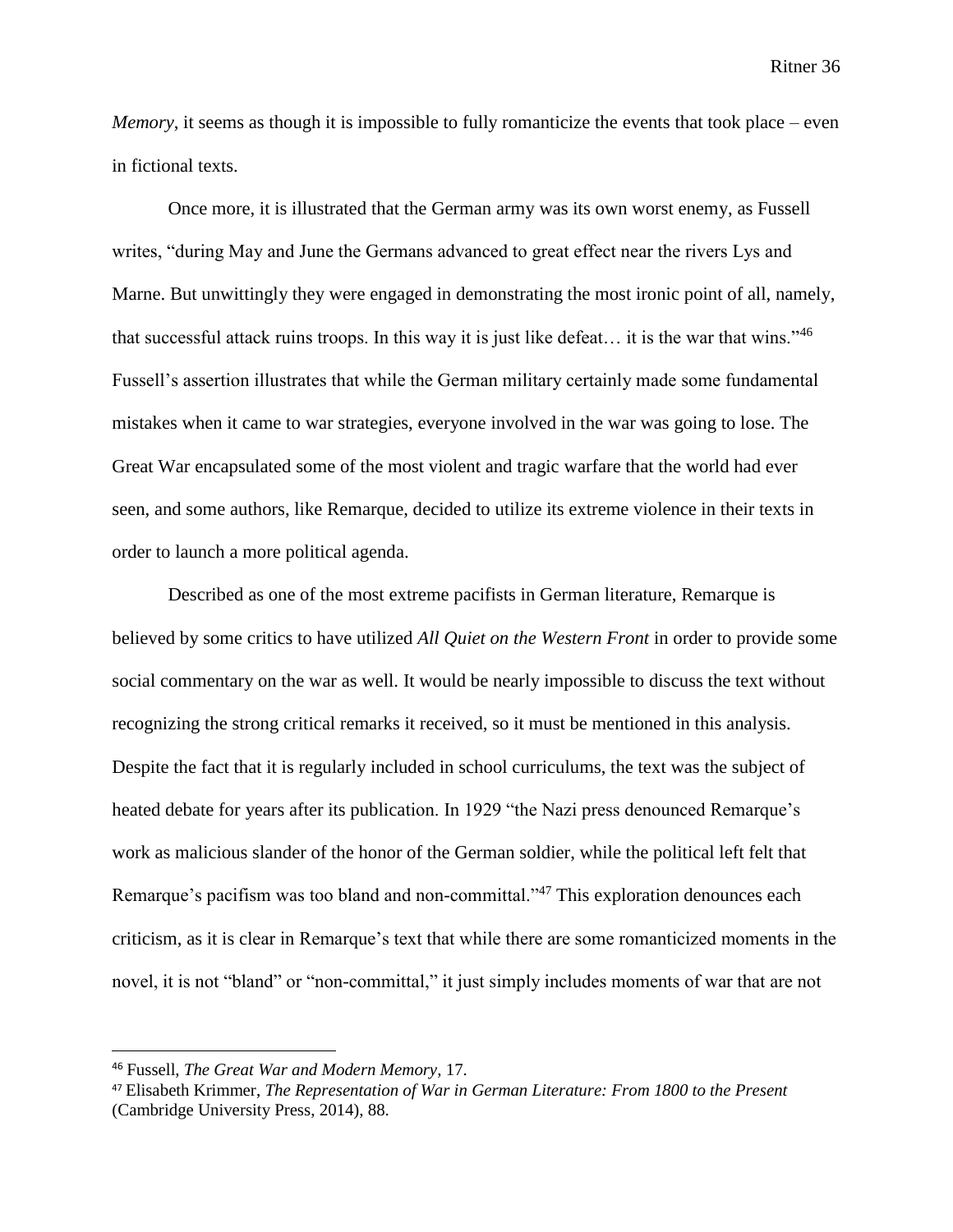particularly exciting along with the "exhilarating aspects of war."<sup>48</sup> It is this exact balance that makes Remarque's text truthful - it provides the modern-day reader with a realistic idea of the Great War and what it would have been like to fight as a German soldier.

As we previously noted, the use of trench warfare separates the Great War from any other form of combat that came before it. Due to the more personal and psychological nature of warfare in World War I, the term "shell shock" was created to describe the severe effects that soldiers suffered in battle. Symptoms of shell shock often included "fatigue, tremor, confusion, nightmares and impaired sight and hearing. It was often diagnosed when a soldier was unable to function and no obvious cause could be identified."<sup>49</sup> Remarque illustrates the physical and psychological effects of war several times throughout the text in an effort to convey the realistic consequences of trench warfare that soldiers first encountered in the beginning of the 20th century.

In chapter four, Remarque actually describes the soldiers as animals, implying that the terror of the war has stripped them of their humanity and awakened their animal instincts, turning them into beasts, but allowing them to make it through the battle alive. "It is not conscious;" he writes, "it is far quicker, much more sure, less fallible, than consciousness… It is the other, this second sight in us, that has thrown us to the ground and saved us, without our knowing how... We march up, moody or good-tempered soldiers - we reach the zone where the front begins and become on the instant human animals."<sup>50</sup> It is in this moment that while Remarque seems to romanticize the situation with strong metaphors in order to include more interesting prose in the

 $\overline{a}$ 

<sup>48</sup> Krimmer, *The Representation of War in German Literature: From 1800 to the Present*, 89.

<sup>49</sup> Jones, "Shell Shocked," Monitor on Psychology (American Psychological Association, June 2012), http://www.apa.org/monitor/2012/06/shell-shocked.

<sup>50</sup> Remarque, *All Quiet on the Western Front,* 53.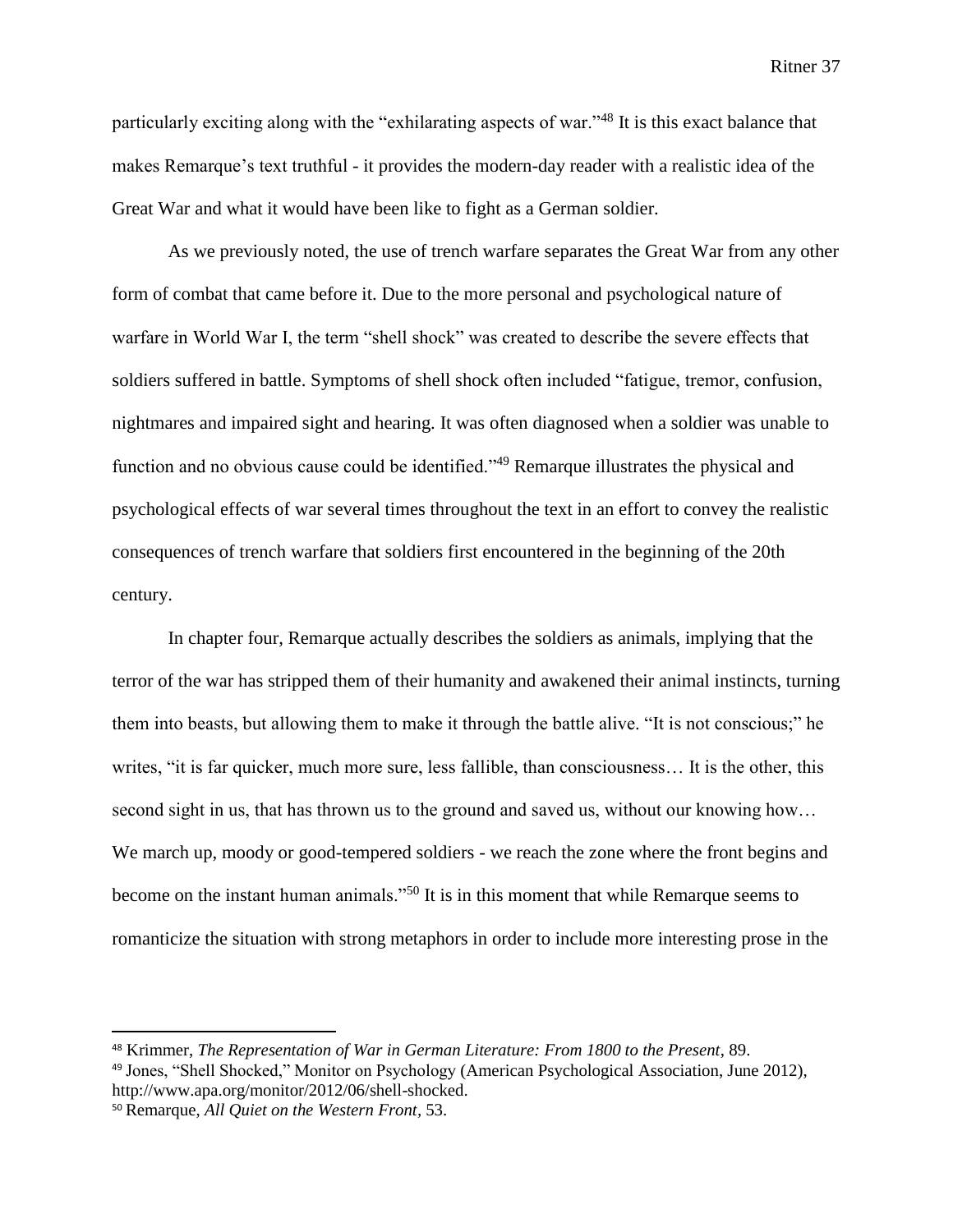novel, it does not detract from the dehumanization that many soldiers experienced while fighting on the front.

*Wolf Among Wolves* by Hans Fallada was published in 1937 and follows a young man who decides to flee Berlin due to his excessive gambling habits as well as money shortages in the city. This novel differs from that of *All Quiet on the Western Front* in that it takes place immediately after the conclusion of World War I, but provides a very accurate depiction of the effects that the Great War had on Berlin and Germany as a whole. It is no secret that Berlin simply was not ready for a war, much less one of such magnitude as World War I. There are several reasons as to why the city was not prepared, including the fact that:

The decision for war was made in July 1914 and not, as some scholars have claimed, at a nebulous "war council" at Potsdam on 8 December 1912… No one in Berlin had planned for war before 1914; no long-term economic or military plans have been uncovered to suggest otherwise. The Prussian Army's refusal to expand its peacetime force of 800,000 men by three army corps in 1912-13 for fear that this would undermine the social cohesion of its officer corps alone argues against the thesis of a long-planned war of aggression.<sup>51</sup>

While the brutal violence of the war is in the rearview mirror, the struggle and frustration of postwar Berlin is incredibly prevalent in Fallada's novel. The failure to prepare in Berlin affected the city during the Great War, but was even more obvious to the public when the war concluded.

In Fallada's novel, money plays a very large role in the lives of the German citizens. This becomes obvious from the very beginning of the text when Fallada decides to note that "the dollar stands for the moment at 414,000 marks."<sup>52</sup> This is the reader's first indication that they need to be paying attention to the value of a mark in Berlin - and Fallada decides to include it on the very first page of the text. During the Versailles Conference, there was much discussion as to

<sup>51</sup> Holger H. Herwig, *The First World War: Germany and Austria-Hungary, 1914-1918* (Bloomsbury, 2014), 21.

<sup>52</sup> Hans Fallada, *Wolf Among Wolves* (Melville House Uk, 2017), 3.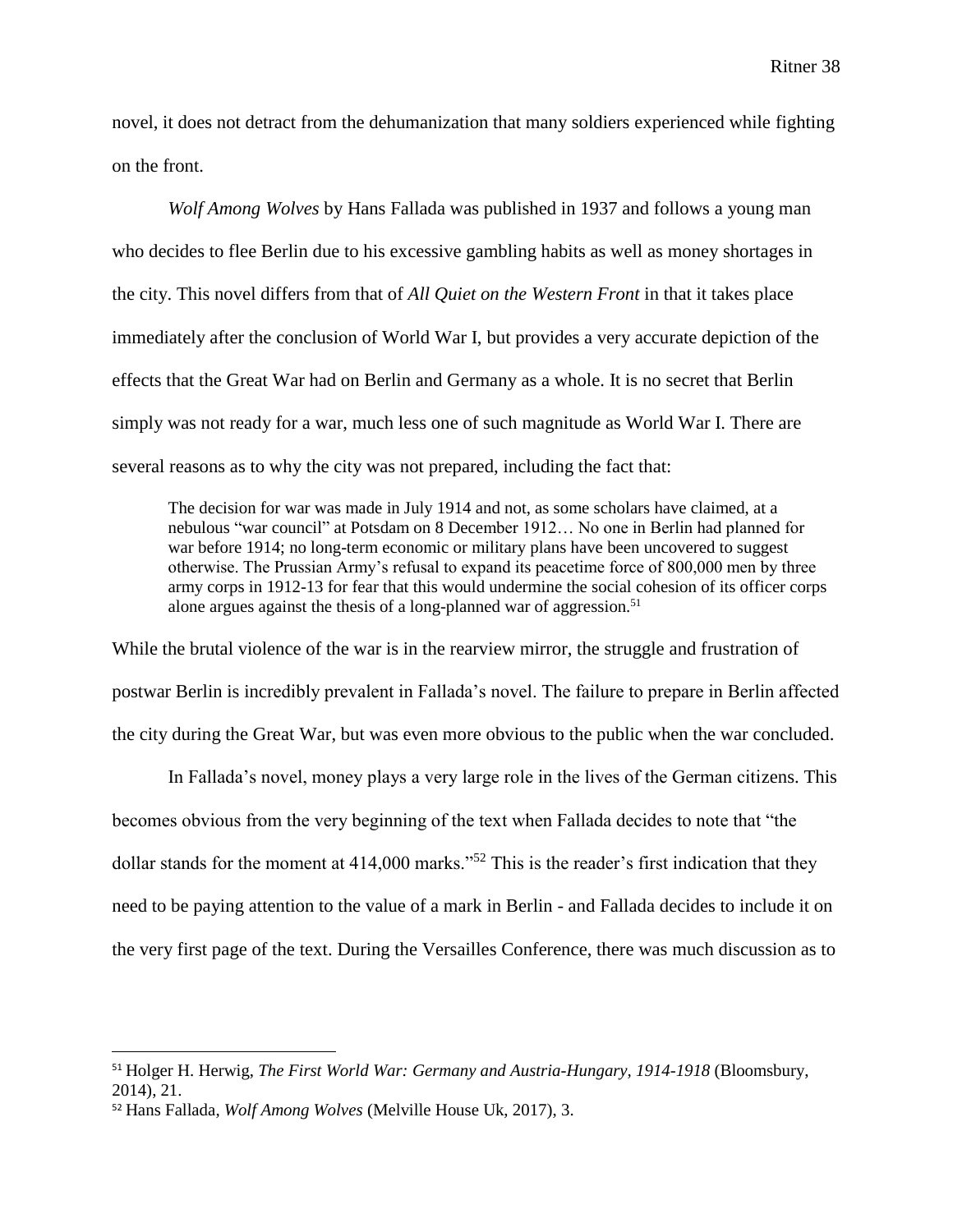the amount of war reparations that Germany would be responsible to pay for its role in World

War I. Huger Jervey explains how Germany came to find itself in an economic crisis:

Before the Germans signed the Treaty, they argued that this was like signing a blank check and that they could make no intelligent effort to salvage what was left of their own financial economy until they knew what out-going sums they most provide for. They themselves suggested a present value of about seventeen billion dollars… But the Allies refused, the blank check was signed under protest, and almost at once began the progressive inflation of the mark which proceeded until money was literally worth less than the paper on which it was printed. $53$ 

There are several instances in the novel where Fallada calls attention to the value of

German currency due to the fact that Berlin was in the middle of an incredible debt crisis. The

reader is introduced to Black Meier, who serves as a bailiff and is introduced in order to illustrate

the state of the Neulohe Manor where he works. As he stood on the grounds of the manor, he

Lit a cigarette, puffed at it contentedly and gazed at his dirty and worn-out shoes. He needed new ones, but the Rittmeiser was an unapproachable man, and 500,000 marks was an unheard-of salary for a bailiff. If he waited for the dollar rate on the first of the month, perhaps he would not even be able to have the shoes soled. There were many things needed on the Neulohe Estate - two more on the staff, for instance - but the Rittmeister was a great man and had discovered that he could do everything himself. The hell he could!<sup>54</sup>

Once again, Fallada brings the reader's attention to the value of a German mark as well as the

fact that the manor is understaffed, and its bailiff can't even afford new shoes. This is explained

in order to illustrate the economic climate of the city on a smaller scale - making it more personal

and allowing for the reader to see how everyday citizens were affected by the postwar economic

crisis in Berlin.

*The Case of Sergeant Grischa* by Arnold Zweig was published in 1927 and follows a Russian soldier through his experience in the Great War, starting with his escape from a German prison camp. While this novel does not follow a member of the German army, it provides a very

 $\overline{\phantom{a}}$ <sup>53</sup> Huger W. Jervey, "Reparations and War Debts." *The American Scholar* 1, no. 4 (1932): 450–71. http://www.jstor.org/stable/41203900.

<sup>54</sup> Fallada, *Wolf Among Wolves,* 43.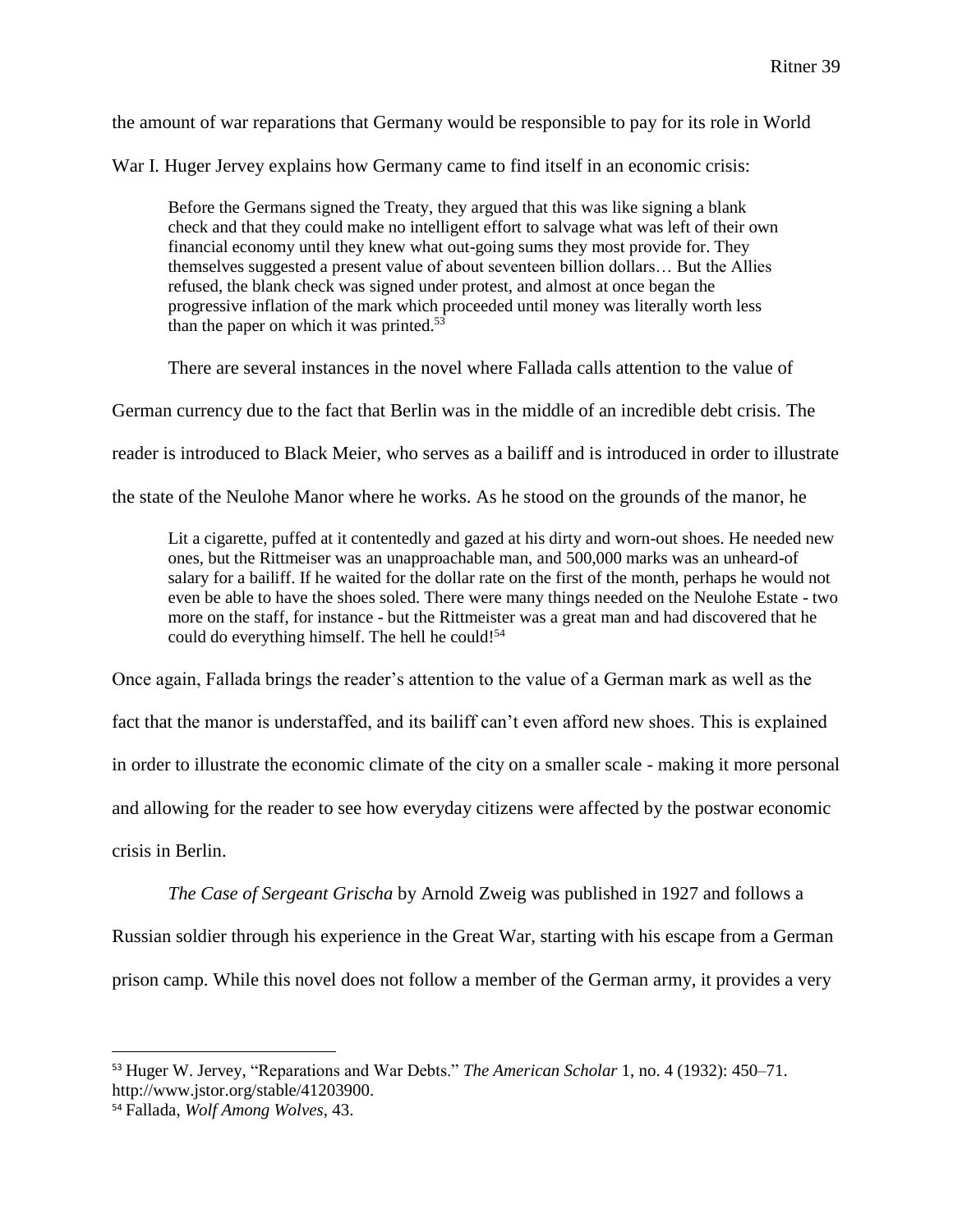important commentary on mistaken identity that commonly takes place in war. The text also seems to illustrate the ironic nature of prioritization in war, as it seemed as though the highranking German officers were more concerned with what they should do with Grischa than the welfare of their own soldiers.

When Grischa flees the prison camp, he obtains the identity tag of a German deserter named Bjuscheff. He does this in order to avoid being sent back to the prison camp if he is to be found - he believes that being a German deserter is better than being a Russian soldier who escaped. Grischa, however, is illiterate, and is unable to read the notices explaining that German soldiers who desert will be executed unless they turn themselves in within three days of their desertion. Once Grischa is sentenced to his execution, he finally understands his mistake and reveals his true identity to the German soldiers. A power struggle then ensues amongst the German officers, and the failure to prioritize their army becomes increasingly more obvious to the reader.

Interestingly enough, throughout the text it does not appear as though Zweig believes the war was caused in a German military staff office, as Mombauer seemed to believe in her work. Through some further reading, it appears as though "Zweig is too astute a scholar to assign the whole responsibility for the war to the financiers and munitions kings. As a matter of fact, he does not fail to point out the fundamental hostility which exists between the army and those gentlemen, the duplicity and mistrust which lurks beneath their collaboration."<sup>55</sup> This notion is evident to the reader through the interactions between the officers, their directions to the soldiers, and their treatment of Grischa himself. While Zweig may not be asserting such an obvious political statement as Remarque, it does appear as though he illustrates his own belief in the

 $\overline{a}$ 

<sup>55</sup> Solomon Fishman, "The War Novels of Arnold Zweig," (*The Sewanee Review,* 1941), Volume XLIX, 437.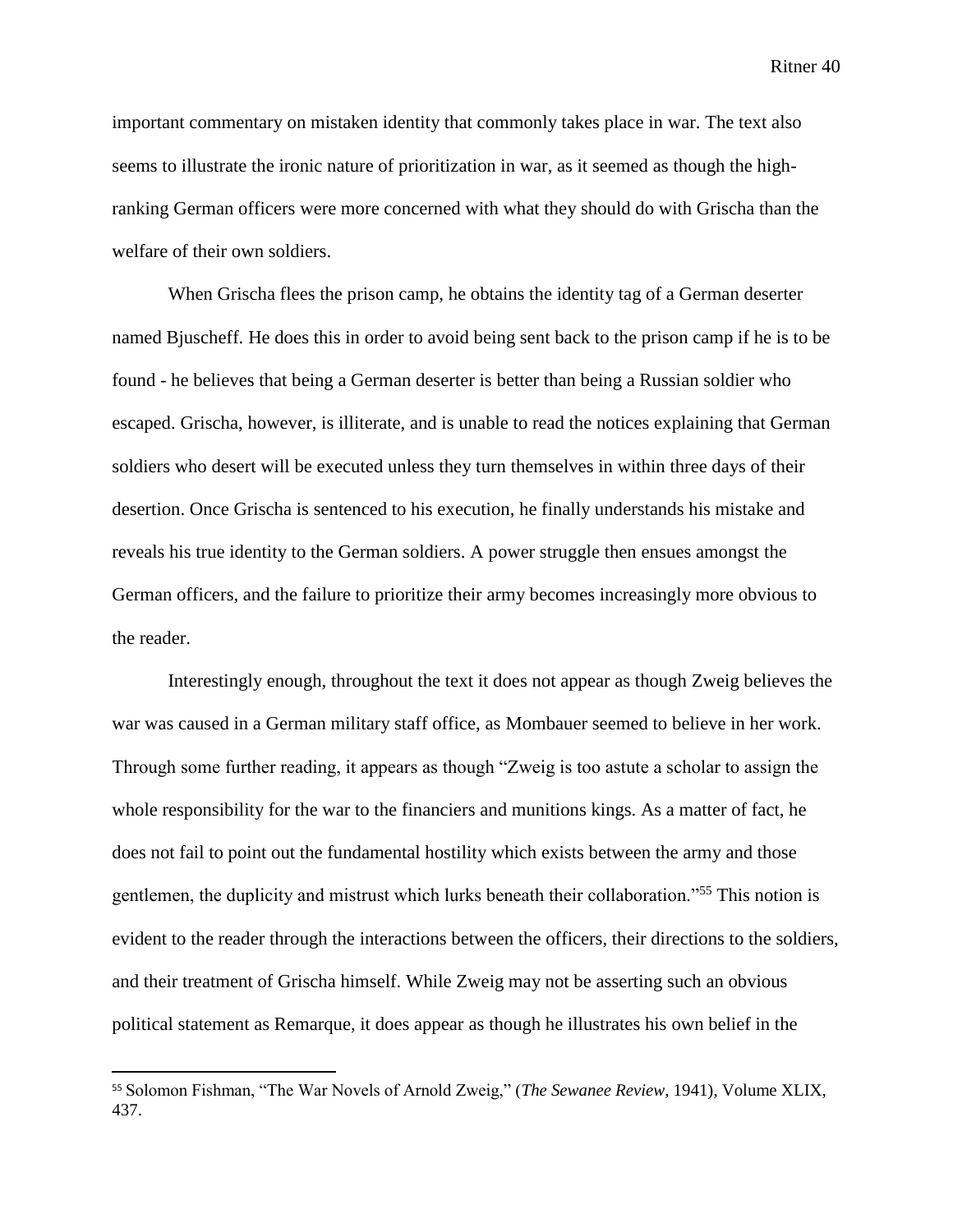argument of how the war began. It also becomes clear in the text that there is a hierarchy of power within the German military that Zweig may not necessarily believe is effective.

The texts that have been analyzed in this exploration are fictional in nature, but they each depict very real places and occurrences, and offer modern-day readers an accurate understanding of what life was like when the world was at war. The writings of Remarque, Fallada, and Zweig serve to illustrate the fear, struggle, frustration, and difficulties that the German soldiers and citizens faced during and after World War I.

Furthermore, the authors' own beliefs towards the war and Germany's role in it provide the modern reader with even more context as to the political and social climate in which these stories took place. While those beliefs may not be as obvious in each of the novels when compared with one another, further investigation reveals that there may have been more evidence of the authors' stance on the war than originally granted at first glance. Perhaps these beliefs had been concealed from the reader due to the political climate in which each of the texts had been published, but their messages still ring true upon further investigation.

These novels and the period about which they were written are so important in developing an understanding of the German wartime environment, as they provide a collective memory for those readers who were not present at the time of war. While these texts are not a substitution for primary historical sources, they do serve a purpose in expressing the emotional, physical, and economic toll that World War I took on German society, and their importance in that undertaking cannot be overstated.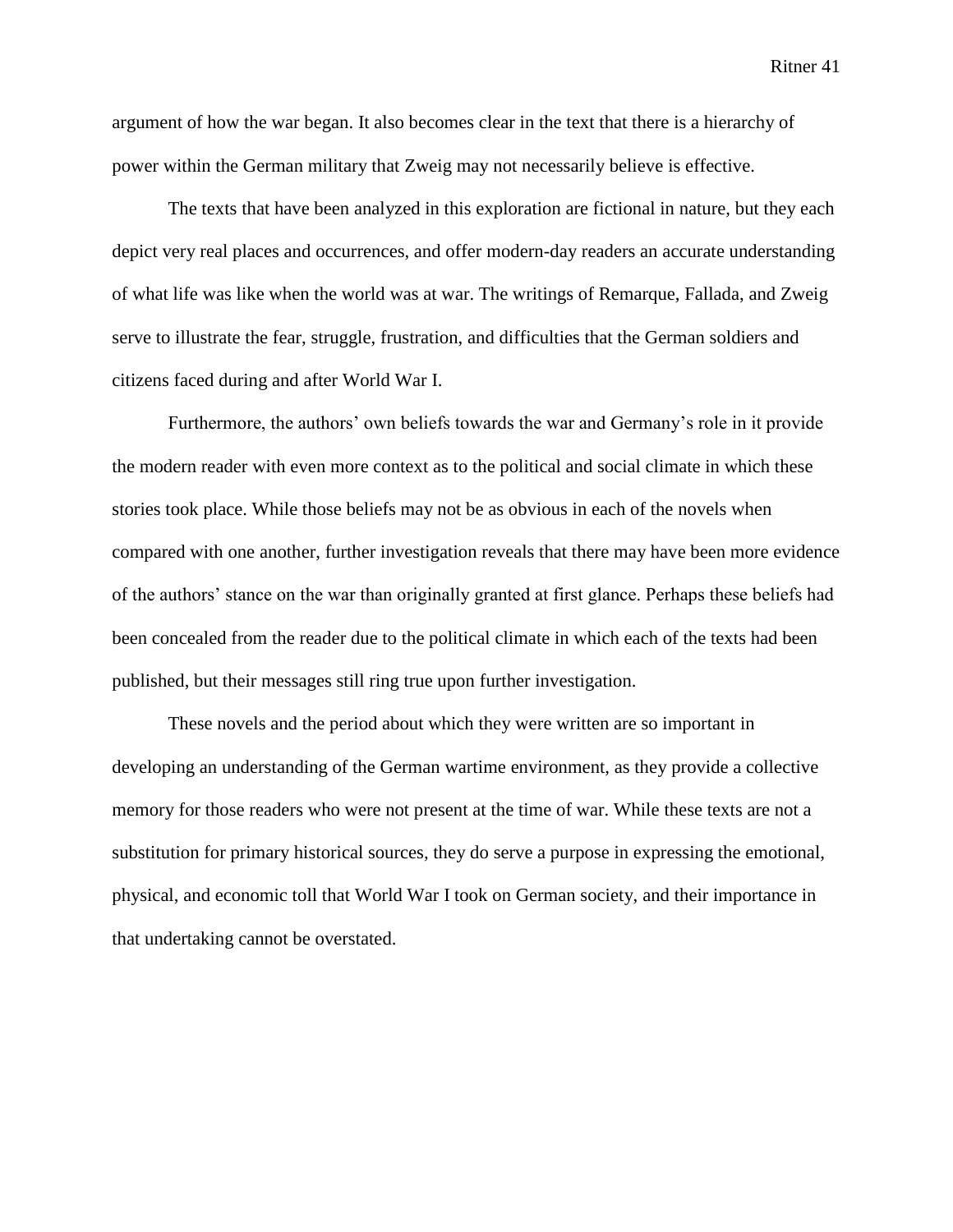#### **Conclusion**

World War I was one of the most unique and overwhelming conflicts of global history, and its effects are still present today. Along with the innovations in weaponry and warfare, national armies experienced combat like they had never seen before. Nonfictional accounts and primary historical sources can provide solid foundations for readers of the present-day and offer concrete evidence and facts that can paint an accurate picture of what society was like at the time of the Great War. Literature, however, takes a deeper dive and allows readers to experience the horrors of the war on a more microscopic level – allowing them to familiarize themselves with the stories and lives of individual characters. There is something more personal about the texts that were analyzed in this exploration; they beg the reader to empathize with the characters and place themselves in the middle of the trenches, allowing for a more particular kind of understanding.

The texts that have been explored in this account do not attempt to replace historical accounts of World War I, nor do they claim to. Readers, however, can apply the stories illustrated in their pages to the basic understanding that they have of the Great War to form a more well-rounded perception of the conflict itself. The nations who were involved in the conflict have forever been changed, as have the citizens who witnessed it all. Modern-day individuals can get a glimpse of those effects if they visit the ruins or enter museums, but may not be able to get a complete picture of the horrors of the war unless they read the novels that were analyzed in this report. While the fighting has ceased and the dust has long settled from the trenches, these stories of the Great War remain.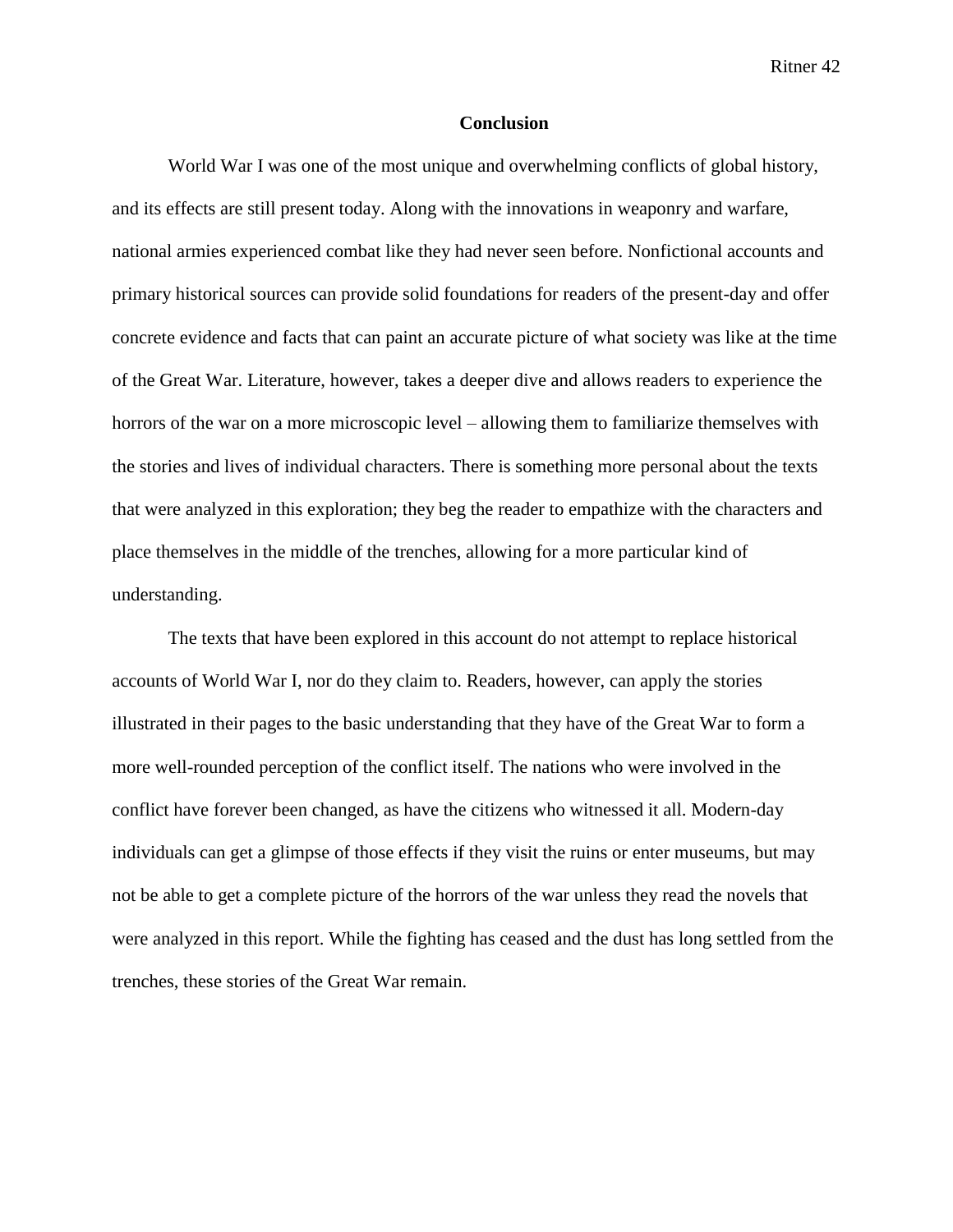#### **Bibliography**

Aldington, Richard. *Death of a Hero*. Toronto: Dundurn, 2014.

- Cohen, Warren. *The American Revisionists: The Lessons of Intervention in World War I.* Chicago and London, 1967.
- Davidson, Michael J. "Friendly Fire and the Limits of the Military Justice System," Naval War College Review: Vol. 64: No. 1, Article 8, 2011.
- Dodman, Trevor. *Shell Shock, Memory, and the Novel in the Wake of World War I*. Cambridge: Cambridge University Press, 2015.
- Fallada, Hans. *Wolf Among Wolves.* Melville House Uk, 2017.
- Faulks, Sebastian. *Birdsong*. Hutchinson, 2018.
- Fishman, Solomon. "The War Novels of Arnold Zweig." *The Sewanee Review* 49, no. 4 (1941): 433–51. http://www.jstor.org/stable/27535820.
- Fitzgerald, Francis Scott. *Tender Is the Night*. Charles Scribner, 1962.
- Ford, Ford Maddox. *Parade's End*. New York: Alfred A. Knopf, 1950.
- Fussell, Paul. *The Great War and Modern Memory*. Oxford: Oxford University Press, 1977.
- Hemingway, Ernest. *A Farewell to Arms*. Charles Scribner, 1929.
- Herwig, Holger H. *The First World War: Germany and Austria-Hungary, 1914-1918.* London: Bloomsbury, 2014.
- Imlay, Talbot C. Review of *The Origins of the First World War*, by Roger Chickering, Stig Förster, Manfred Boemeke, Robert T. Foley, David Fromkin, Richard F. Hamilton, Holger H. Herwig, Martin Mayer, Annika Mombauer, and Terence Zuber. *The Historical Journal* 49, no. 4 (2006): 1253–71. http://www.jstor.org/stable/4140159.
- Jervey, Huger W. "Reparations and War Debts." *The American Scholar* 1, no. 4 (1932): 450–71. http://www.jstor.org/stable/41203900.
- Jones, Dr. Edgar. "Shell Shocked." Monitor on Psychology. American Psychological Association, June 2012. https://www.apa.org/monitor/2012/06/shell-shocked.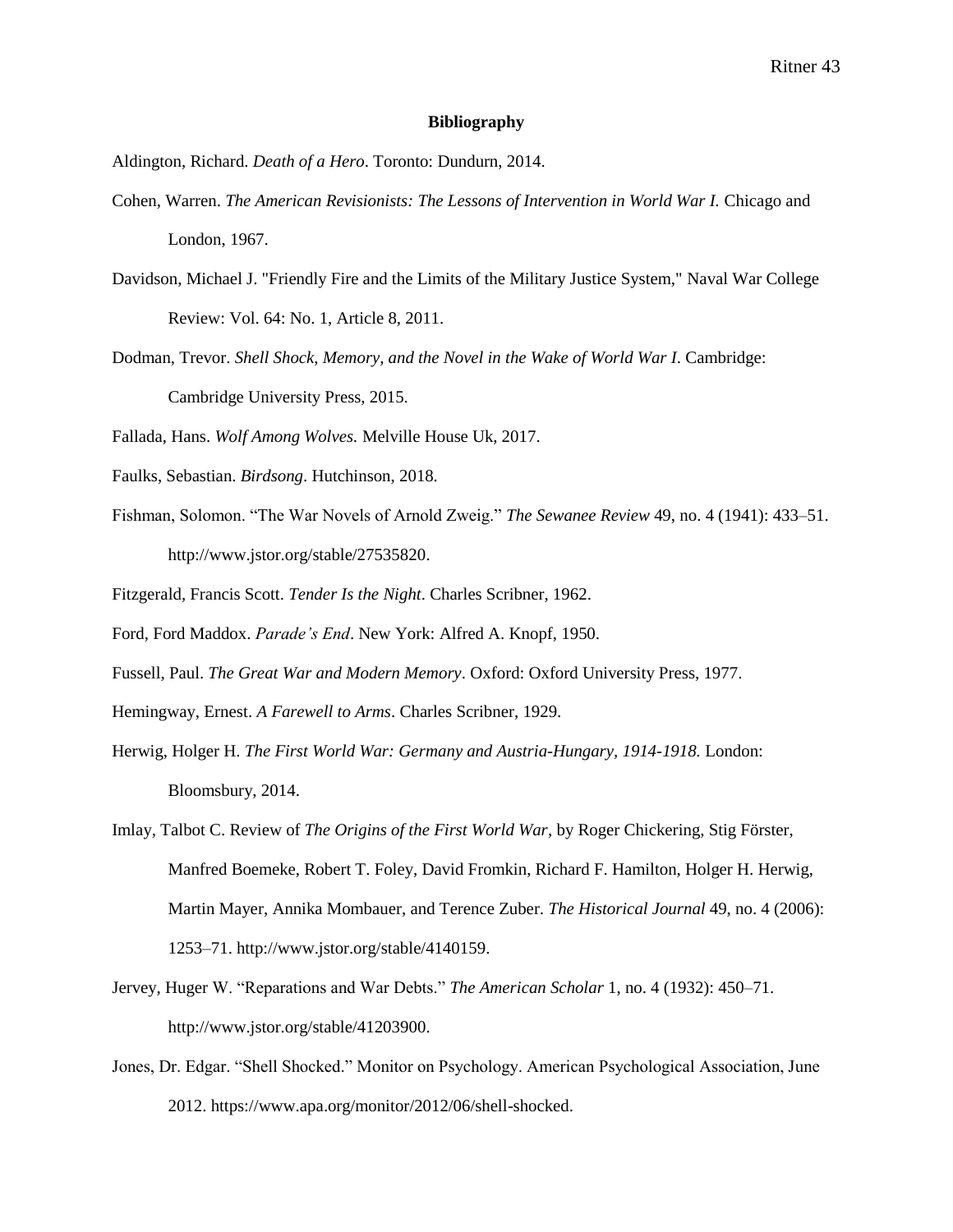- Krimmer, Elisabeth. *The Representation of War in German Literature: From 1800 to the Present.* Cambridge University Press, 2014.
- Messmer, Marietta. "Twentieth-Century American Literary Historiography." *CLCWeb: Comparative Literature and Culture* 3.2 (2001): <https://doi.org/10.7771/1481-4374.1123>
- "Military Technology in World War I : Articles & Essays : Newspaper Pictorials: World War I Rotogravures, 1914-1919 : Digital Collections : Library of Congress." The Library of Congress. https://www.loc.gov/collections/world-war-i-rotogravures/articles-and-essays/militarytechnology-in-world-war-i/.
- Mombauer, Annika. *The Origins of the First World War: Controversies and Consensus*. London: Routledge, 2014.
- Onion, Amanda, Matt Mullen, and Missy Sullivan, eds. "World War I." History.com. A&E Television Networks, October 29, 2009. https://www.history.com/topics/world-wari/world-war-i-history#section\_9.
- Pope, Anne-Marie. "World War I Literature." The Historical Association, June 6, 2011. https://www.history.org.uk/student/resource/4511/world-war-1-literature.
- Putnam, Thomas. "Hemingway on War and Its Aftermath." National Archives and Records Administration. National Archives and Records Administration, n.d. https://www.archives.gov/publications/prologue/2006/spring/hemingway.html.

Remarque, Erich Maria. *All Quiet on the Western Front.* Random House Publishing Group, 1987.

Sexias, Peter, Dan Fromowitz, and Petra Hill. "History, Memory and Learning to Teach." *Understanding History*, 116–34. https://doi.org/10.4324/9780203340929\_chapter\_8.

Shrader, Charles R. *Amicicide: The Problem of Friendly Fire in Modern War*. Library of Congress, 1982. Stern, Milton R. *Critical Essays on F. Scott Fitzgerald's Tender Is the Night*. Hall, 1986. Stevenson, Randall. *Literature and the Great War,* Oxford University Press, 2014.